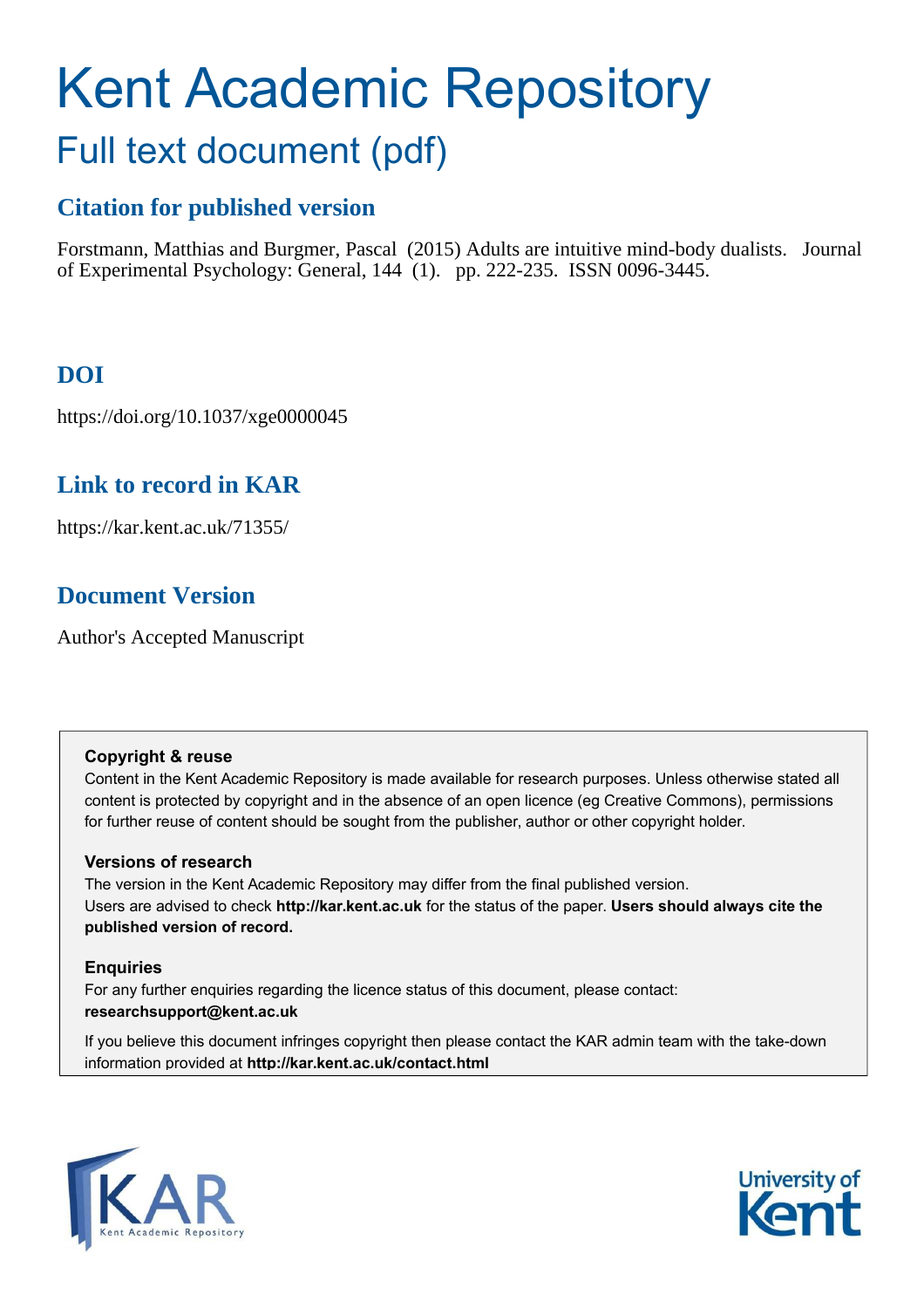Forstmann, M., & Burgmer, P. (2015). Adults are intuitive mind-body dualists. *Journal of Experimental Psychology: General*, *144*, 222-235. doi:10.1037/xge0000045

#### **accepted version before copy-editing**

Adults are intuitive mind-body dualists

Matthias Forstmann and Pascal Burgmer

*University of Cologne, Germany*

Words: 9.979

Corresponding Author:

Matthias Forstmann Department Psychologie Universität zu Köln Richard-Strauss-Str. 2 50931 Köln Germany Phone: +49 (0) 221-470-8624 Fax: +49 (0) 221-470-1216 E-mail: matthias.forstmann@uni-koeln.de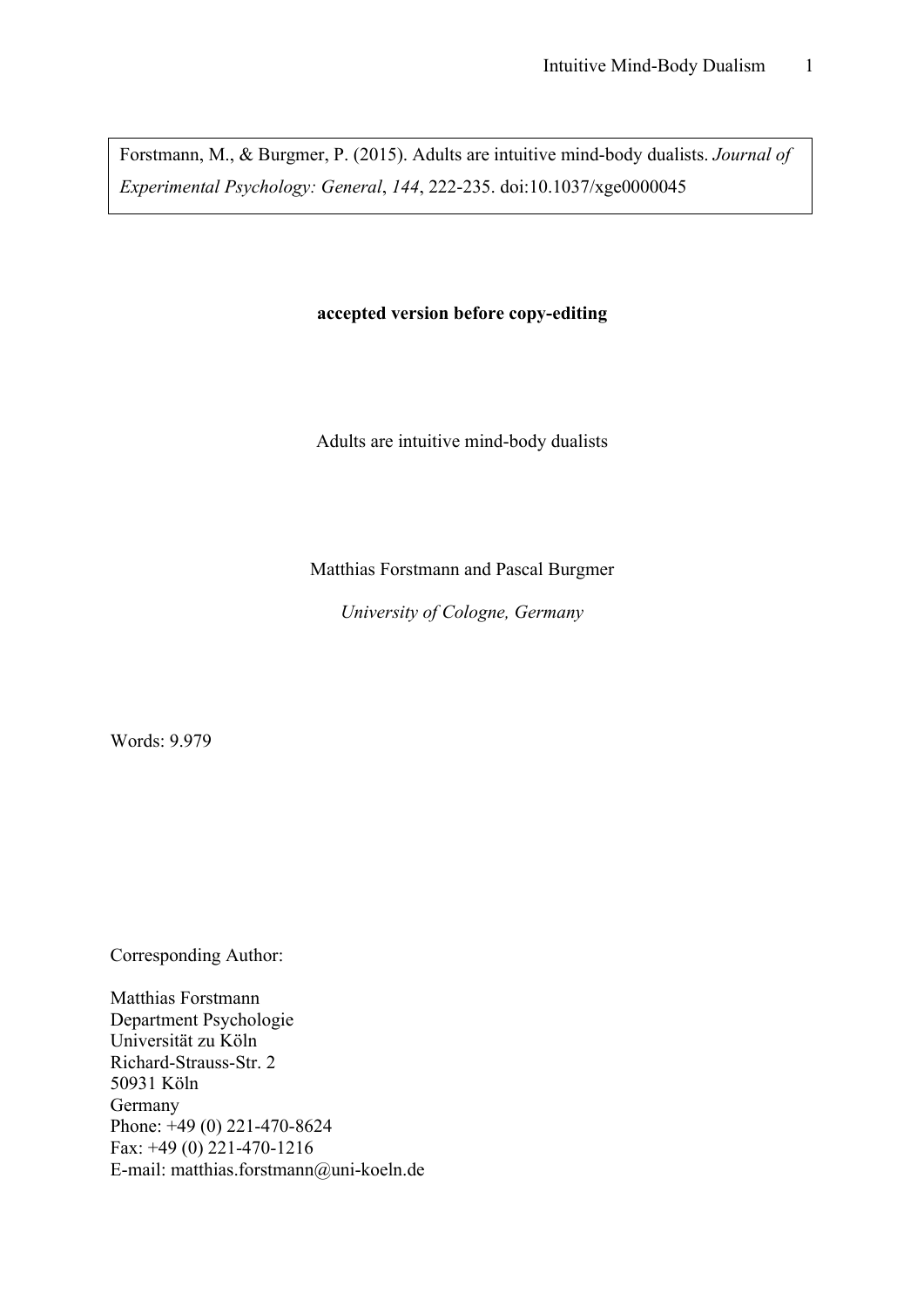#### **Abstract**

In the present research, we tested the hypotheses that (1) adults are intuitive mind-body dualists, (2) that this belief can be considered a default, and (3) that it is partially explained by essentialistic reasoning about the nature of the mind. Over eight studies, employing various thought experiment paradigms, participants reliably ascribed to a physically duplicated being a greater retention of physical than of mental properties. This difference was unrelated to whether or not this being was given a proper name (Study 1b) and was only found for entities that were considered to actually possess a mind (Study 1c). Further, we found that an intuitive belief in mind-body dualism may in fact be considered a default: Taxing participants' cognitive resources (Study 2) or priming them with an intuitive (vs. analytical) thinking style (Studies 3a & 3b) both increased dualistic beliefs. In a last set of studies, we found that beliefs in mind-body dualism are indeed related to essentialistic reasoning about the mind. When a living being was reassembled from its original molecules rather than recreated from new molecules, dualistic beliefs were significantly reduced (Studies 4a & 4b). Thus, results of the present research indicate that, despite any acquired scientific knowledge

about the neurological origins of mental life, most adults remain "essentialistic mind-body dualists" at heart.

Keywords: common-sense beliefs; naïve theories; mind-body dualism; thought experiments; essentialism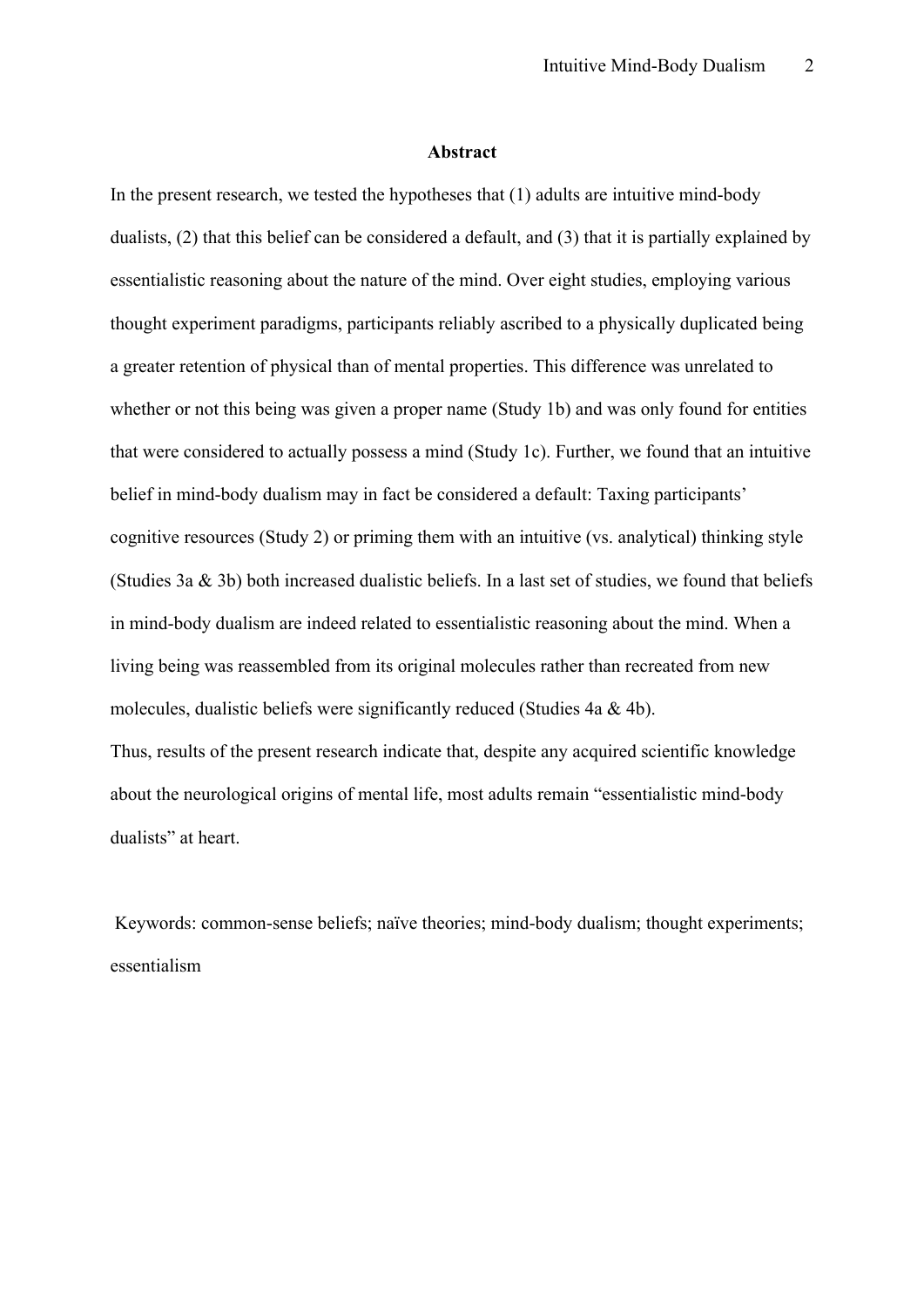#### **Introduction**

In the 2006 Hollywood movie *The Prestige* (Nolan, 2006), the protagonist—a struggling magician in the 1920s—devised the ultimate illusion: The transported man! On stage, the magician is strapped to a futuristic-looking device, and upon the pull of a lever is shrouded by fog and lightning. In the blink of an eye he disappears, only to reveal himself on a balcony opposite of the stage. He seems to have been magically transported. Yet, unbeknownst to the astounded audience, something entirely different took place. Instead of carrying out an instant transportation, the device created a 100% perfect duplicate of the magician in an elsewhere located second unit, while the "original" magician fell through a trapdoor and drowned in a water tank below the stage. The duplicate then proceeds to reap the rewards of his feat. Thus, the magician willingly dies every night so that his doppelgänger (or *himself*) can continue with the show, without ever having any recollection of dying. The viewer is now left with an interesting variation of Derek Parfit's (1984) famous "teleportation" thought experiment and the question: Is the duplicate person still the *same* person as the original? What if the original magician somehow survived, which of the two would then be *him*?

Most of us intuitively find these questions difficult to answer. People have the natural tendency to perceive themselves, others, and even non-living entities to possess certain immeasurable qualities, or essences, that are not described by physical properties and that ultimately define who or what they are (e.g., Gelman, 2003; Medin & Ortony, 1989; Newman & Keil, 2008; Gottfried, Gelman, & Shultz, 1999). This belief, referred to as *essentialism*, helps to explain why, for example, the intention of a creator plays an important role for us in the assessment of his or her creation (Newman & Bloom, 2012), or why we believe that even mundane objects can "transmit" negative personality traits (Nemeroff & Rozin, 2000). When it comes to human beings, thinking in terms of essences can have even more striking effects,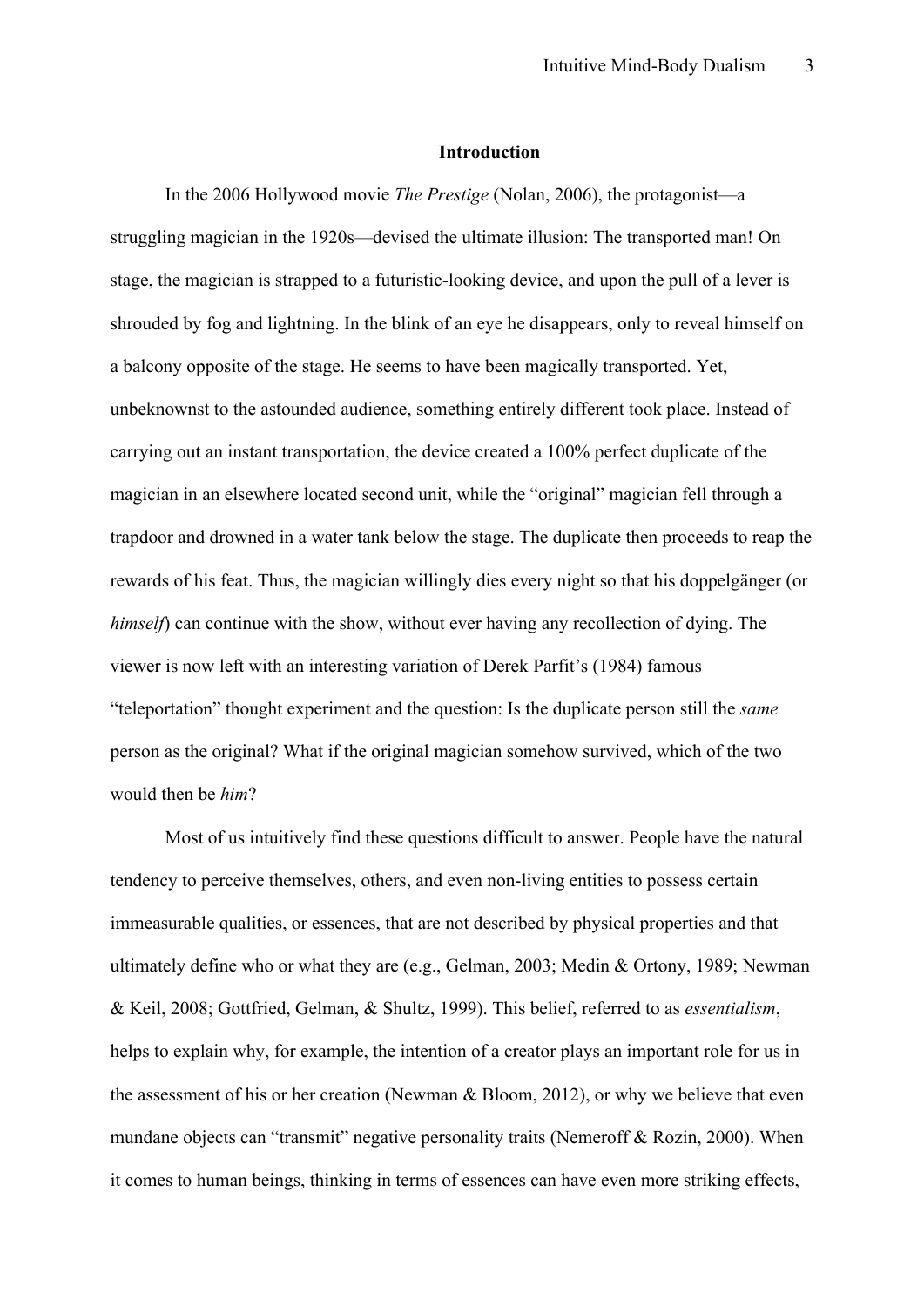which may be the reason for why we are unsure about whether the duplicate magician remains the same magician. We are inclined to believe that humans possess one unique immeasurable quality, sometimes labeled a soul, a mind, or a spirit, that cannot be copied by a machine or simulated by a computer. In our intuition, this essence is the home of our thoughts, emotions and personal identity, and effectively makes us what we are. Based on our phenomenological experience, we perceive our bodies and this essence to be two separable, yet somehow interacting, entities—a notion referred to as Cartesian *mind-body dualism* (Descartes, 1641/1984). In other words, we do not perceive ourselves to be a bundle of firing neurons, but rather, as if we occupy our physical body, using it to navigate the material world (Bloom, 2004; Boyer, 2001; Forstmann, Burgmer, & Mussweiler, 2012; cf., the *Cartesian theater*, Dennet, 1991).

Such lay beliefs in mind-body dualism can be found in virtually all human cultures (Chudek, McNamara, Birch, Bloom, & Heinrich, 2013; Roazzi, Nyhof, & Johnson, 2013; Cohen, 2007) and seem to be one of the prerequisites for the development of more elaborate supernatural beliefs, such as in a life after death, in reincarnation, or ghosts (e.g., Bering, 2006; Bloom, 2007). All these beliefs require an individual to entertain the notion that mental states can somehow survive the death of a physical body and therefore rely on endorsing the view that mental life is not fully explained by physical processes.

But one does not need to resort to religious scripture or philosophical teachings to find examples of mind-body dualism. Pop culture is riddled with tales of juveniles waking up in bodies of adults, adults waking up in the bodies of giant beetles, or minds of serial-killers being trapped in children's toys. All these scenarios share a dualistic view of minds and bodies, as a physical transformation occurs without a logically required change of mental states. But even in the absence of actual human beings does a belief in the independent nature of mind and body affect our understanding of the social world. For example, it may allow us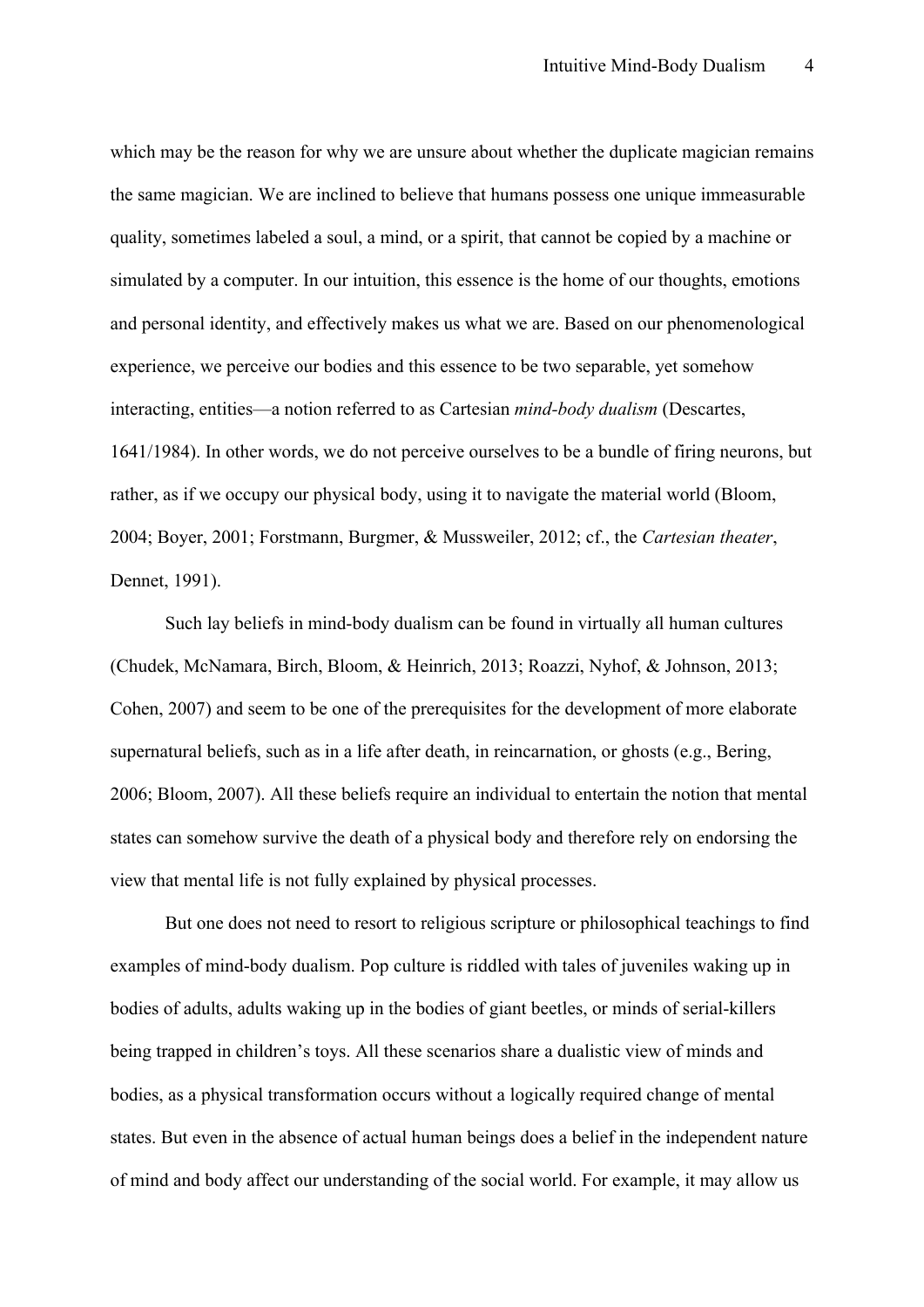to ascribe mental processes—such as rational thought or intentionality—to factually nonliving entities, and thus perceive minds where there logically should not be any (cf. Gray, Gray, & Wegner, 2007; Epley, Waytz, & Cacioppo, 2007). Although we know that, for example, shoes usually do not possess a central nervous system, a TV commercial involving a thinking and talking shoe would not strike us as mind-bending or utterly confusing. We all readily comprehend the concept of a mind that is independent from a physical body and that exists in the absence of a brain. But why is this the case, and why is this phenomenon so culturally ubiquitous?

As some researchers argue, the perceived separation of mind and body that defines mind-body dualism is rooted in our most fundamental cognitive architecture (Bloom, 2004; Bering, 2006), which seems to be predisposed to differentially process social and non-social stimuli (Kuhlmeier, Bloom, & Wynn, 2004; Legerstee, 1992). We have the natural tendency to attribute goals to agents, interpret their behaviors as means to reach these goals, and thereby make inferences about mental processes that we cannot directly perceive with any of our senses (Gergely, Nádasdy, Csibra, & Bíró, 1995). This often-called "theory of mind" (Wellman, Cross, & Watson, 2001)—our ability to take others' perspectives and infer their mental states—is believed to constitute an evolutionary-acquired skill, necessary to accurately predict the behavior of others, that ultimately enables the formation of dualistic beliefs (Povinelli & Bering, 2002). That is, it fosters the development of two different modes of construal, one dealing with the physical, the other with the social world. Following this logic, beliefs in mind-body dualism can be considered a "by-product" of our cognitive architecture, which is tuned to distinguish between observable bodies and unobservable mental processes (Bloom, 2004; Saxe & Kanwisher, 2003). In line with this reasoning, recent findings suggest a close interlink between explicit beliefs in mind-body dualism and cognitive processes that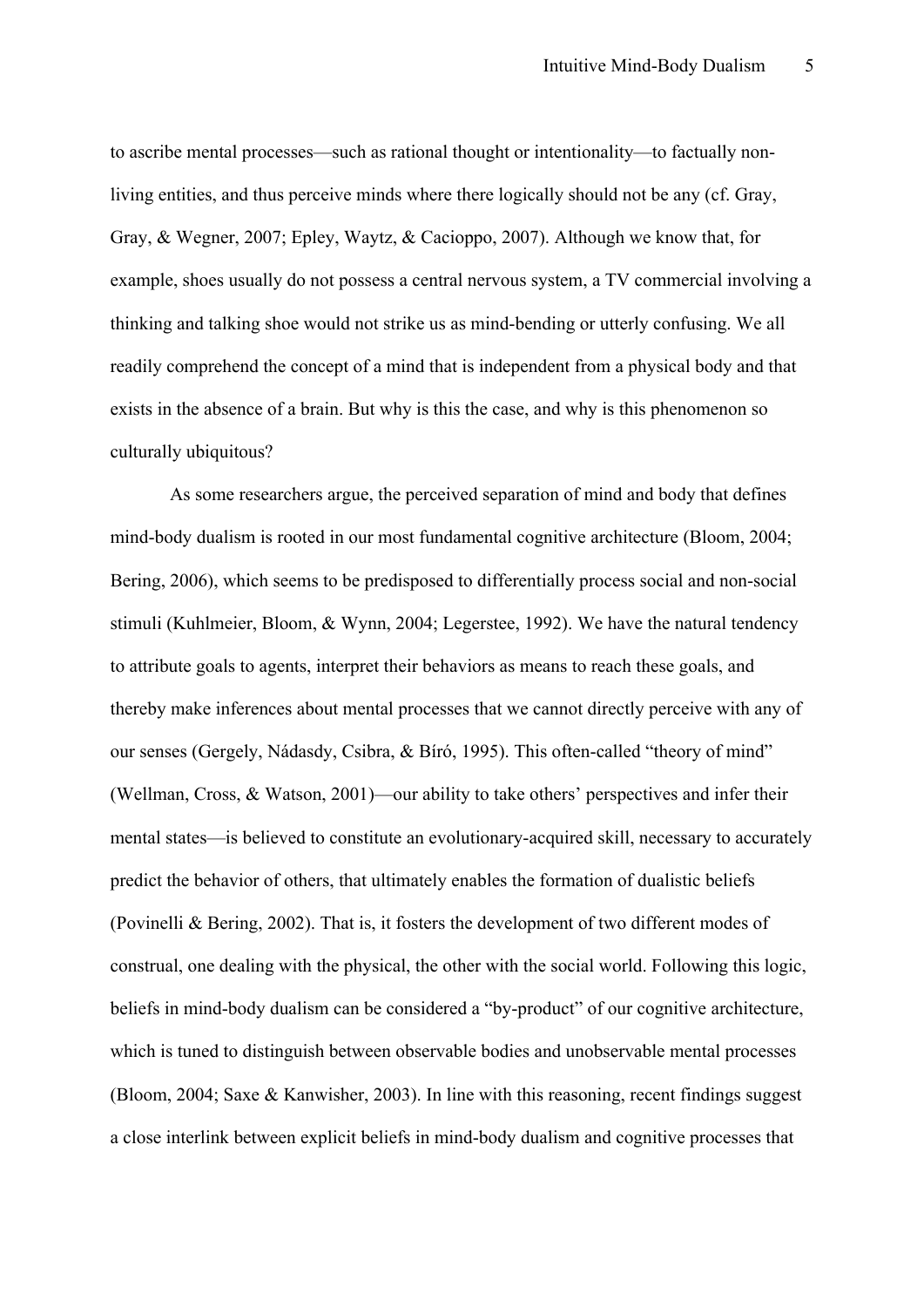emerge from our ability to acknowledge other people's mental states—in particular conceptual and spatial perspective-taking (Burgmer, Forstmann, Todd, & Mussweiler, 2014).

Given this basic-cognitive nature of dualistic beliefs, it is reasonable to assume that they can be considered a "default belief" that all humans rudimentary share from early on in their lives. In fact, past research in developmental psychology strongly hints at this notion (e.g., Johnson & Wellman, 1982). For example, children who were told a story about an anthropomorphized mouse that was eaten by an alligator subsequently ascribed more continuing emotional (e.g., fear) than physical states (e.g., hunger) to the dead mouse that lingers in the afterlife (Bering & Bjorklund, 2004; but see also Astuti & Harris, 2008). Even more recently, Hood and colleagues (2012) found further evidence for mind-body dualism in pre-school children. Children of that certain age believed that "magically" duplicating a physical entity—in this case a live hamster—does not duplicate mental states associated with the original to the same extent as physical states. At this developmental stage, children seem to understand that people need a brain for remembering facts or doing calculus, but they regard it as a tool that they *themselves* use to execute these operations. In their perception, their brain is not responsible for their identity or for phenomenological experiences such as pretending to be a kangaroo or loving one's siblings (Bloom, 2004; Lillard, 1996). The knowledge that everything humans experience can be entirely understood as a function of brain activity, corresponding to the philosophical position referred to as *physicalism,* seems to be acquired in later developmental stages through education and enculturation (Choe, Keil, & Bloom, 2012; Johnson, 1990).

As a result, when explicitly asked about their conceptions about the relation of minds and bodies, most adults in Western societies deny that both are entirely independent entities (Procter, 2008) and have a slight tendency to agree with strictly physicalistic rather than dualistic statements (Hook & Farah, 2013). However, as research has shown that naïve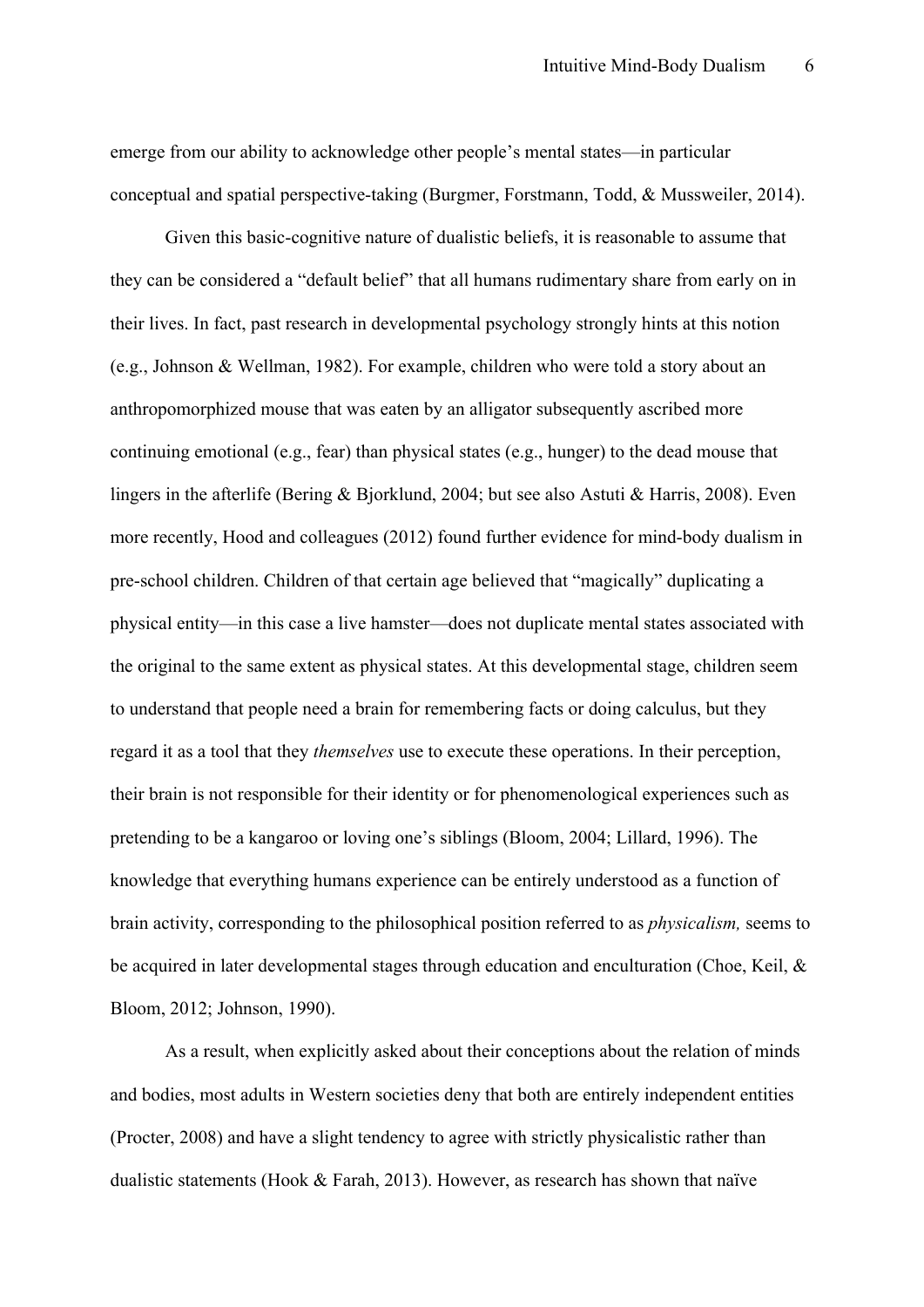theories can easily co-exist with acquired scientific knowledge (Shtulman & Valcarcel, 2012), an explicit endorsement of physicalistic beliefs cannot rule out that people remain intuitive mind-body dualists at heart.

#### **The Present Research**

The present research aimed at providing initial evidence for this proposition. Thereby, our goal was to further the understanding of the nature of dualistic beliefs as well as their underlying processes. More precisely, the goals of the present research were threefold: First, adapting a paradigm designed by Hood and colleagues (2012), we set out to develop a reliable measure for intuitive mind-body dualism in adults, consequently showing that such beliefs are still prevalent in developmental stages that extend beyond early childhood (Studies 1a—1c). Second, we tested the hypothesis that beliefs in mind-body dualism can in fact be considered a default that most people intuitively share. If that was the case, taking up a physicalistic (i.e., non-dualistic) stance would require the use of cognitive resources to correct for our initial (dualistic) intuition. Therefore, we tested whether taxing participants cognitive resources (Study 2) or priming them with an intuitive (vs. deliberative) thinking-style (Studies 3a & 3b) would increase intuitive mind-body dualism. Third, in line with the previously discussed reasoning, we sought to find initial support for the proposition that dualistic beliefs are grounded in essentialistic beliefs about the nature of the mind. To that end, we tested, whether dualistic beliefs are intimately linked to a belief in invisible and undetectable properties of matter that turn any entity into something that supersedes the sum of its parts (Studies 4a  $\&$ 4b).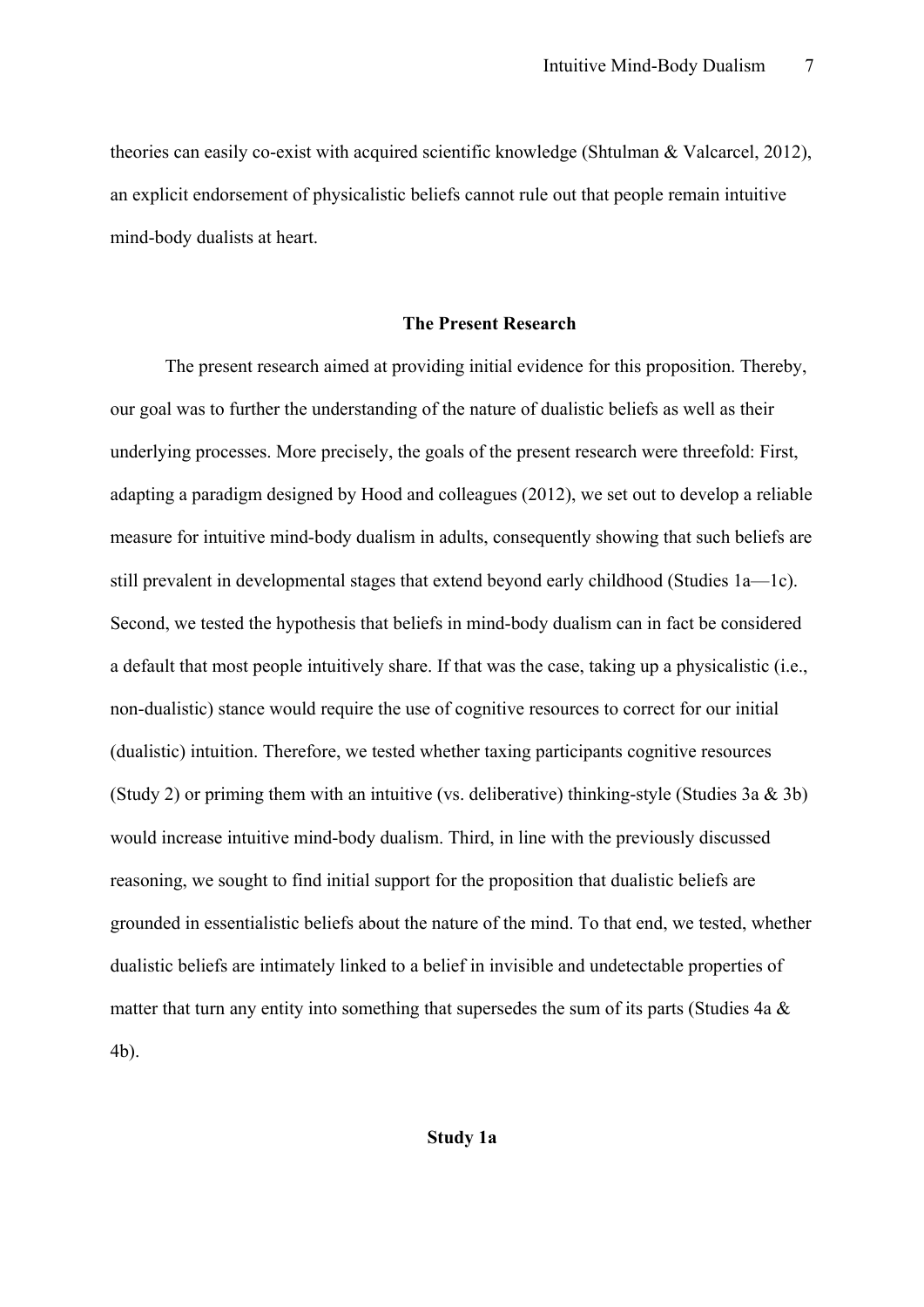In the first study, our goal was to develop a new measure for intuitive mind-body dualism in adults, based on an experimental paradigm previously employed by Hood and colleagues (2012), and to show that intuitive dualistic beliefs are still prevalent among adults. In the original study, 5-6 year-old children were introduced to a scientific looking machine (cf., Hood & Bloom, 2008)—complete with flashing lights and buzzers—and were told that this machine was able to duplicate any object placed inside one of its adjacent boxes. Subsequently, children were introduced to a live hamster, and were told about some of the hamster's unique physical attributes, namely a blue heart, a broken tooth, and a marble in his stomach. They were further asked to show the hamster a picture, whisper their names into his ear, and tickle him in the back, thereby creating novel mental states in the hamster in form of episodic memory. After successfully "duplicating" the hamster (with the help of a hidden experimenter, an identical looking second hamster, and some sleight of hand), the children were asked about physical and mental attributes of both the original and the duplicate. Ruling out several alternative explanations, the authors were able to demonstrate that children reliably attributed to a duplicate hamster the original's physical properties to a greater extent than the original's mental states. In line with previous findings in developmental psychology (e.g., Bering & Bjorklund, 2004), this divergence can be considered an early manifestation of an intuitive belief in mind-body dualism.

In adapting this paradigm for adults, we modified it on a few critical dimensions. Instead of involving a live demonstration, the measure was constructed as a text-based thought experiment with a more scientific framing than the original paradigm. We hypothesized that—regardless of any explicit religious belief or knowledge about the physical origins of the mind—adults would intuitively dissociate minds and bodies the same way children did in the original study.

#### **Method**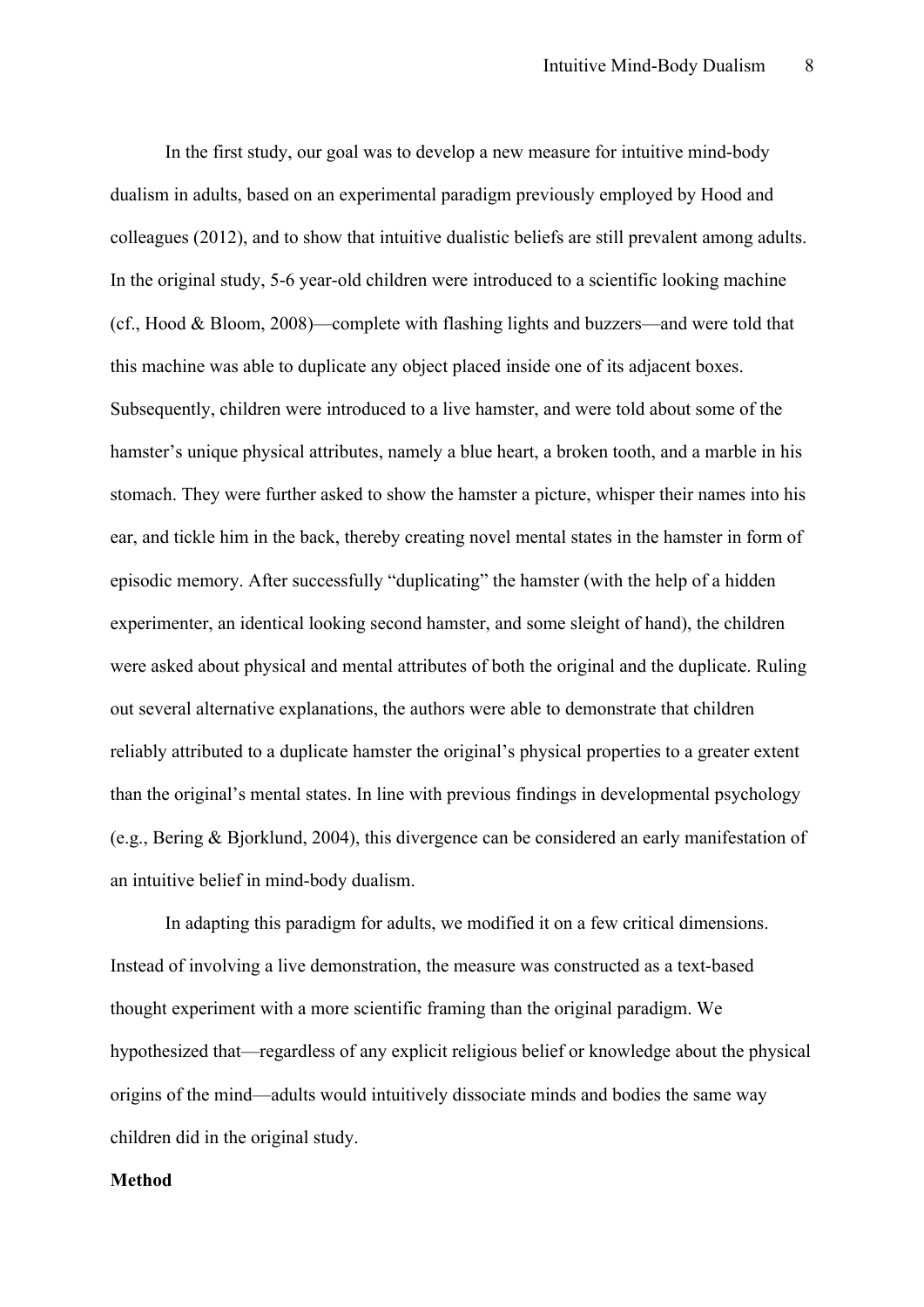Participants and design. Ninety-eight participants<sup>1</sup> recruited from Amazon's Mechanical Turk website (62 females,  $M_{\text{Age}} = 37.50$ ,  $SD = 13.09$ ) participated in exchange for monetary compensation. Each participant worked on the thought experiment task described below.

**Materials and procedure.** In this thought experiment, participants were asked to imagine a future in which scientists developed a device, which allows them to "duplicate any kind of object in a matter of seconds using highly-advanced technology. After placing an object into a small chamber, a computer scans the entire object (i.e., the entire content of the chamber), every molecule and every single atom, and stores the information digitally. The information is then used to recreate the scanned object in a second chamber from basic chemical elements, molecule for molecule, resulting in a 100% identical copy of the scanned object, with a 100% success rate" (see Supplementary Materials). Emphasis was put on the fact that the duplicate was 100% identical to the original, as well as to the 100% success rate of the procedure, in order to prevent participants from questioning the accuracy or reliability of the device. The whole procedure was further explained by a picture, detailing the functionality of the device. Participants were subsequently told that "— after some successful trials with solid objects—the scientists place the lab hamster Jimmy into the first chamber and duplicate it."

 $\overline{a}$ 

<sup>&</sup>lt;sup>1</sup> Sample-sizes for Studies 1a, 1b, 1c, 4a, and 4b are based on broad a-priori estimates of effect sizes. Sample size for Study 3a was determined by responses to an open call for participation posted to a mailing list. For Study 3b the goal was to collect as many participants as possible in the time in which lab space was available. Sample size for Study 2 was based on the original study by Conway and Gawronski (2012). Odd numbers in sample sizes for online studies were caused by random assignment of participants to different experiments. All exclusions of participants are mentioned in-text.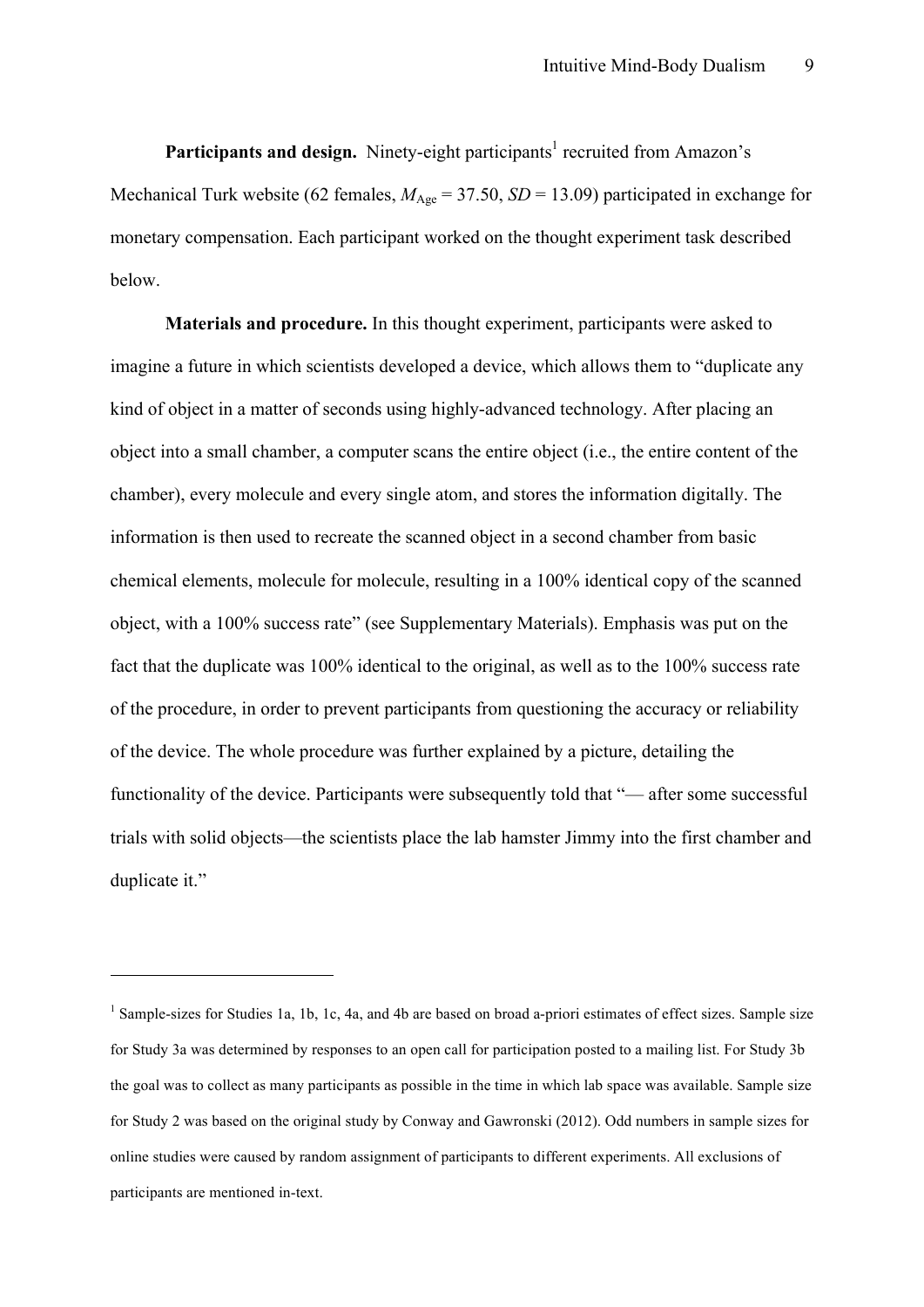Next, participants learned about 12 properties of Jimmy, 6 of which were physical and 6 of which were mental in nature, presented in a fixed random order (see Table 1). For example, they learned that Jimmy has a limp (*physical*) and is afraid of the cruel lab intern (*mental*). The different physical and mental attributes were carefully designed to capture different aspects of each dimension. Physical attributes contained states that were innate (Jimmy has a dark spot in his fur), acquired and stable (Jimmy has a scar on his back), or acquired and temporary (Jimmy currently has the flu). Two items were designed to be more "complex" in nature, and included one item that directly pertains to the brain—the actual source of mental states—and one item that pertains to the eye, one of the more complex organs in human and non-human animals and furthermore the place where a considerable number of people locate the "self" of a being (Starmans & Bloom, 2012).

Mental attributes were designed to represent affective (Jimmy feels at home in the lab), basic-cognitive (Jimmy reacts to his name being called), and memory-related (Jimmy vividly remembers his sister) states.

Participants then learned that "[o]nly one second later, the process is completed and a 100% perfect duplicate of Jimmy—for reference named "Bert"—emerges in the second chamber." They were subsequently asked to indicate on 7-point Likert-type scales ranging from *definitely no* over *undecided* to *definitely yes,* how each physical and mental attribute (still) applies to each hamster. Asking not only about the duplicate but also about the original hamster allows to control for the fact that participants may have thought the duplication procedure somehow altered physical or mental attributes of the original, thereby making it impossible to correctly interpret the results obtained for the duplicate (cf. Hood et al., 2012).

For each hamster, scores for the six physical properties (original:  $\alpha$  = .83, duplicate:  $\alpha$  $=$  .79), as well as scores for the six mental attributes (original: α = .80, duplicate: α = .95) were combined to form indices representing ascribed retention of physical and mental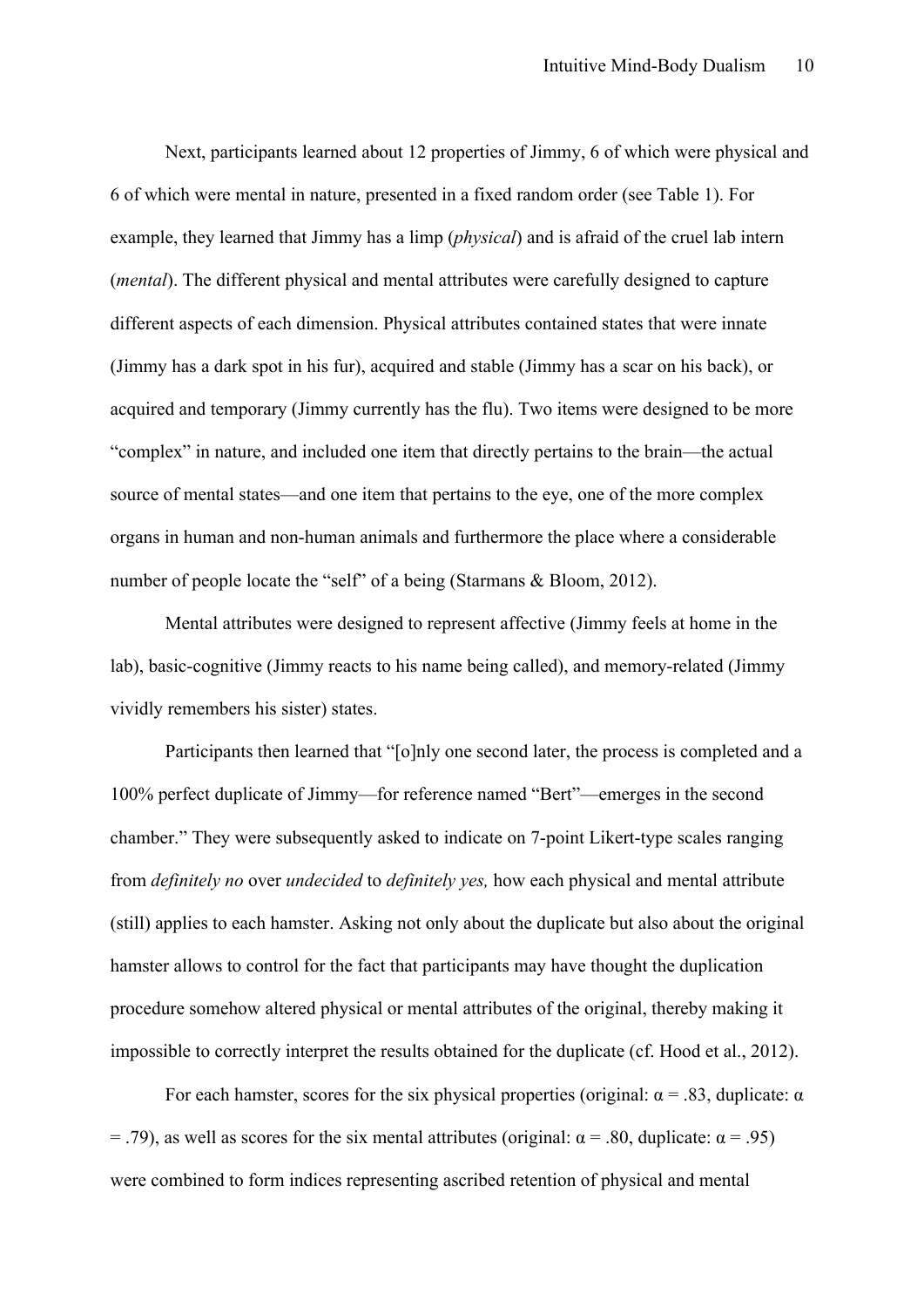attributes. If people do intuitively separate minds from bodies, differences in ascribed mental properties between original and duplicate should be greater than differences in ascribed physical properties.

#### {TABLE 1}

#### **Results and Discussion**

 $\overline{a}$ 

No participants were excluded from data analysis.

*Factor Analysis.* We conducted a principle axis factor analysis with oblim rotation on the 12 items pertaining to the duplicate hamster<sup>2</sup>. Two factors emerged with eigenvalues greater than 1 (5.70 and 2.28, respectively), collectively accounting for 67% of the variance in responses. As hypothesized, all six items intended to describe *mental* attributes loaded stronger on factor 1 than on factor 2, and were overall the items with the strongest loading on factor 1. Conversely, the remaining six items intended to describe *physical* attributes loaded stronger on factor 2 than on factor 1, and were also overall the items with the strongest loading on this factor. The two isolated factors (extracted by regression) were significantly positively correlated with one another ( $r = .40$ ,  $p < .001$ ), suggesting that both factors are tapping related (i.e., general accuracy of the device), yet distinct (i.e., mental vs. physical properties) constructs.

*Main Analysis.* For the main analysis, we expected to observe a greater difference in ascriptions of mental properties to both hamsters than in ascriptions of physical properties. A two-way repeated measures ANOVA over all four indices revealed the proposed hamster (original vs. duplicate)  $\times$  dimension (physical vs. mental) interaction,  $F(1, 97) = 107.7$ ,  $p \le$ 

<sup>&</sup>lt;sup>2</sup> Responses pertaining to the original hamster did not vary sufficiently enough to allow conducting a meaningful factor analysis.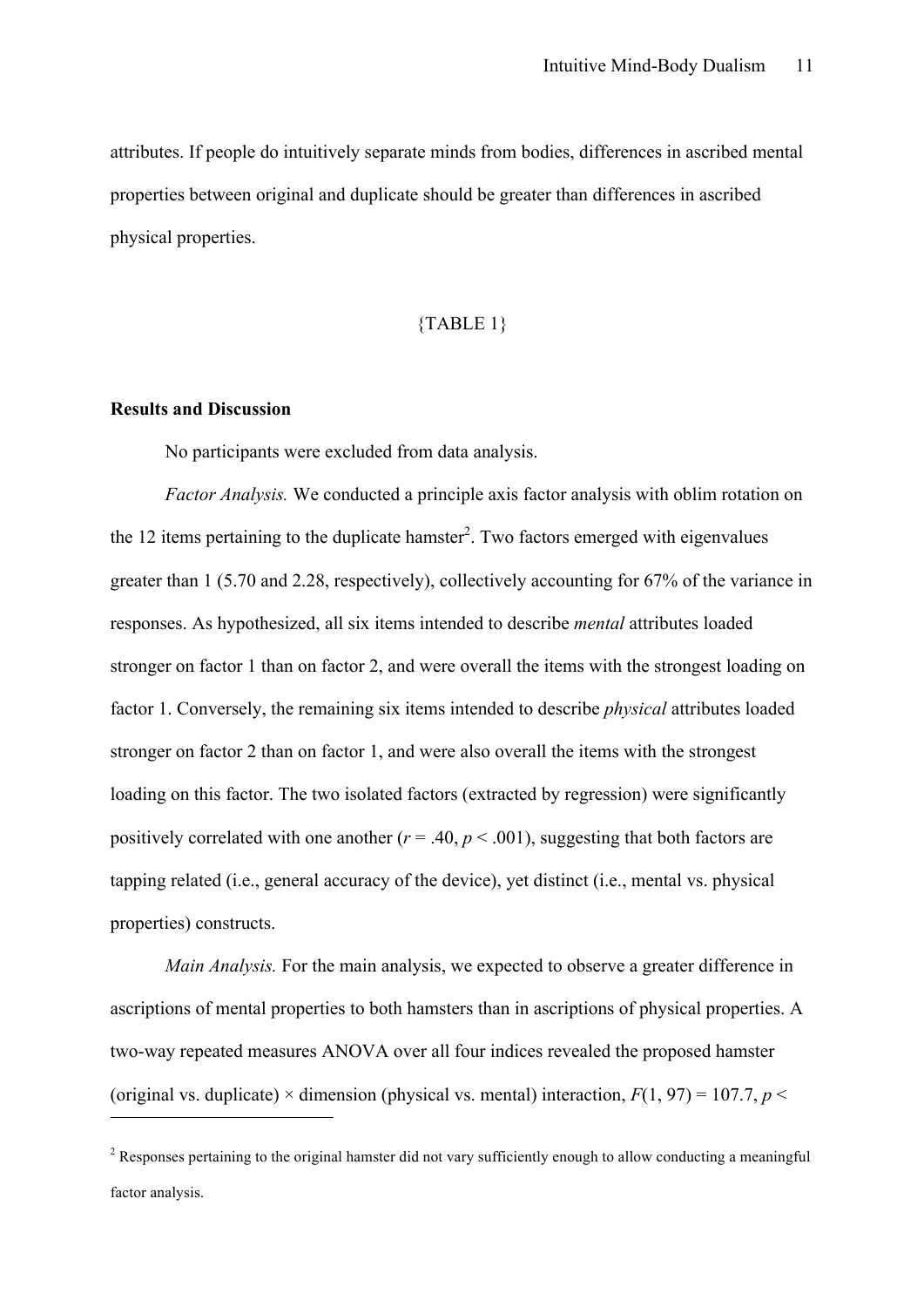.001,  $\eta_p^2 = 0.56$ . More precisely, a paired-samples *t*-test revealed that differences in the ascription of mental properties between original and duplicate ( $M = 2.85$ ,  $SD = 1.96$ ) were indeed greater than differences in the ascription of physical properties  $(M = 0.93, SD = 1.39)$ ,  $t(97) = 10.39, p < .001, d = 1.08<sup>3</sup>$ . Analyzing responses to the individual hamsters, we found no difference in the ascription of retained physical versus mental properties for the *original* hamster (*p* > .25), whereas participants ascribed to the *duplicate* hamster a greater retention of physical properties ( $M = 5.77$ ,  $SD = 1.30$ ) than of mental properties ( $M = 3.91$ ,  $SD = 1.88$ ),  $t(97) = 10.31, p < .001, d = 1.09$ ; see Figure 1.

In line with the previously discussed findings by Hood and colleagues (2012), this dissociation seems to indicate that people intuitively do perceive mental states to be partly independent from physical properties and thus assume a physical copy of a living being has mental states that differ from the original. They therefore seem to be intuitive mind-body dualists.

#### {FIGURE 1}

However, similarly in line with Hood and colleagues (2012), participants ascribed to the duplicate hamster a significantly lesser degree of retained *physical* properties as compared to the original, although instructions clearly stated that the device created a "100% identical copy of the original with a 100% success rate". One reason for this effect could be that participants questioned the accuracy of the duplication device described. As a result, one could argue that participants believed small inaccuracies in the physical duplication procedure to have more striking effects on mental than on physical properties of the duplicate. We

 $\overline{a}$ 

<sup>&</sup>lt;sup>3</sup>All within-subject Cohen's d effect sizes were corrected for dependence between means using Morris and DeShon's (2002) equation 8.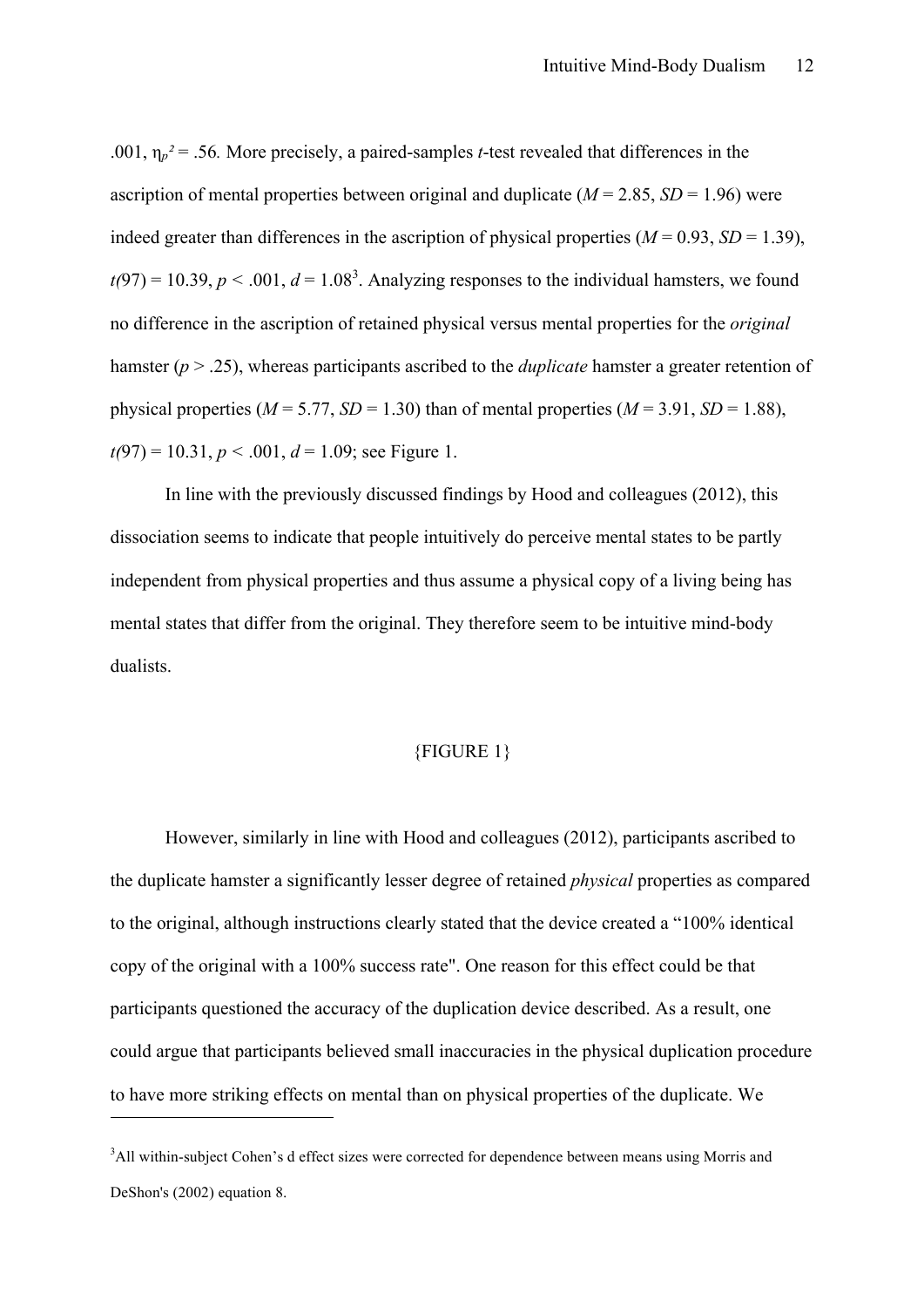therefore independently analyzed the data of only those participants who ascribed the exact same level of physical attributes to both the original and the duplicate  $\sim$  30% of the sample). As this is—despite the obvious reduction of statistical power—the most conservative way to analyze the present data, any deviation in ascriptions of retained mental properties could be attributed to an intuitive mind-body dualism.

In line with the results presented above, differences in the ascription of mental properties between original and duplicate  $(M = 1.15, SD = 1.78)$  were significantly greater than the (per definition) non-existent differences in the ascription of physical properties; *t(*28)  $= 3.47$ ,  $p = .002$ ,  $d = 0.65$ . Similarly, the hamster (original vs. duplicate)  $\times$  dimension (physical vs. mental) interaction remained significant,  $F(1, 28) = 12.01$ ,  $p = .002$ ;  $\eta_p^2 = .30$ .<sup>4</sup>, see Figure 2. This demonstrates that participants' intuitive mind-body dualism cannot solely be attributed to differences in ascriptions of retained physical properties to the duplicate, but rather to a true belief in the independent nature of mental phenomena and physical matter.<sup>5</sup>

However, a second explanation for the attenuated ascription of physical properties to the duplicate could be that participants perceived the items we intended to be entirely physical in nature to be (partly) attributable to mental states. For example, although we found the 12 items we designed to load on two factors corresponding to our mental/physical distinction, some participants may have assumed that a limp can be partly explained by psychological

 $\overline{a}$ 

<sup>4</sup> The same results can be observed when only taking those participants into the analysis that ascribe *maximum* retention values (i.e., a mean of 7) to physical properties of original and duplicate,  $F(1, 24) = 11.43$ ,  $p = .003$ ;  $\eta_p^2$  $=$  .33 ( $\sim$ 24% of participants).

 $<sup>5</sup>$  For all of our studies we added additional analyses to the Supplementary Materials, showing that the attenuated</sup> ascription of physical properties to the duplicates does not fully explain the attenuated ascription of mental states to the duplicates. Specifically, statistically controlling for differences in ascriptions of physical attributes to original and duplicate does not affect the diverging ascriptions of mental states or effects of our primings on this divergence.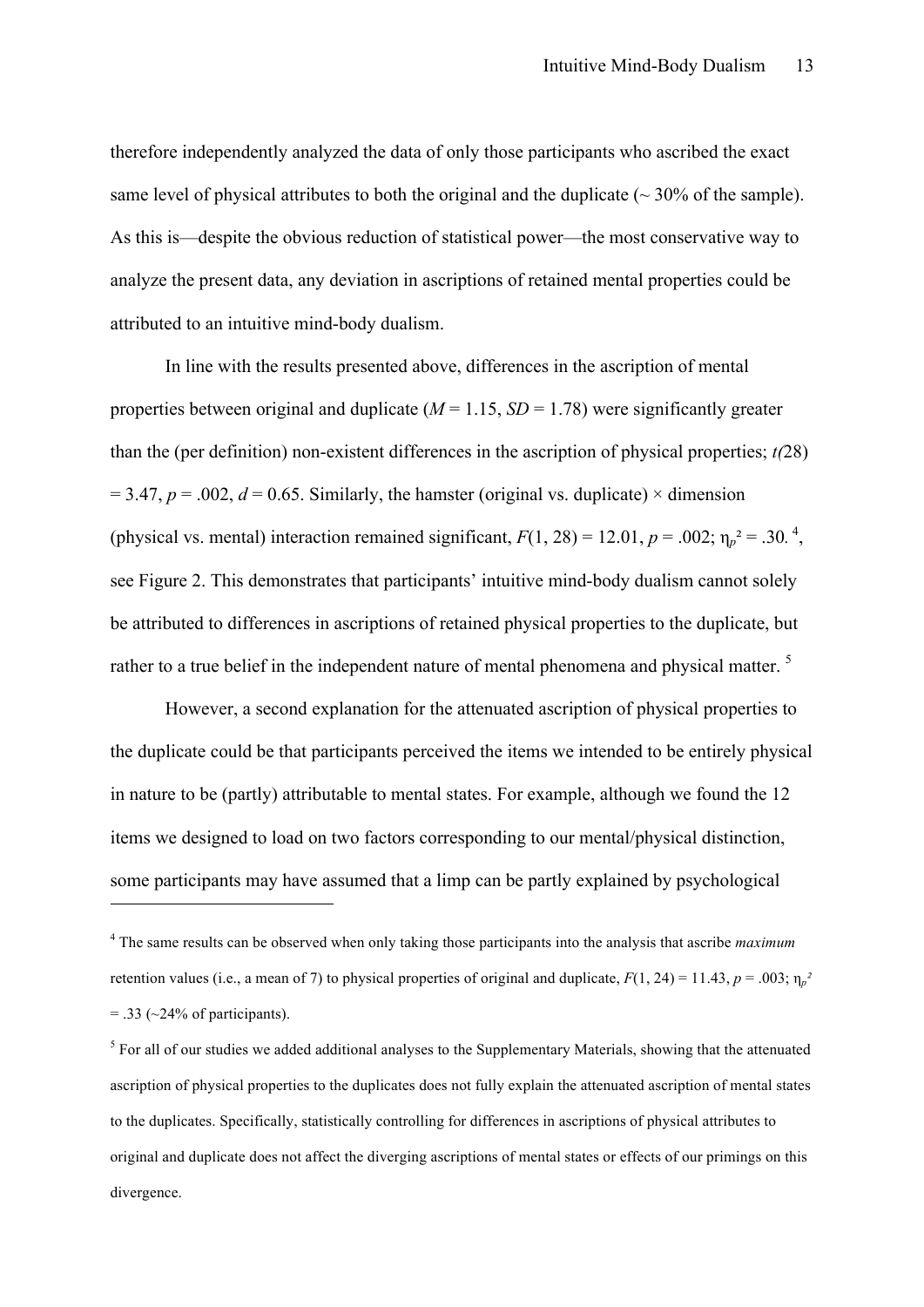factors, or that a flu is somehow less physical than a scar. Therefore, the observed decrease in ascriptions of physical properties to the duplicate may in fact have been caused by the same processes responsible for the attenuation of ascribed mental properties, without necessarily indicating a disbelief in the accuracy of the duplication device.

#### {FIGURE 2}

In sum, the present results show that adults seem to intuitively dissociate minds from bodies in a duplication thought experiment. The following two studies were designed to both confirm these results and rule out potential confounds of this measure.

#### **Study 1b**

Study 1a revealed that people seem to perceive mental states of a hamster to be partly independent of its physical body. However, giving both hamsters proper names (for identification purposes) may have artificially highlighted the notion that both have a unique identity, commonly understood as having distinct mental states (cf., Gelman & Taylor, 1984; Gutheil et al., 2008). Thus, finding differences in ascriptions of retained mental attributes may have been a function of this potential confound. In fact, Hood and colleagues (2012) found that mind-body dualism in children was indeed more pronounced when the duplicated beings were given proper names. To test whether the same is true for adults, and to rule out that the observed effect is entirely driven by this detail, we decided to replicate Study 1a with a paradigm that does not involve proper names. For this study, we expected the same pattern of results as for Study 1a, with potentially slightly reduced mind-body dualism.

#### **Method**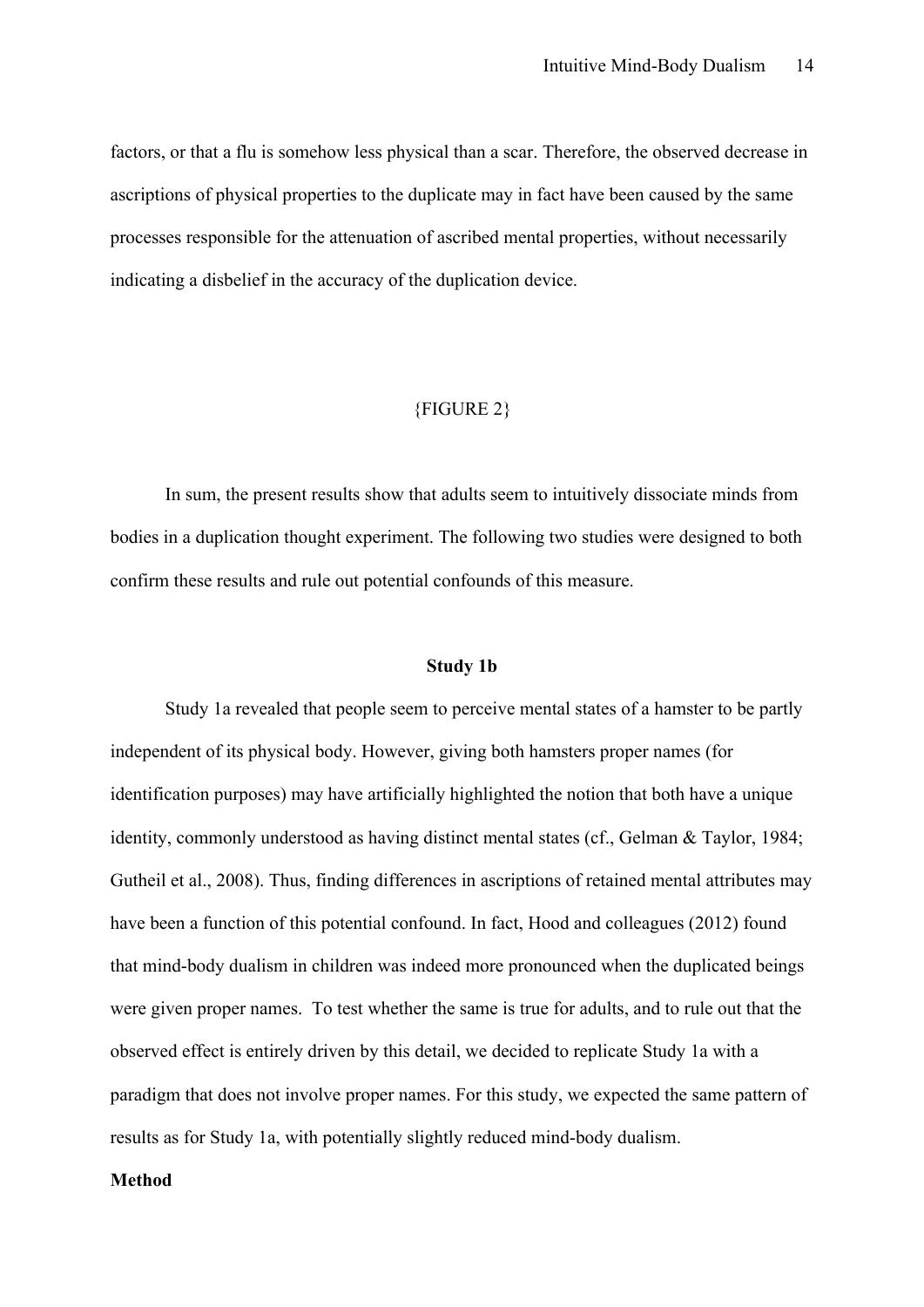**Participants and design.** Fifty-eight MTurk workers (26 females;  $M_{\text{Age}} = 34.6$ , *SD* = 12.65) participated in exchange for monetary compensation. All participants worked on a noname variation of the previously introduced thought experiment.

**Materials and procedure.** To rule out that referring to two differently-named individuals artificially increased the perception of differences in retained mental states, we slightly modified the paradigm from Study 1a. Instead of assigning to the two hamsters the names Jimmy and Bert, they were only referred to as 'the original hamster' and 'the duplicate hamster'. In the list of physical and mental properties that was presented to participants prior to the duplication, the hamster was only referred to as "he" (cf. Table 2). Other than that, the procedure of this study was identical to Study 1a.

#### **Results and Discussion**

No participants were excluded from data analysis.

Consistent with our expectations, the hamster (original vs. duplicate)  $\times$  dimension (physical vs. mental) interaction was significant,  $F(1, 57) = 19.31$ ,  $p < .001$ ;  $\eta_p^2 = .25$ 

Between original and duplicate, differences in ascription of retained mental properties  $(M = 2.09, SD = 1.92)$  were again greater than were differences in ascription of retained physical properties  $(M = 1.01, SD = 1.33)$ ,  $t(57) = 4.40, p < .001, d = 0.60$ .

For the original hamster, there was no difference in ascription of retained physical (*M*   $= 6.64$ , *SD* = 0.80) vs. mental properties (*M* = 6.54, *SD* = 0.90),  $t(57) = 1.11$ ,  $p > .27$ . In contrast, participants ascribed to the duplicate hamster a greater retention of physical properties ( $M = 5.63$ ,  $SD = 1.43$ ) than of mental properties ( $M = 4.45$ ,  $SD = 1.78$ ),  $t(57) =$ 4.80,  $p < .001$ ,  $d = 0.64$  (Figure 3). Replicating Study 1a using a slightly modified paradigm, these results show that the hitherto observed effect cannot solely be attributed to the fact that the two hamsters in Study 1a were given proper names that may have promoted the perception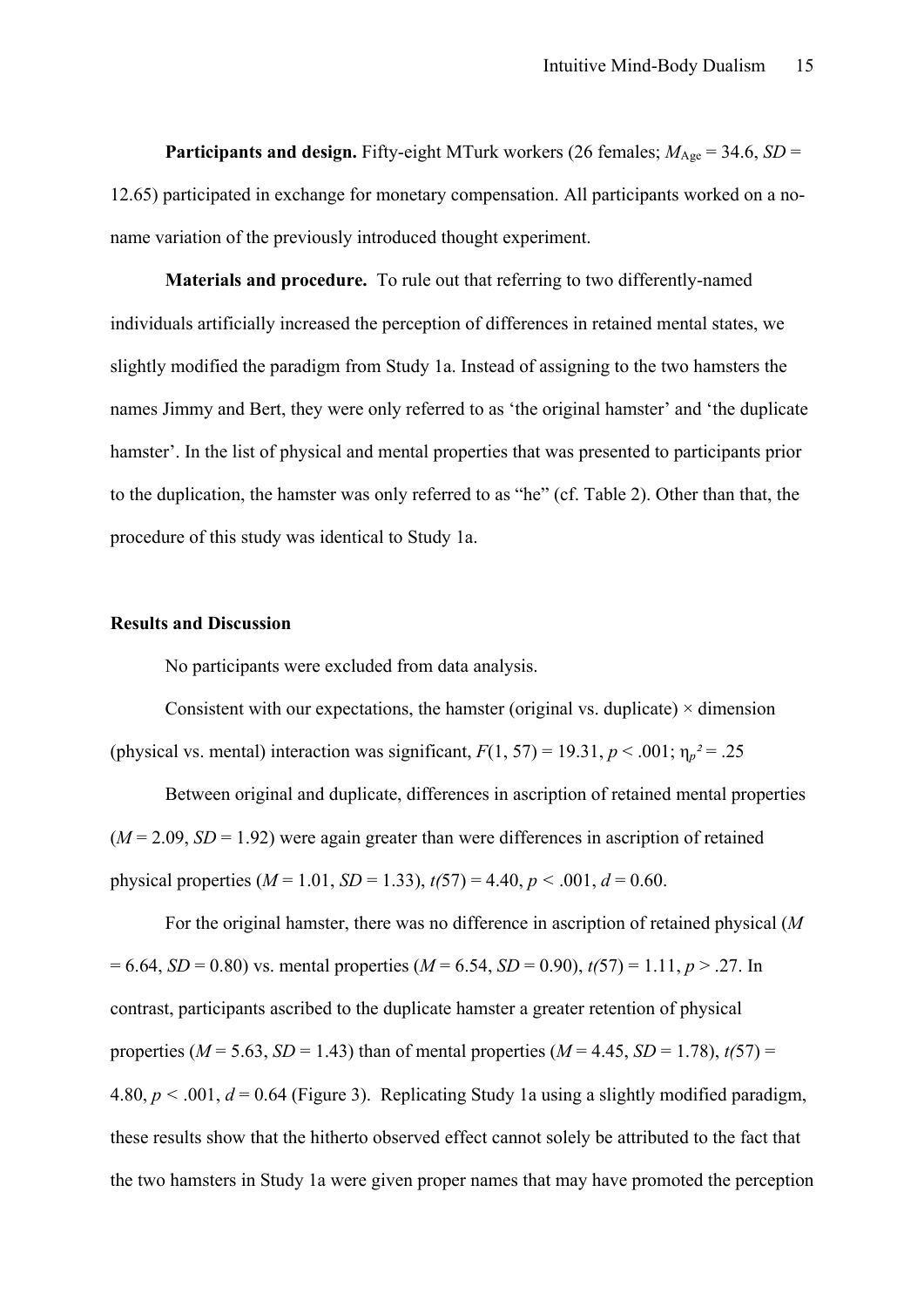of mental distinctness. Yet, one could still argue that merely referring to both hamsters as "the original" and "the duplicate" already emphasizes the existence of two distinct individuals. This particular issue can only be ruled out by a paradigm exclusively involving one single individual, such as the one employed in Studies 4a and 4b.

#### {FIGURE 3}

#### **Study 1c**

Although Studies 1a and 1b show that adults seem to reliably dissociate a hamster's mental from its physical properties, the question remains whether this effect is uniquely tied to animals or whether the same could be expected for people thinking about other human beings. Further, it may be possible that the effects observed thus far could have been caused by some kind of response tendency in participants, who may have felt inclined to answer questions regarding the duplicate hamster differently than questions pertaining to the original. This study was designed to rule out these concerns. First, to show that the observed effect exceeds reasoning about mental states of a hamster, we developed a variation of the thought experiment in which a human being is duplicated instead of a hamster.

Second, to demonstrate that the effect is indeed caused by a decreased attribution of a mind to the duplicate and not by a mere response tendency or any side-effect of item specifics (e.g. a different level of complexity between physical and mental items), we also included a variation of the thought experiment for which we expected participants to indicate no (or only little) dualism, that is, high retention values on both mental and physical items for the original and for the duplicate. More precisely, in this condition a non-living entity (a robot) is duplicated. As a robot is an object that is commonly understood as possessing no brain and hence no mind, we expected to find no indication of mind-body dualism, or—as we have a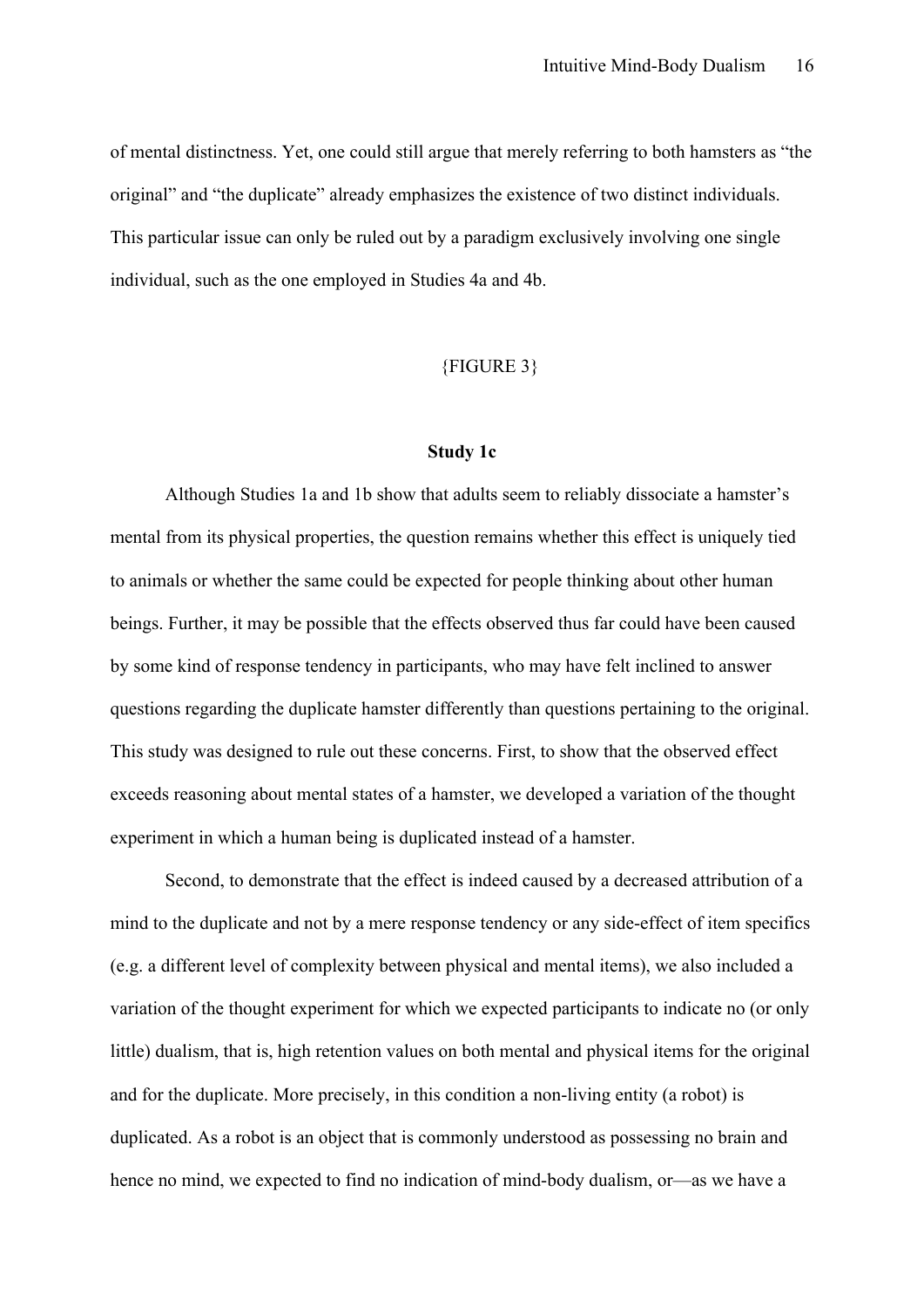natural tendency to anthropomorphize such entities (e.g., Gazzola, Rizzolatti, Wicker, & Keysers, 2007)—to find it significantly reduced.

*Pretest.* We conducted a pretest to determine whether participants in fact ascribe a mind to a robot to a lesser degree than to a human. Eighty MTurk participants ( $M_{\text{Age}} = 20.69$ ,  $SD = 8.38$ ) were presented with the previously outlined 12 statements either describing a robot or a human scientist. They were then asked to indicate on dichotomous scales (*yes* vs. *no*) whether they think the respective entity has a physical body, whether it has a mind, and whether such a human/robot could actually exist. As expected, while participants did not differ in their ascription of a physical body to the scientist (93%) and the robot (85%, Fisher's exact  $p > 30$ ), they ascribed a mind to the robot to a significantly lesser degree (23%) than to the scientist (95%,  $p < .001$ ). Further, participants did not differ in their opinion about whether such a robot (97%) or human (98%) could actually exist ( $p > .99$ ).

#### **Method**

Participants and design. One-hundred twenty-two MTurk workers (43 females,  $M_{\text{Age}}$ = 32.34, *SD* = 10.52) participated in exchange for monetary compensation. All participants were randomly assigned to one of two conditions and worked on a variation of the previously introduced no-names thought experiment task, either involving a human being or a robot as the object of duplication.

**Materials and procedure.** The procedure was for the most part identical to Study 1b. Participants were again presented with twelve properties, this time either describing a human scientist or a robot. To create these variations of the thought experiment paradigm, we modified the twelve properties previously used to describe the lab hamster. In doing so, we tried to come up with properties that match the underlying construct of each original property as closely as possible. For example, while the hamster was trained to find his way through a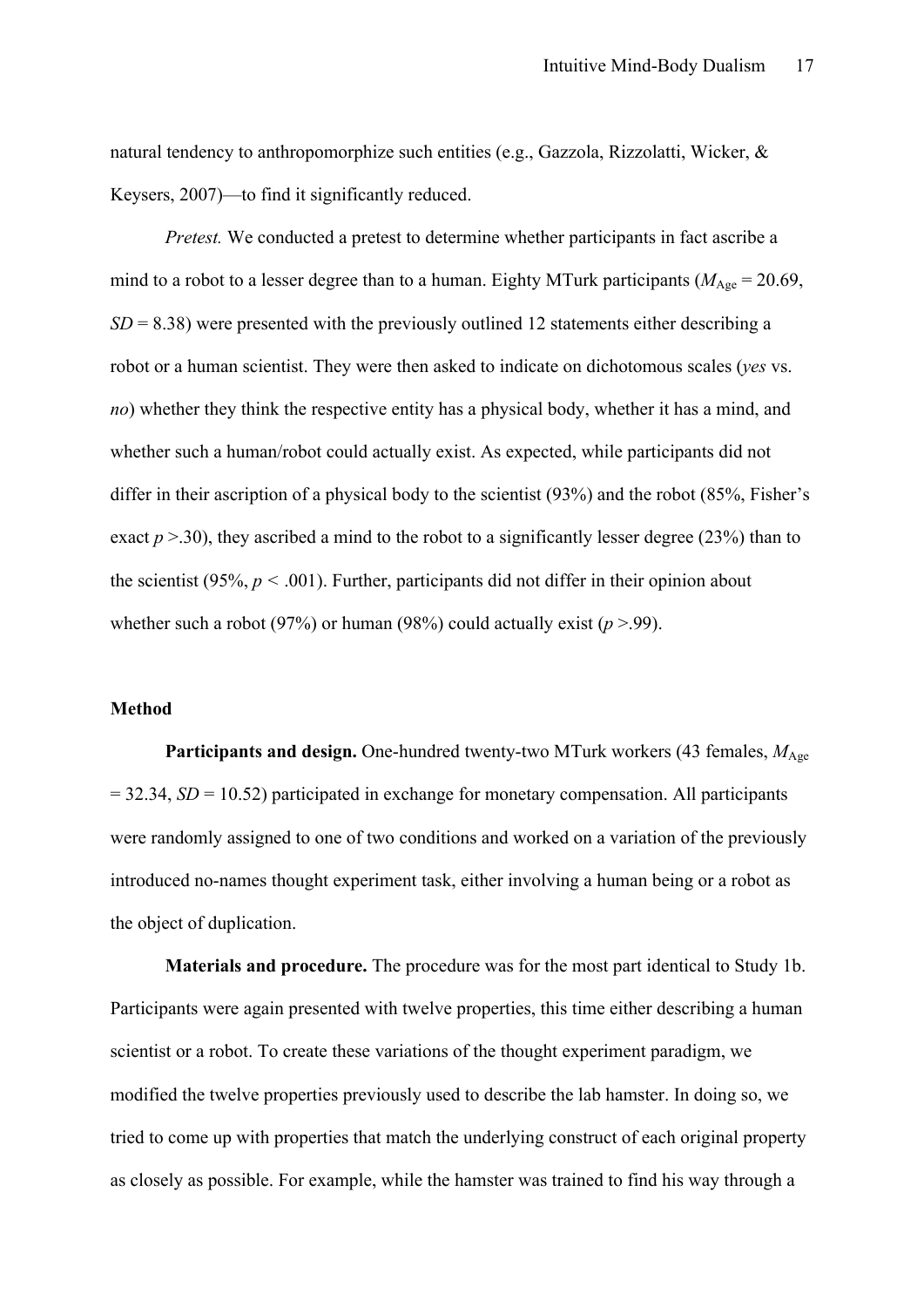complex maze in under 10 seconds, the human scientist was able to solve a Rubik's Cube in under 60 seconds, whereas the robot was programmed to solve a complex math puzzle in under 10 milliseconds (see Table 2).

After being informed about the successful duplication procedure, participants were again asked about the level of retained mental vs. physical attributes of both the original and the duplicate. As before, responses to the six mental and physical attributes for both the original and the duplicate were collapsed to form the respective indices. Reliabilities for these indices were again satisfactory<sup>6</sup>.

#### {TABLE 2}

#### **Results and Discussion**

 $\overline{a}$ 

No participants were excluded from data analysis.

Comparing the results of the human duplication with the robot duplication, a significant three-way interaction, target (human vs. robot)  $\times$  exemplar (original vs. duplicate)  $\times$  dimension (physical vs. mental/computational), emerged,  $F(1, 120) = 6.64$ ,  $p = .011$ ,  $\eta_p^2 =$ .05.

*Human.* Consistent with our expectations, participants indicated for the human being the same mind-body dissociation they previously indicated for a duplicated hamster. A  $2\times 2$ within-subjects ANOVA revealed the predicted human (original vs. duplicate)  $\times$  dimension (physical vs. mental) interaction;  $F(1, 66) = 14.07$ ,  $p < .001$ ,  $\eta_p^2 = .18$ .

<sup>&</sup>lt;sup>6</sup> Cronbach's αs: Human: Original(physical) = .55, Duplicate(physical) = .75 ., Original(mental) = .50, Duplicate(mental) =  $.82$ .

Robot: Original(physical) = .78, Duplicate(physical) = .81, Original(mental) = .85, Duplicate(mental) = .90.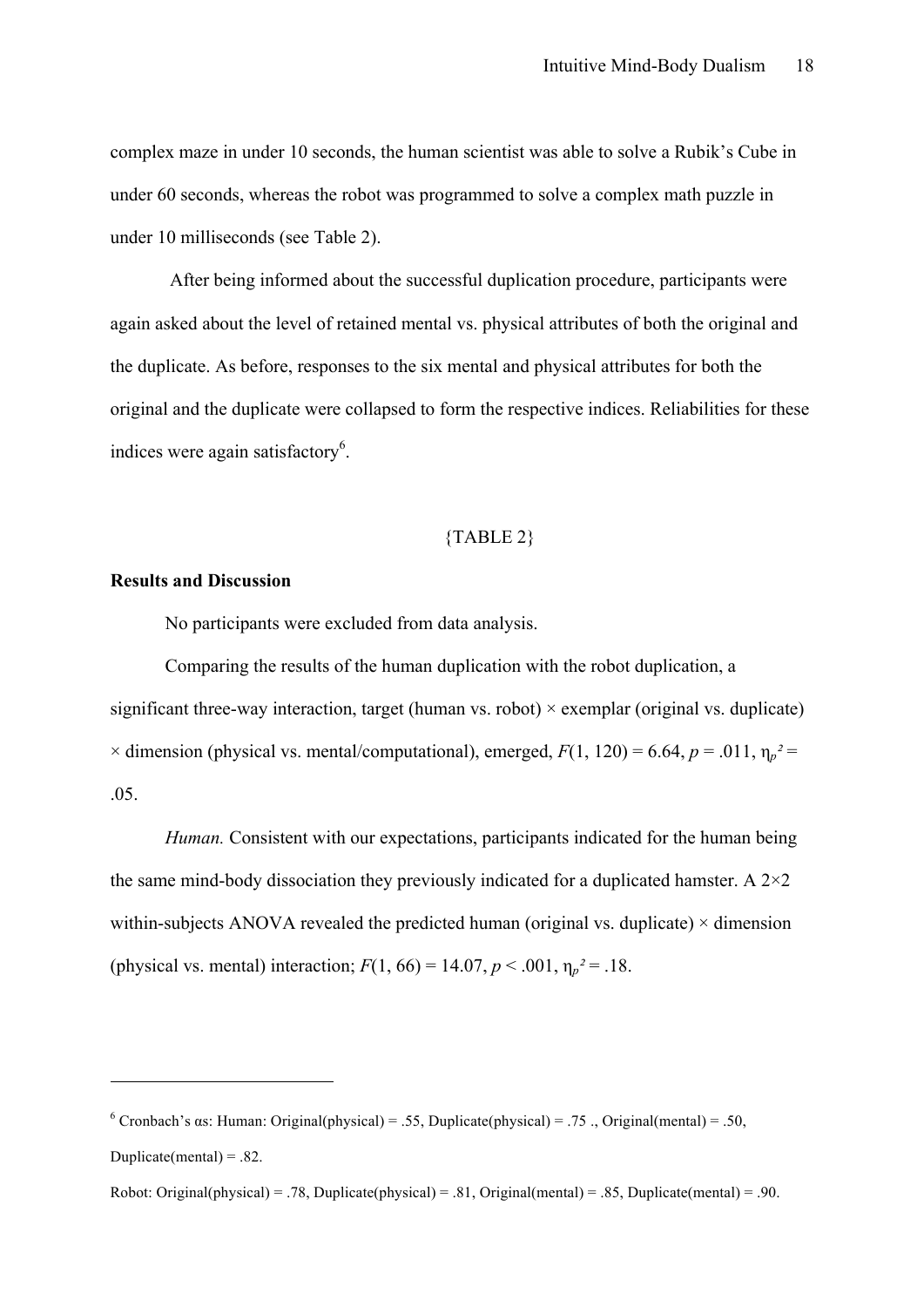Again, between original and duplicate, differences in ascription of retained mental attributes were greater  $(M = 1.05, SD = 1.30)$  than differences in ascription of retained physical properties  $(M = 0.48, SD = 0.92)$ ,  $t(66) = 3.75, p < .001, d = 0.47$ .

Analyzing responses to each individual human, we again found differences in ascribed mental ( $M = 4.92$ ,  $SD = 1.40$ ) versus physical attributes ( $M = 6.26$ ,  $SD = 0.98$ ) for the duplicate,  $t/66$  = 7.61,  $p < .001$ ,  $d = 0.95$ . However, unlike in the previous Studies 1a and 1b. we also found significant differences in ascriptions of retained mental  $(M = 5.98, SD = 0.62)$ versus physical attributes ( $M = 6.74$ ,  $SD = 0.54$ ) for the *original*,  $t(66) = 9.63$ ;  $p < .001$ ,  $d =$ 1.19. That is, participants indicated that the duplication procedure somehow altered the mental states of the original scientist. Although it is not entirely clear why this pattern emerges, it is conceivable that participants perceived the human being to be more aware of the duplication procedure, its purpose, and its implications. These are all factors that may have affected the human emotionally and cognitively, and may as a result have altered his mental states. Still, as reported above, differences were significantly greater for the duplicate, again revealing an intuitive belief in mind-body dualism in participants.

*Robot.* For the robot, we expected participants to indicate no (or a decreased level of) mind-body dualism. Therefore, we took care not to describe the robot in an anthropomorphized manner, in order to not foster the ascription of a mind, which would in theory produce the same pattern of results that we found for the hamster or the human (cf. Table 2).

In line with our reasoning, no significant robot  $\times$  dimension interaction emerged,  $F(1)$ ,  $54$ ) = 0.01,  $p = 0.946$ . More precisely, differences between ascribed computational and physical properties were not significantly different between original  $(M = 0.38, SD = 0.84)$ and duplicate robot ( $M = 0.39$ ,  $SD = 0.96$ ),  $t(54) = 0.07$ ,  $p > .9$ . Further, there was no difference between ascriptions of retained computational  $(M = 6.33, SD = 1.08)$  versus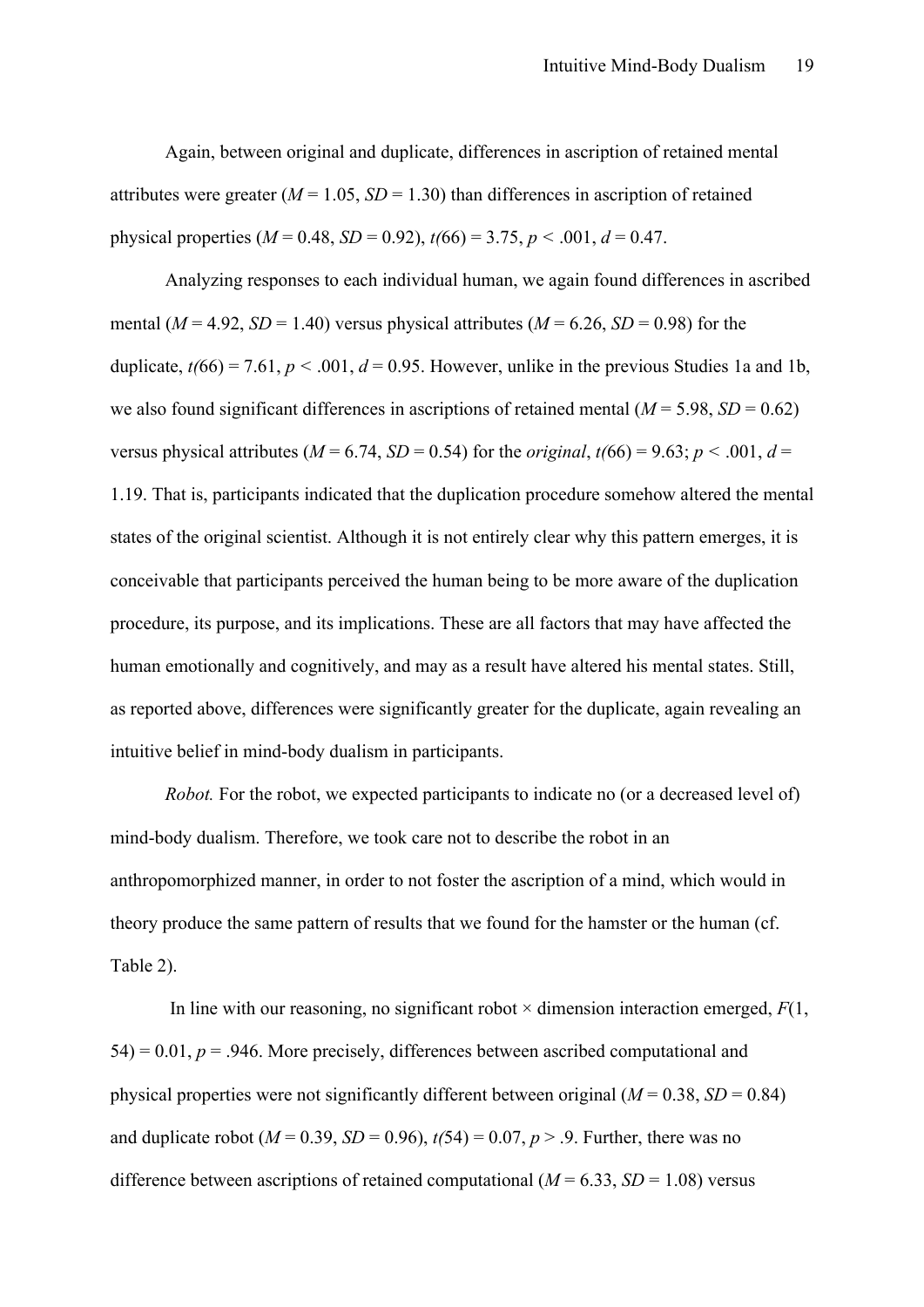physical attributes ( $M = 6.31$ ,  $SD = 1.00$ ) for the original robot,  $t(54) = 0.23$ ,  $p > .8$ , and likewise no difference between ascriptions of retained computational  $(M = 5.94, SD = 1.38)$ versus physical attributes ( $M = 5.93$ ,  $SD = 1.31$ ) for the duplicate robot,  $t(54) = 0.07$ ,  $p > .9$ .

Exceeding our original hypothesis, we found an intuitive mind-body dissociation only for participants who were asked to reason about another human being, that is, a being that is considered to have a mind, as opposed to a "mindless" robot. While participants assumed that mental states of a human partially vanish during a physical duplication procedure, the same is not true for a robot who possesses similar characteristics, indicating that it is indeed something unique to the perception of minds that drives the effect observed (Figure 4).

#### {FIGURE 4}

Further, results of this study indicate that the previously reported findings cannot solely be attributed to a response tendency (as participants did not show this tendency for the robot duplication), the fact that the experiments involved an animal rather than a human, to a perceived inaccuracy of the duplication device, or to other attributes specific to the previously used items assessing mental and physical properties.

However, in the subsequent studies, we reverted to using the original hamster paradigm from Study 1a. The reasons for this decision are that—as the present study shows the hamster paradigm more clearly captures the proposed mind-body dualism in participants, as they seem to perceive the original human's mental states to be more affected by the duplication procedure than the hamster's. Second, when presenting participants with a scenario involving the duplication of a human being, religious considerations (e.g., about immortal souls) may undesirably affect their responses.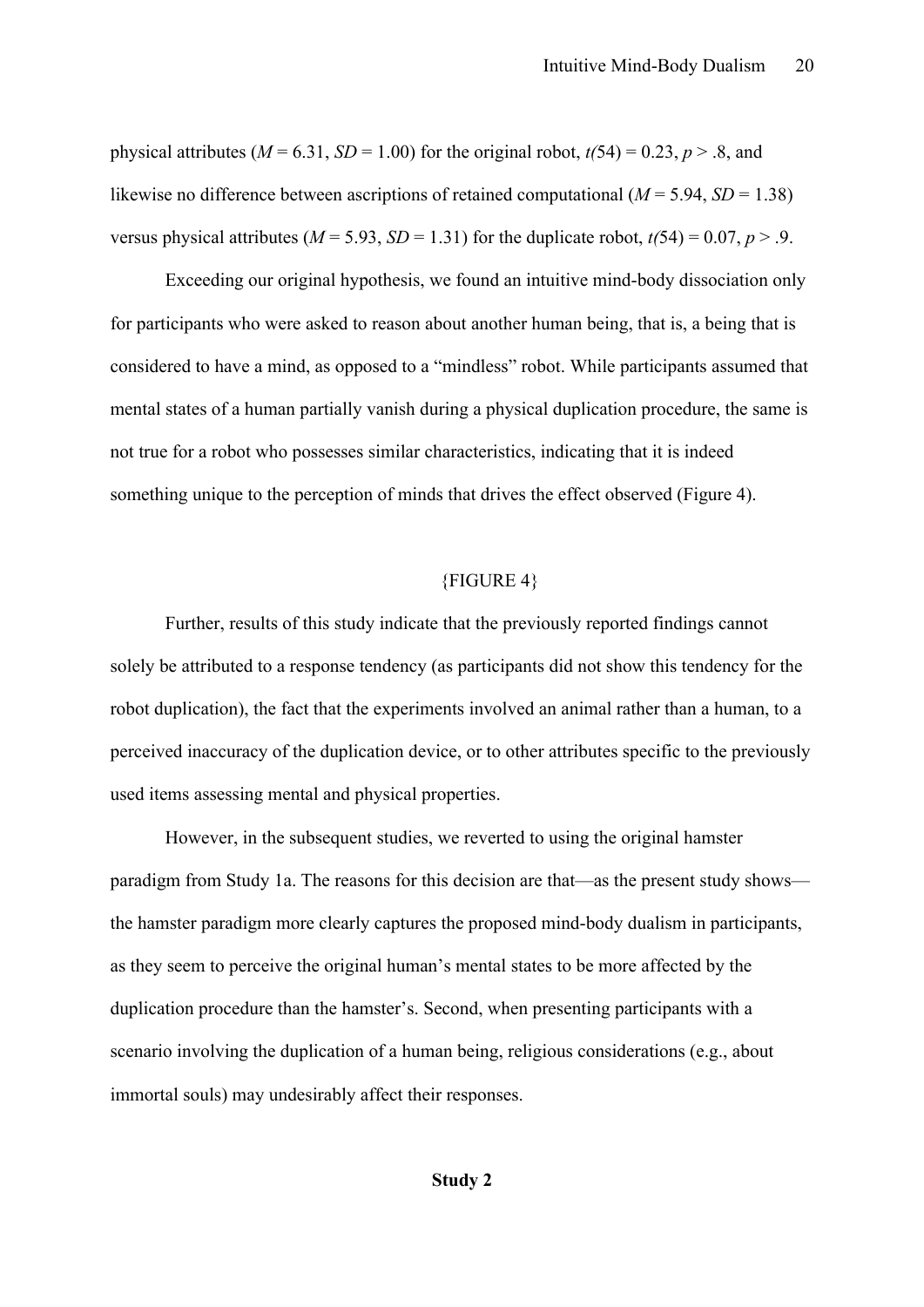As research in developmental psychology shows, we all seem to be  $\alpha$  natural-born dualists" (Bloom, 2004). Yet, many children learn rather early in their lives that the brain is factually responsible for any sort of mental phenomena humans and animals may experience (Johnson, 1990). That is, they acquire scientific knowledge about the origins of mental life. However, despite this acquired knowledge, the results of the present studies indicate that even adults tend to intuitively dissociate mental processes from physical matter. Thus, it is possible that the intuitive mind-body dualism that children seem to endorse is still present in adults, who may correct for this intuition by relying on acquired scientific knowledge that opposes dualistic concepts. One can further assume, that this correction process must require the use of cognitive resources to override the default tendency to dissociate minds from bodies. Interfering with this correction process should thus increase responses in line with a belief in mind-body dualism. Therefore, the subsequent study was designed to test the hypothesis that taxing people's cognitive resources via a cognitive load manipulation will interfere with the aforementioned correction process, resulting in responses indicating more pronounced dualistic beliefs (see Gilbert, 2002).

#### **Method**

**Participants and design.** Seventy-three US-American MTurk workers (30 females,  $M_{\text{Age}} = 31.27$ , *SD* = 9.59) participated in exchange for monetary compensation. Participants were either assigned to a low cognitive load or a high cognitive load condition.

**Materials and procedure.** At the beginning of the experiment, participants were instructed to remember a 7-character code sequence. In the low cognitive load condition, participants were asked to remember a simple string ("1234567"), whereas participants in the high cognitive load condition were asked to remember a complicated string ("n63#m1Q") (cf., Conway & Gawronski, 2013; DeShon, Brown, & Greenis, 1996). Subsequently, all participants worked on the thought experiment task from Study 1a. Finally, participants were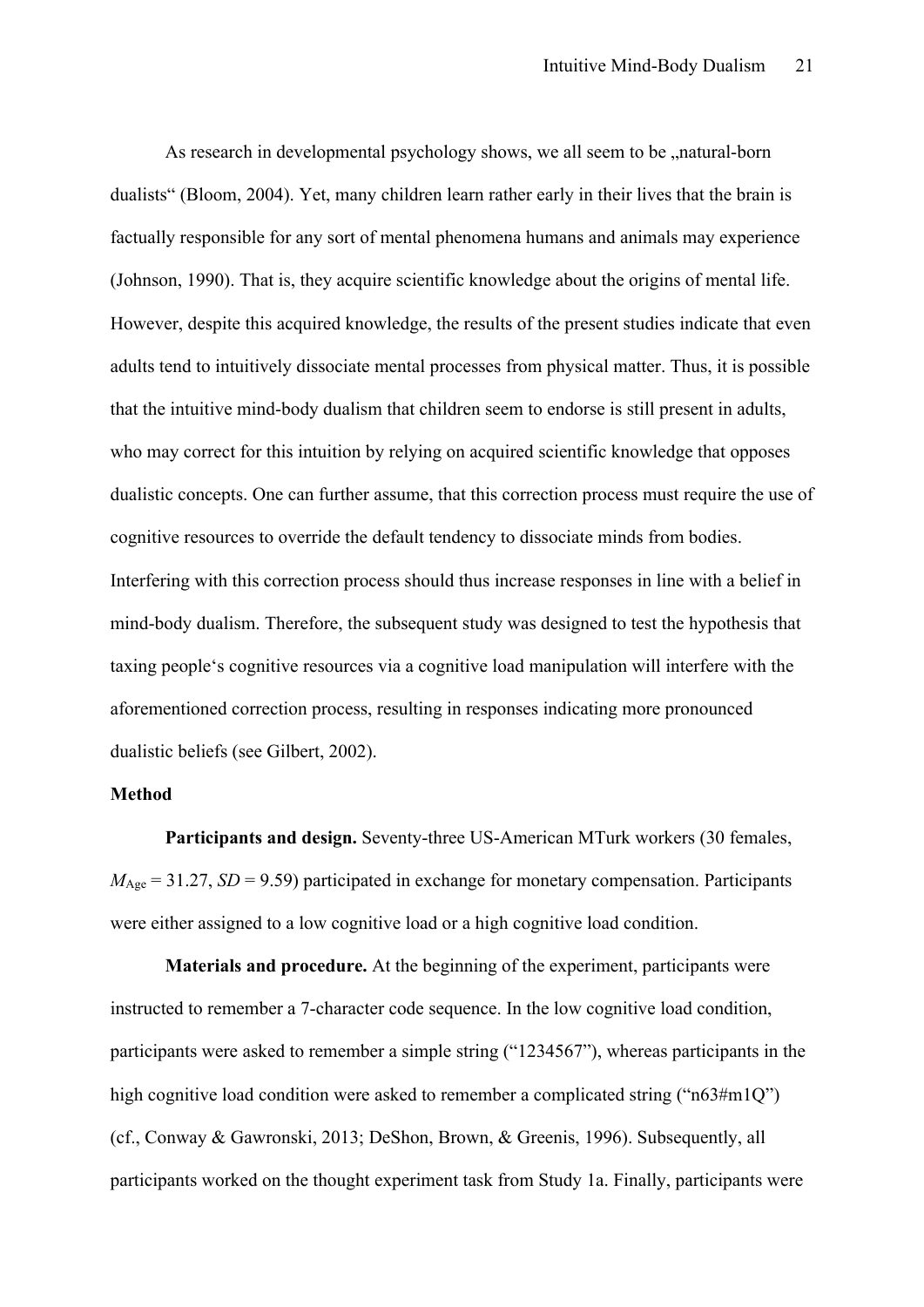asked to recall the code sequence they memorized and to indicate on a scale ranging from 1 (*not at all*) to 7 (*very much*) how difficult they found memorizing it.

#### **Results and Discussion**

No participants were excluded from data analysis.

*Manipulation check.* As expected, participants in the high load condition ( $M = 3.92$ )  $SD = 2.16$ ) found it more difficult to remember the code sequence than did participants in the low cognitive load condition ( $M = 1.35$ ,  $SD = 0.91$ ),  $t(28.53) = 5.69$ ,  $p < .001$ ,  $d = 2.13$ .

*Main analysis.* Consistent with our hypothesis, results of a  $2 \times 2 \times 2$  mixed ANOVA revealed the predicted hamster (original vs. duplicate)  $\times$  dimension (physical vs. mental)  $\times$ cognitive load (low vs. high) interaction,  $F(1, 71) = 5.44$ ,  $p = .023$ ,  $\eta_p^2 = .07$ . Specifically, over both load conditions, we replicated the basic effect from Study 1a, *F*(1, 72) = 50.34, *p <* .001,  $\eta_p^2 = 0.41$ . Importantly, however, differences in the ascription of retained mental vs. physical properties for the *duplicate* hamster were greater in the high load condition (*M* = 1.77, *SD* = 1.81) than in the low load condition ( $M = 0.90$ , *SD* = 1.51),  $t(41.74) = 2.05$ ,  $p =$  $.047, d = 0.63$ , indicating increased intuitive mind-body dualism in the high load condition. For the *original* hamster, differences in the ascription of retained mental vs. physical properties did not differ between load conditions (*p* > .9) (Figure 5).

#### {FIGURE 5}

Replicating the main result of the previous studies, participants again showed a clear dissociation of minds and bodies, represented by their diverging ascriptions of retained physical and mental properties to a duplicated hamster. Critically, for participants under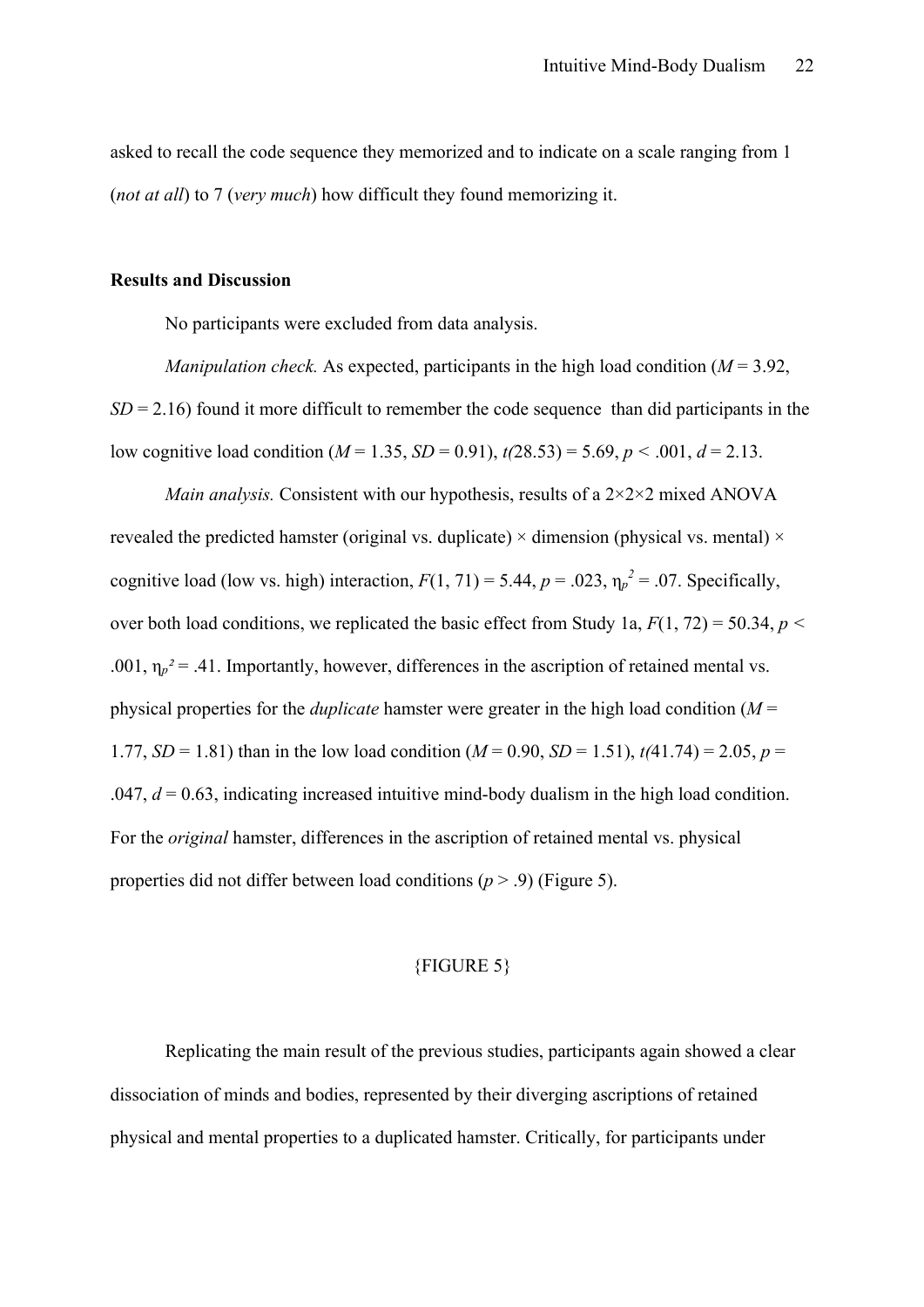cognitive load a stronger dissociation emerged, suggesting that taxing people's cognitive resources prevents them from correcting their default dualistic beliefs.

#### **Study 3a**

Having shown that taxing people's cognitive resources seems to attenuate their tendency to correct their intuitive dualistic beliefs, another set of studies was designed to test whether this increase in mind-body dualism can in fact be attributed to an increased reliance on intuition rather than to any other effect unique to cognitive load manipulations. As we assume that adults are intuitive mind-body dualists, activating a mindset that promotes intuitive (vs. analytical) thinking should increase dualistic beliefs.

#### **Method**

**Participants and design.** Sixty-two German university students (40 females,  $M_{\text{Age}} =$ 25.84, *SD* = 2.96) were recruited via a University mailing-list and participated in exchange for a chance to win one of three 20€ gift certificates. Participants were either assigned to an analytical or an intuitive thinking style priming condition.

**Materials and procedure.** Participants worked on a procedural priming task intended to activate a mindset characterized by an analytical vs. intuitive thinking style. Instructions stated: "Please write a paragraph (approximately 8-10 sentences) describing a time your intuition/first instinct [vs. "carefully reasoning through a situation"] led you in the right direction and resulted in a good outcome." (Shenhav, Rand, & Greene, 2012). Subsequently, participants worked on the thought experiment task from Study 1a.

#### **Results and Discussion**

Six participants did not work on the priming task and were thus excluded from analyses. Consistent with our prediction, results of a 2×2×2 mixed ANOVA revealed the predicted hamster (original vs. duplicate)  $\times$  dimension (physical vs. mental)  $\times$  thinking style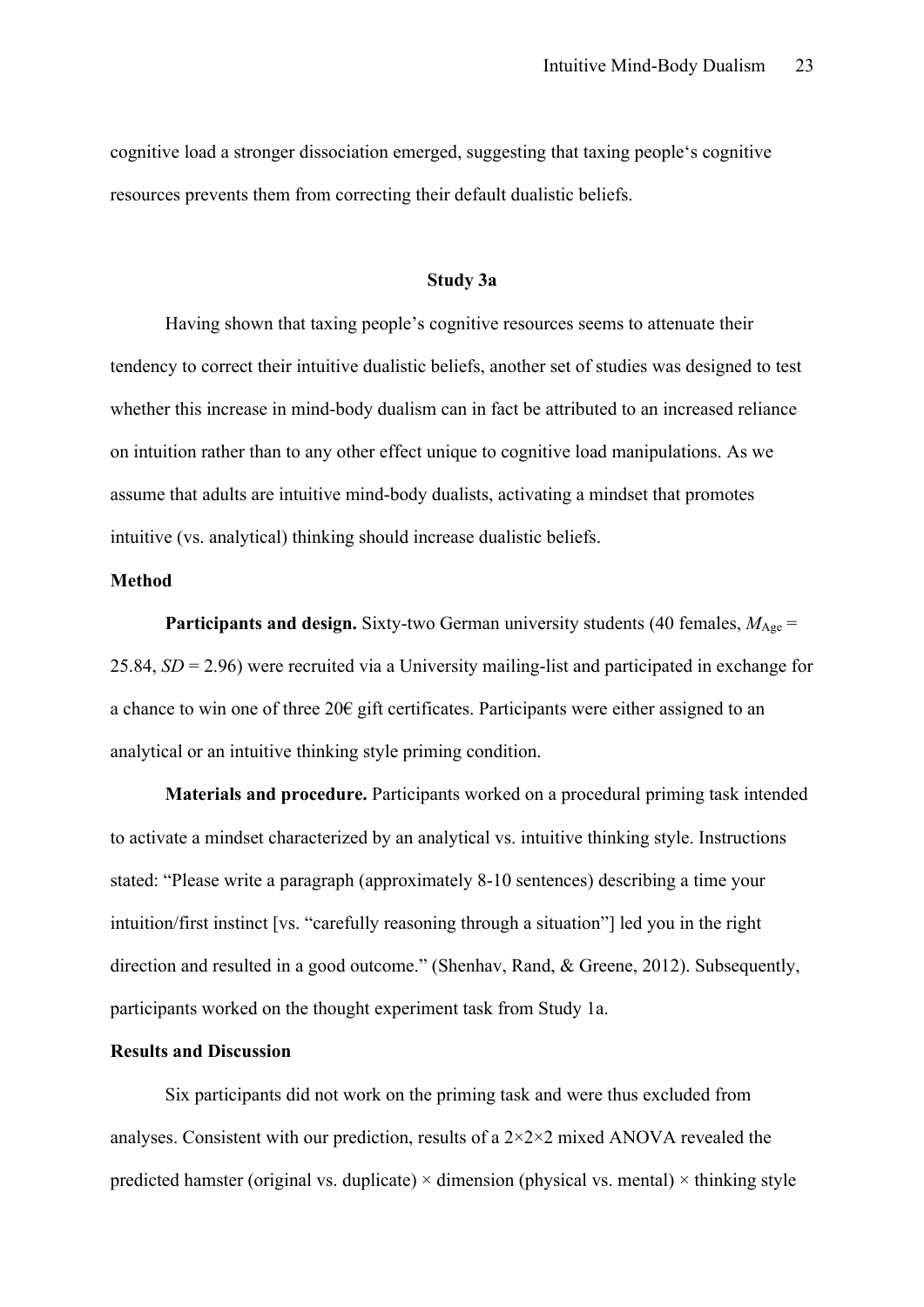(analytical vs. intuitive) interaction,  $F(1, 54) = 7.94$ ,  $p = .007$ ,  $\eta_p^2 = .13$ . Again, we replicated the basic effect from Study 1a over both priming conditions,  $F(1, 55) = 83.40, p < .001, \eta_p^2 =$ .60. Replicating and conceptually extending Study 2, differences in the ascription of retained mental vs. physical properties for the *duplicate* hamster were greater when participants were primed with an intuitive thinking style  $(M = 3.46, SD = 1.88)$  than when they were primed with an analytical thinking style  $(M = 1.99, SD = 1.99)$ ,  $t(54) = 2.81, p = .007, d = 0.77$ , indicating increased intuitive mind-body dualism in the intuitive thinking condition. For the *original* hamster, differences in the ascription of retained mental vs. physical properties did not differ between thinking style conditions  $(p > .6)$  (Figure 6). Results of this study indicate that the effects reported in Study 2 can indeed be explained by participants relying on analytical thinking in order to partially correct their intuitive belief in mind-body dualism.

#### {FIGURE 6}

#### **Study 3b**

In this study, we planned on directly replicating Study 3a in a laboratory setting with more participants. We further added two explicit measures of mind-body dualism, one of which was previously used to assess overt dualistic beliefs (Forstmann et al., 2012). As we assume that *explicit* beliefs in dualism are affected by a cognitive correction process that is based on acquired cultural knowledge, we expected to only find a moderate relation between explicit and intuitive measures of dualism. Further, as this knowledge should be readily accessible to participants, we did not expect to find effects of our experimental manipulation on explicit dualistic beliefs.

#### **Method**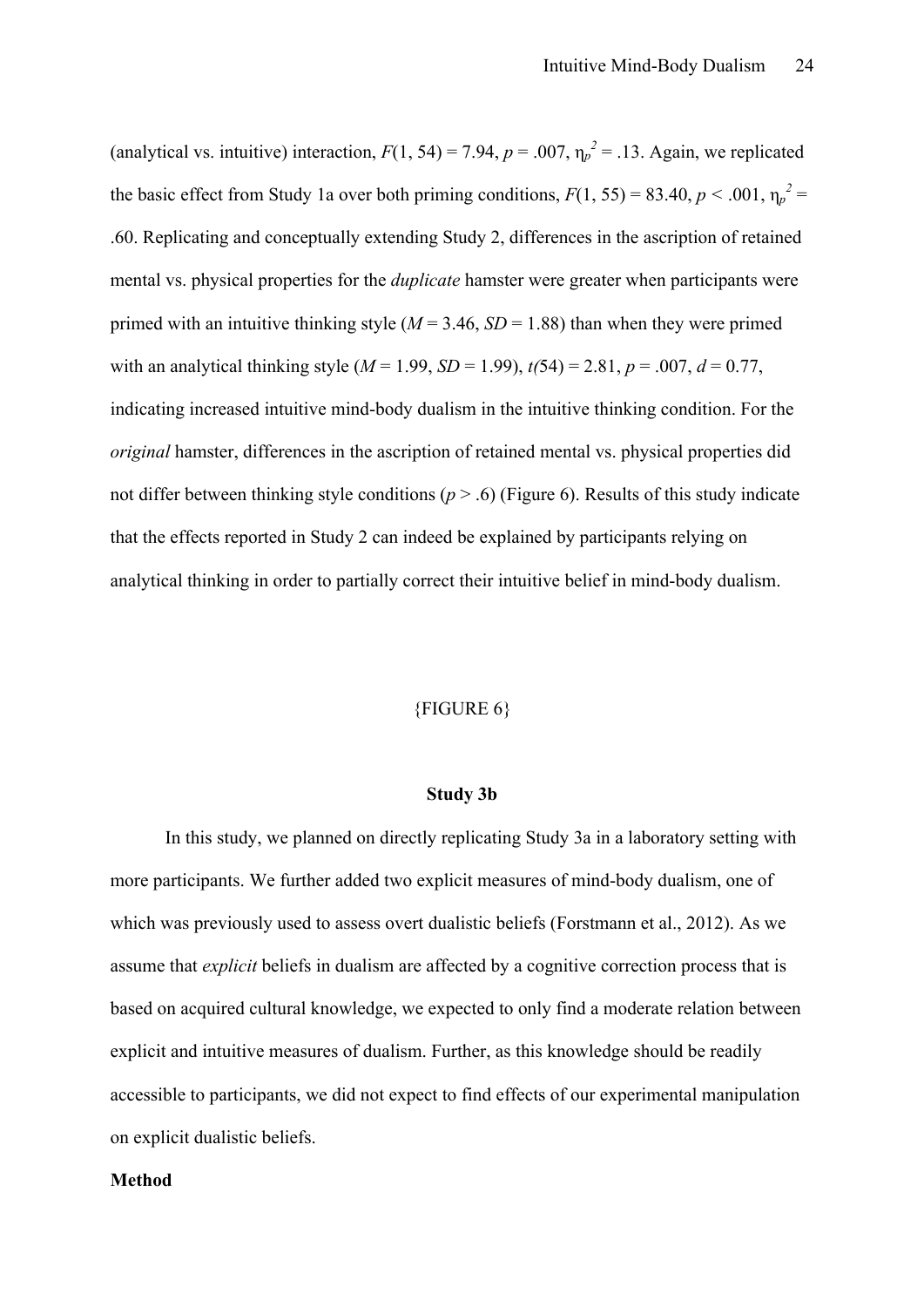**Participants and design.** One-hundred and twenty German university students (63) females,  $M_{\text{Age}} = 22.33$ ,  $SD = 2.74$ ) participated in exchange for a chocolate bar. Participants were again assigned to either an analytical or an intuitive thinking style priming condition.

**Materials and procedure.** The procedure was identical to the one employed in Study 3a except that, in addition, participants also answered a set of questions after completing the thought experiment task to assess explicit beliefs in mind-body dualism. First, they responded to a 7-point pictorial measure of mind-body dualism (Forstmann et al., 2012). This item consisted of seven diagrams, each comprised of two circles, vertically centered on a horizontal line. From top to bottom, the circles gradually converged (cf., Schubert & Otten, 2002). The left circle was labeled "body", the right circle was labeled "mind". The instructions asked participants to indicate which of the different constellations best represents their idea of how their body relates to their mind. Responses were coded such that high values indicate stronger beliefs in mind-body dualism. This item was followed by a questionnaire comprised of four items assessing agreement with dualistic/physicalistic statements on a scale from 1 *(do not agree)* to 7 *(very much agree)* (e.g., "Minds can exist independently of bodies"). Again, high values indicate stronger beliefs in mind-body dualism.

#### **Results and Discussion**

Similar to Study 3a, 12 participants who did not follow instructions to the priming task were excluded from data analyses. Consistent with our prediction, results of a  $2\times2\times2$  mixed ANOVA revealed the predicted hamster (original vs. duplicate)  $\times$  dimension (physical vs. mental) × thinking style (analytical vs. intuitive) interaction,  $F(1, 106) = 5.55$ ,  $p = .020$ ,  $\eta_p^2 =$ .05. Again, we replicated the basic effect from Study 1a over both priming conditions; *F*(1, 107) = 256.54,  $p < .001$ ,  $\eta_p^2 = .71$ . As in Study 3a, differences in the ascription of retained mental vs. physical properties for the *duplicate* hamster were greater when participants were primed with an intuitive thinking style  $(M = 3.39, SD = 1.90)$  than when they were primed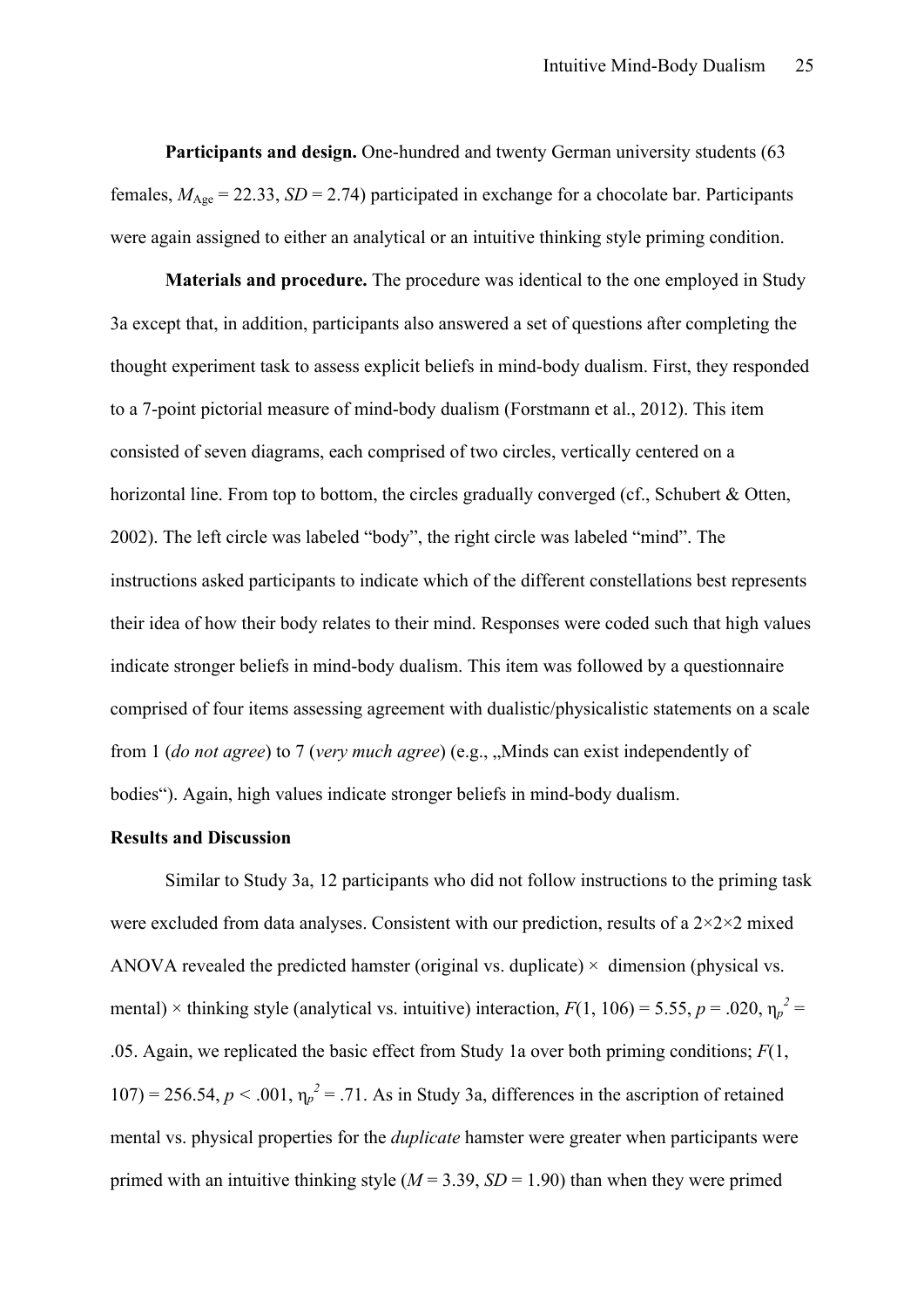with an analytical thinking style  $(M = 2.50, SD = 2.15)$ ,  $t(106) = 2.29, p = .024, d = 0.44$ , indicating increased mind-body dualism in the intuitive thinking style condition. For the *original* hamster, differences in the ascription of retained mental vs. physical properties did not differ between thinking style conditions  $(p > .7)$  (Figure 7).

*Explicit measures*. In order to compare the results of the thought experiment task with the subsequent measures, we calculated an overall "intuitive dualism" score. First, differences in the ascription of retained mental vs. physical properties were calculated for both the original and the duplicate hamster. The discrepancy between these difference scores can be understood as representing the strength of a participant's intuitive belief in mind-body dualism.

This intuitive dualism score was found to be marginally correlated with the pictorial measure of explicit mind-body dualism,  $r(108) = .17$ ,  $p = .073$  and significantly correlated with the four-item scale assessing dualistic beliefs,  $r(108) = .22$ ,  $p = .017$ . However, reliability of the four-item scale was only modest ( $\alpha$  = .43).

A 2 $\times$ 2 mixed ANOVA revealed a significant thinking style (intuitive vs. analytical)  $\times$ dualism type (intuitive vs. explicit[pictorial]) interaction;  $F(1, 106) = 5.74$ ;  $p = .018$ ,  $\eta_p^2 =$  $.05<sup>7</sup>$ . Specifically, while the thinking style manipulation affected participants intuitive dualistic beliefs as reported above, explicit dualistic beliefs in the intuitive thinking condition  $(M = 3.09, SD = 1.04)$  did not differ from those reported in the analytical thinking condition  $(M = 3.16, SD = 3.12)$ ,  $t(106) = 0.32$ ,  $p = .748$ . Thus, in line with the proposition that our thought experiment paradigm assesses intuitive dualistic beliefs, a priming procedure promoting intuitive thinking only affected responses on this particular measure, while not

 $\overline{a}$ 

 $<sup>7</sup>$  Including mean responses to the 4-item dualism scale in the ANOVA instead of the pictorial item revealed a</sup> marginally significant priming (intuitive vs. analytical)  $\times$  dualism type (intuitive vs. explicit [scale]) interaction  $F(1, 106) = 2.90; p = .092, \eta_p^2 = .03.$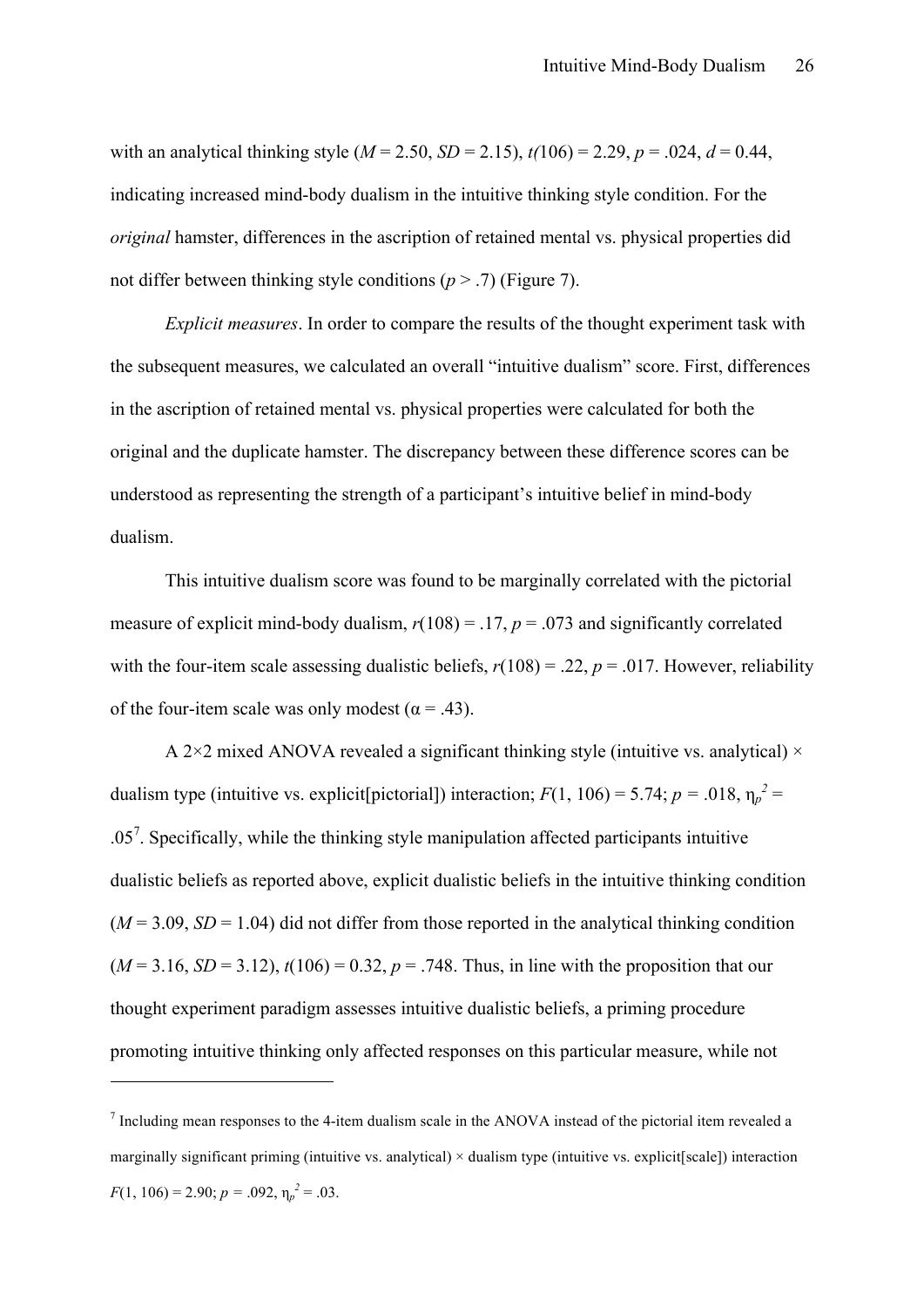affecting responses on previously used explicit measures of dualism. Further, as theorized, intuitive and explicit measures of mind-body dualism were found to only be moderately correlated. However, given the low reliability of the explicit dualism scale, more research is needed to understand the exact relationship between both constructs.

#### {FIGURE 7}

#### **Study 4a**

So far, we established a reliable measure of intuitive mind body dualism in adults, showing that people indeed perceive mental and physical properties of a being to be partially independent. Yet, the question remains which processes underlie the observed effect. Specifically, which aspects of the thought experiment may trigger the intuitive separation of mind and body? Therefore, the last set of studies was designed to investigate whether the intuitive mind-body dualism most people seem to share can at least partially be explained by essentialistic reasoning about the nature of the mind.

In order to be able to answer this question, we first developed and validated a singleindividual variation of our thought experiment, a task more closely resembling Parfit's (1985) original "teleportation" paradigm. Parfit posed the question, whether a human being that was scanned, destroyed, and artificially recreated from new atoms at a different location could still be considered the same person.

#### **Method**

**Participants and design.** Eighty MTurk workers (34 females,  $M_{\text{Age}} = 34.23$ , *SD* = 10.95) participated in exchange for monetary compensation. All participants worked on a single-individual variation of the previously introduced thought experiment assessing intuitive mind-body dualism.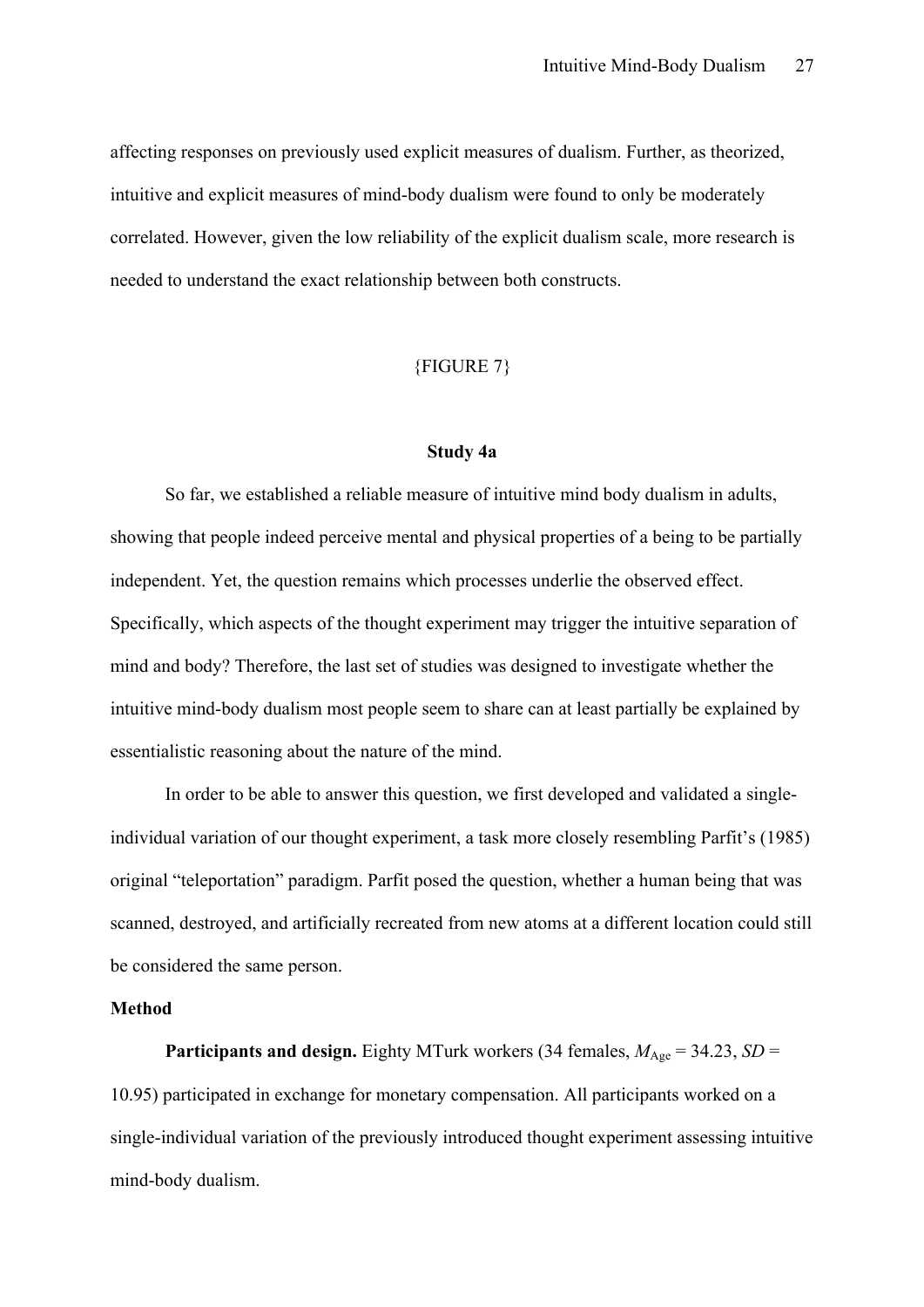**Materials and procedure.** In this study, we modified the existing paradigm to only involve one single individual. Specifically, participants were told that Jimmy, the original hamster, was scanned and duplicated, a procedure during which his original body was destroyed. Therefore, the subsequent questions addressing retained physical and mental properties only pertained to that one, "teleported", hamster. Responses regarding physical properties ( $\alpha$  = .82) and mental properties ( $\alpha$  = .96) were each combined to build individual indices representing the perceived retention of the respective dimension. Again, if people do separate minds from bodies and perceive the mind to be an essence not defined by physical properties, they should ascribe to the teleported hamster more retained physical than mental properties.

#### **Results and Discussion**

 $\overline{a}$ 

No participants were excluded from data analysis.

Consistent with our hypothesis that people would dissociate minds and bodies even in the absence of a second being, a paired-sample *t*-test revealed that participants ascribed to the teleported hamster a greater degree of retained physical  $(M = 6.14, SD = 1.05)$  than mental properties ( $M = 5.17$ ,  $SD = 1.86$ ),  $t(79) = 5.23$ ,  $p < .001$ ,  $d = 0.64$ <sup>8</sup>.

Thus, adopting a teleportation paradigm involving only one individual, participants again revealed a dissociation of physical and mental properties: Retained mental properties were ascribed to a teleported hamster to a lesser degree than were physical properties. Additionally, this variation of the thought experiment helps to rule out concerns regarding the presence of two individuals in the duplication paradigm that may have artificially increased mind-body dualism, helps to further rule out issues with potential response tendencies in the

<sup>&</sup>lt;sup>8</sup> In this study, 20 participants ( $\sim$ 25% of the sample) ascribed maximum retention values (i.e., a mean of 7) to both mental and physical properties of the teleported hamster, revealing a response pattern in line with the notion of physicalism.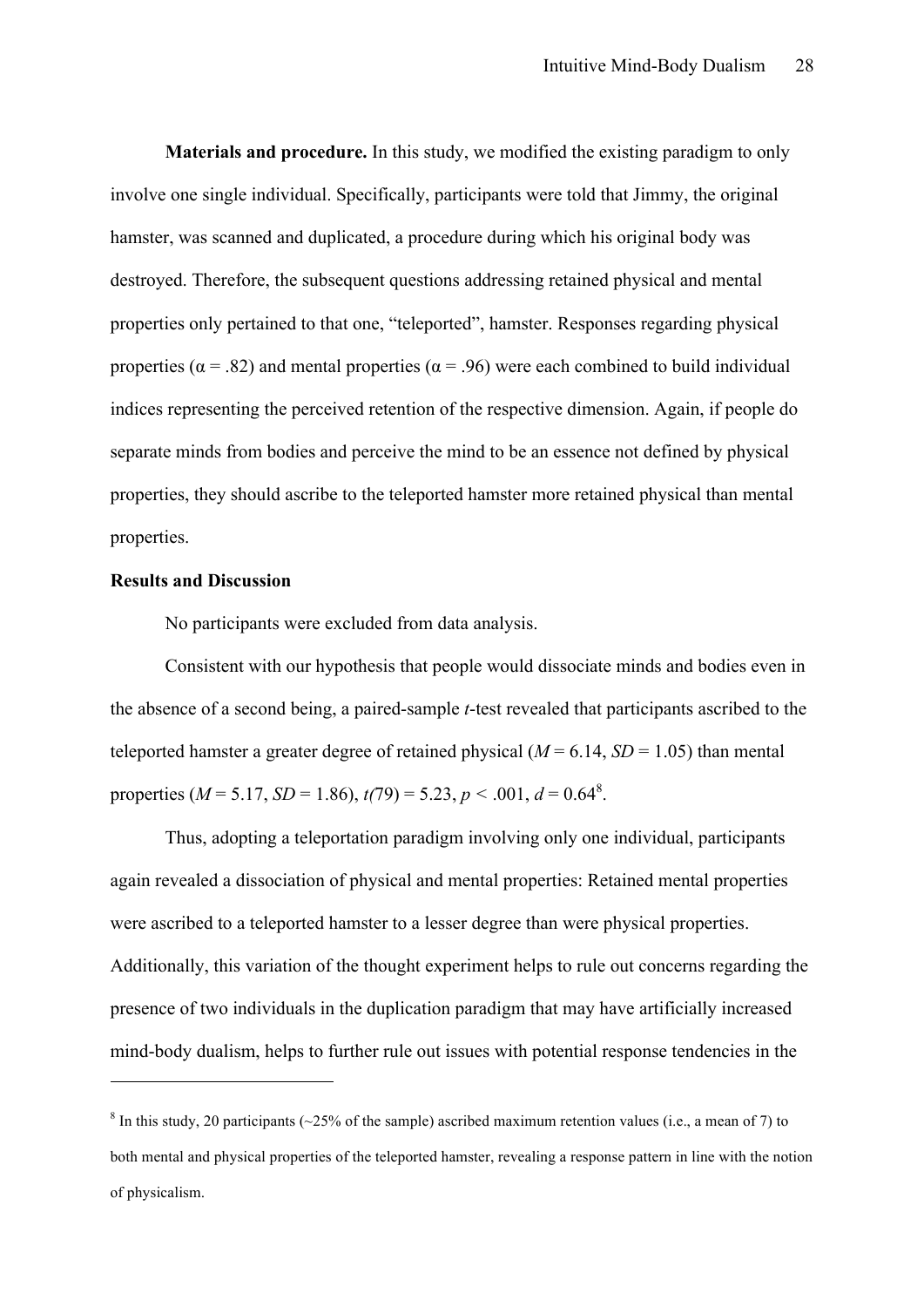duplication paradigm (see Study 1c), and allows to further explore the role of essentialistic thinking in intuitive mind-body dualism in the following study.

#### **Study 4b**

This final study was designed to find out more about the processes underlying the effects observed thus far. In order to do so, this study utilizes a variation of the thought experiment from Study 4a to test the proposition that people are "essentialistic dualists". Specifically, we reasoned that people may perceive the mind to be an essence that is inherent in each physical part that makes up a living being (see Newman & Keil, 2008). If that was the case, replacing the physical parts that make up a being with new parts—as in the hitherto described thought experiments—may strip the being of this essence (and hence its mind), a notion comparable to the ancient Greek allegory of the "Ship of Theseus" (Clough, 2001). This classic thought experiment raises the question that if one was to consecutively substitute every individual part that makes up a ship, does the ship remain the same ship, or does it become a different ship altogether? In the case of atoms and molecules—the basis of the present thought experiment—this question becomes even more striking, as there is technically no way to distinguish one atom from another. They are factually identical.

If people believe the mind to be an immaterial property that constitutes the core essence of an individual and that is attached to its physical matter, the dissociation of mental and physical properties should be greatly reduced if a "teleported" being is merely disintegrated and reassembled, that is, if it is comprised of the very same atoms as it was before that were only transported to a different location (cf., Blok, Newman, & Rips, 2005; Rhemtulla & Hall, 2009). That way, any immeasurable quality (i.e., the mind) that is inherent to the original's physical parts should survive the teleportation procedure.

#### **Method**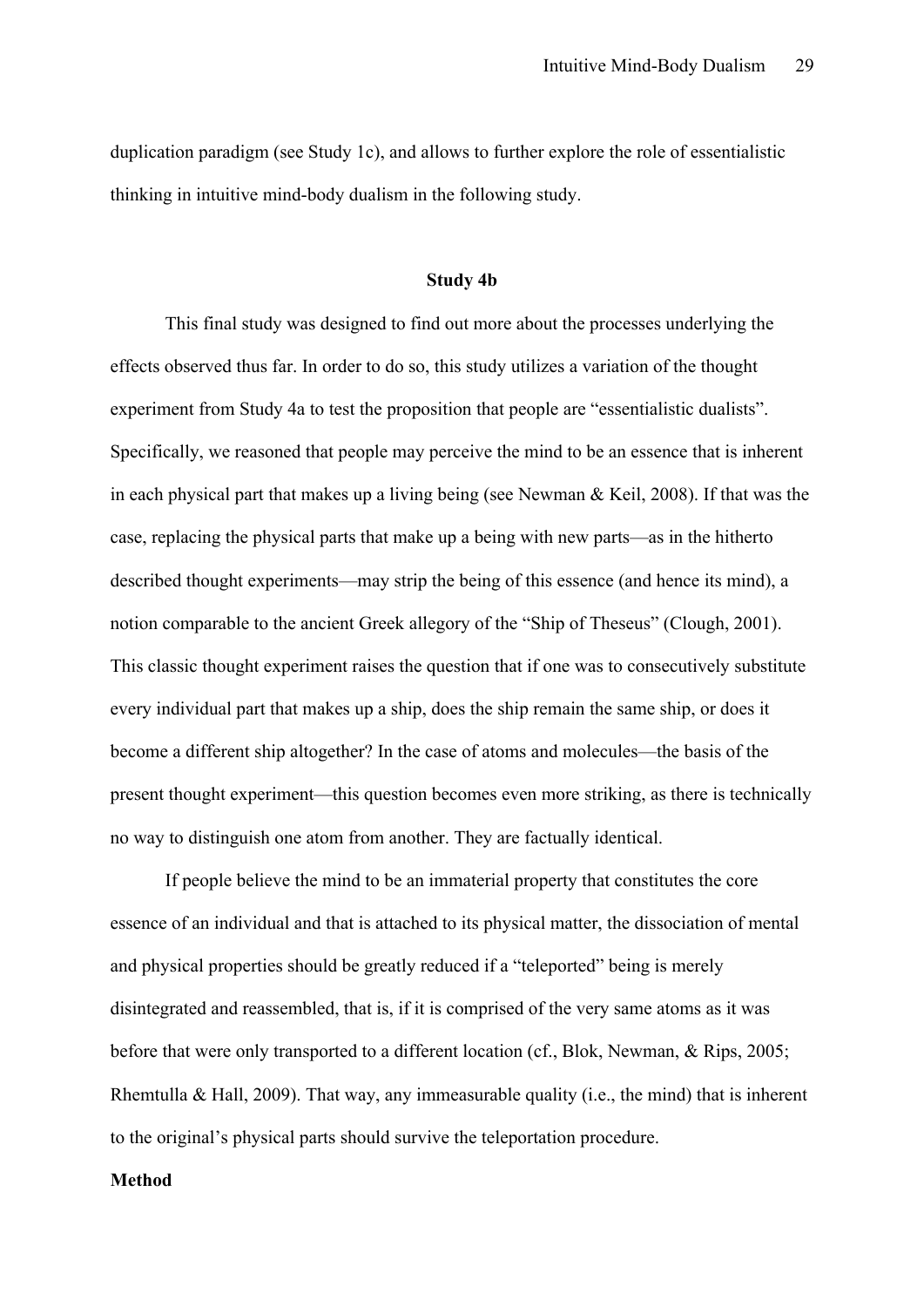**Participants and design.** One-hundred and fifty MTurk workers (66 females,  $M_{\text{Age}} =$ 37.25, *SD* = 21.31) participated in exchange for monetary compensation. Participants were either assigned to a "recreation" or a "reassembly" variation of the hamster teleportation paradigm from Study 4a.

**Materials and procedure.** To test the idea that essentialistic reasoning about the nature of the mind can explain the effects reported thus far, we first created a variation of the thought experiment introduced in Study 4a, in which the teleportation device is described in a slightly different manner. After they were told that a computer scans the entire object that is to be teleported, participants in the "recreation" condition read that "[the] information is then used to recreate the scanned object in a second chamber […] from basic chemical elements, molecule for molecule, while the original object is being destroyed."

Conversely, participants in the "reassembly" condition read that "[the] object is then disintegrated. That is, all molecules of the object are separated from each other and transported through a pipe to a second chamber. The stored information is then used to reassemble the object (B) from its original molecules […]". Further the graphical depiction of the apparatus was changed to match the description above (see Supplementary Materials).

Subsequently, participants in both conditions were introduced to the lab hamster, read the 12 facts describing his physical and mental properties, and answered questions regarding their perceived retention of these properties after the teleportation.

#### **Results and Discussion**

No participants were excluded from data analysis.

Consistent with our hypothesis, a 2×2 mixed ANOVA revealed the predicted mode of teleportation (recreation vs. reassembly)  $\times$  dimension (physical vs. mental) interaction,  $F(1)$ , 148) = 4.62,  $p = .033$ ,  $\eta_p^2 = .03$ . More precisely, there was a greater difference in the ascription of retained physical vs. mental properties in the condition in which the hamster was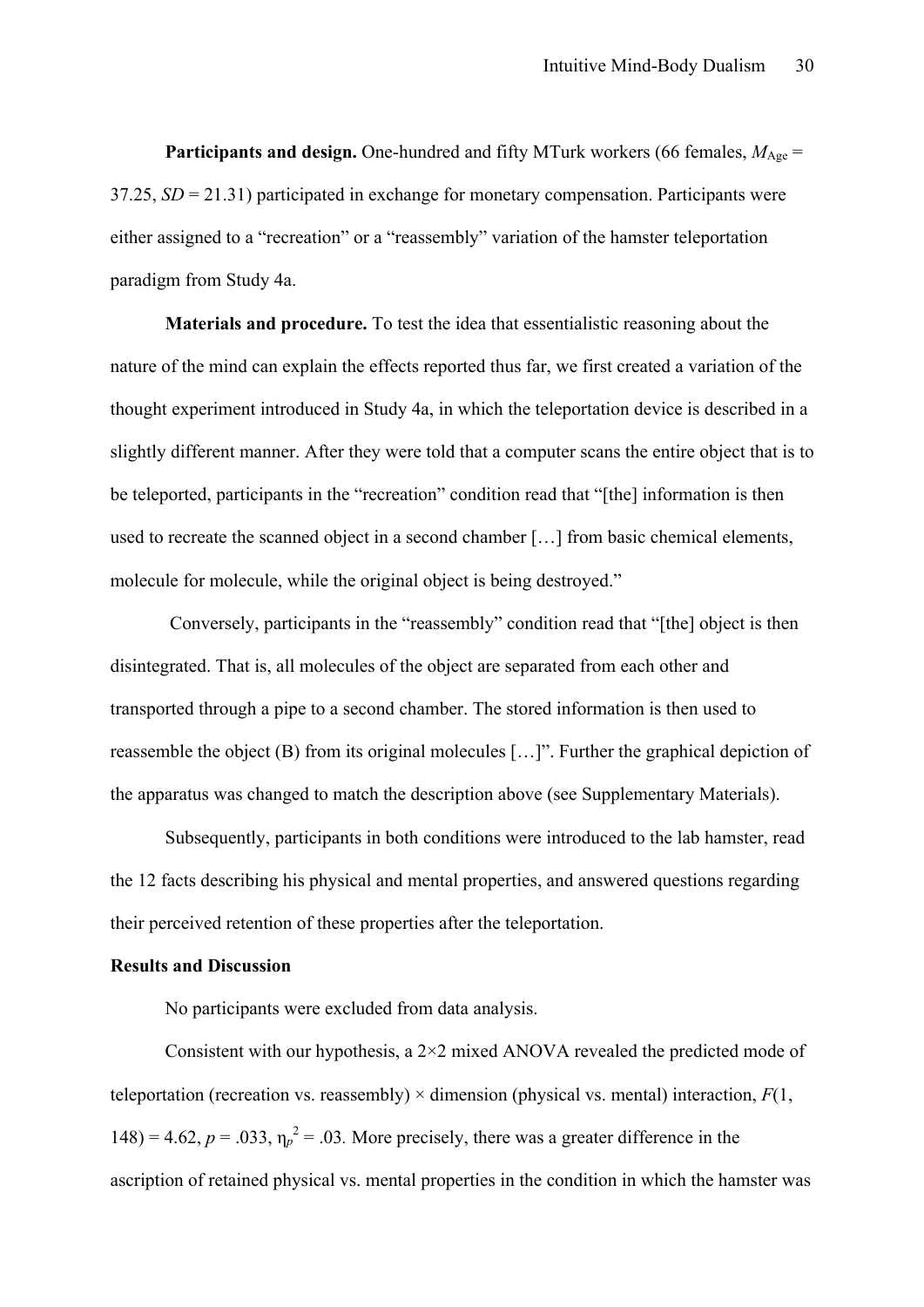recreated from new molecules than in the condition in which the original molecules were reassembled.

As in Study 4a, when the hamster was created from entirely new molecules, participants ascribed to him a greater retention of physical properties  $(M = 6.15, SD = 1.26)$ than of mental properties  $(M = 5.30, SD = 1.70)$ ,  $t(82) = 4.79$ ,  $p < .001$ ,  $d = 0.54$ .

Notably though, although the differences between ascriptions of mental and physical properties is greatly reduced in the reassembly condition, it remains statistically significant. Even in this condition, participants ascribe to the teleported hamster a greater retention of physical ( $M = 6.47$ ,  $SD = 0.82$ ) than of mental properties ( $M = 6.10$ ,  $SD = 1.27$ ),  $t(66) = 3.18$ ,  $p = .002$ ,  $d = 0.44$  (see Figure 8), showing that even in this procedure some of the mental essence that is part of the original is lost in the teleportation procedure.

Unexpectedly, we also found a marginally significant difference between the ascription of retained physical attributes to the recreated  $(M = 6.15, SD = 1.26)$  as compared to the reassembled hamster ( $M = 6.47$ ,  $SD = 0.82$ ),  $t(142.07) = 1.91$ ,  $p = .058$ ,  $d = 0.32$ . This may be explainable by participants perceiving the reassembly device to be somehow more accurate in creating a perfect copy than the recreation device. After all, in the recreation device, the parts that made up the original were "destroyed". This higher accuracy—one could argue—may in turn be responsible for the heightened levels of ascribed mental properties to the reassembled hamster. Therefore, similar to Study 1a, we decided to independently analyze the data of only those participants who—regardless of experimental condition—ascribed the maximum level of retained physical attributes to the respective hamster (~51% of the sample). In line with our reasoning, ascription of retained mental properties remained greater for participants in the reassembly condition  $(M = 6.87, SD = 0.28)$  than in the recreation condition  $(M = 6.10, SD = 1.55), t(40.68) = 3.05, p = .004, d = 0.96.$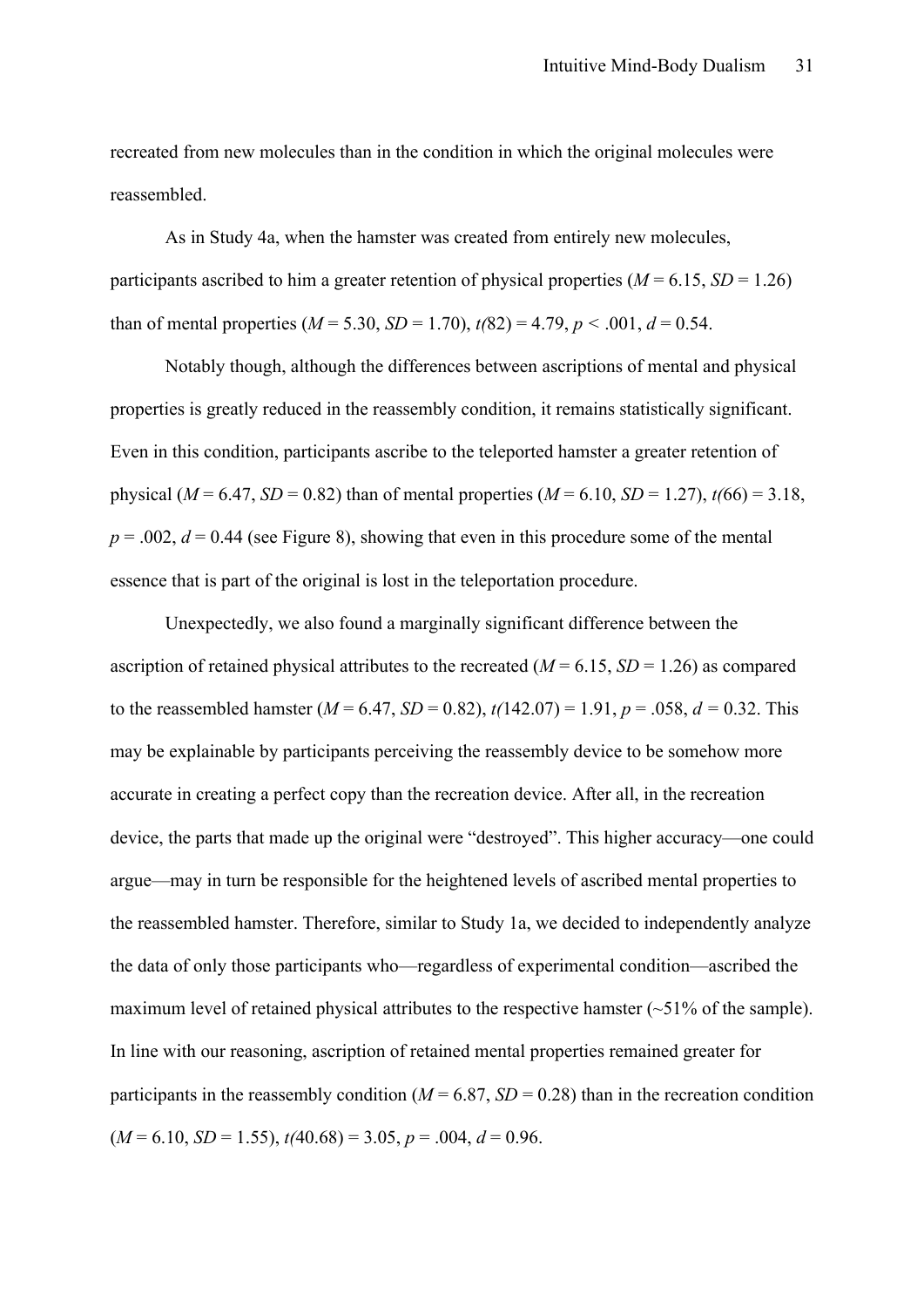#### {FIGURE 8}

In sum, the present study provides initial process evidence for the intuitive mind-body dualism people seem to entertain. In line with a framework of psychological essentialism, the data suggests that people do indeed perceive mental states to be a non-physical quality that is tightly linked to physical matter, even on a molecular level. While any kind of molecule seems to be sufficient to recreate the physical body of a being, it is only "original" molecules that carry a great portion of that being's mental properties.

Reassembling the original molecules of the hamster, however, does not fully eliminate intuitive mind-body dualism in participants. Although it is greatly reduced, they still ascribe to the reassembled individual a lesser retention of mental states as compared to the original. One possible explanation could be that people perceive the mind to not just be an essence that is attached to physical property that can be disassembled and reassembled at will. If the mind is considered an emergent property of a certain combination of physical matter, temporarily dissolving the mind may be perceived as irrevocably altering it to some extent. This can be related to the proposition that self-continuity in space and time is a fundamental component of personal identity (e.g., Sani, 2008; Dunkel, 2005), which—in our case—is clearly interrupted by the teleportation procedure.

#### **General Discussion**

Using a variety of novel thought-experiment tasks, eight studies converge in demonstrating that adults are intuitive mind-body dualists. Over all studies, participants ascribed to a mechanically duplicated/teleported living being a greater retention of physical than of mental properties. This difference was only found for duplicated beings that were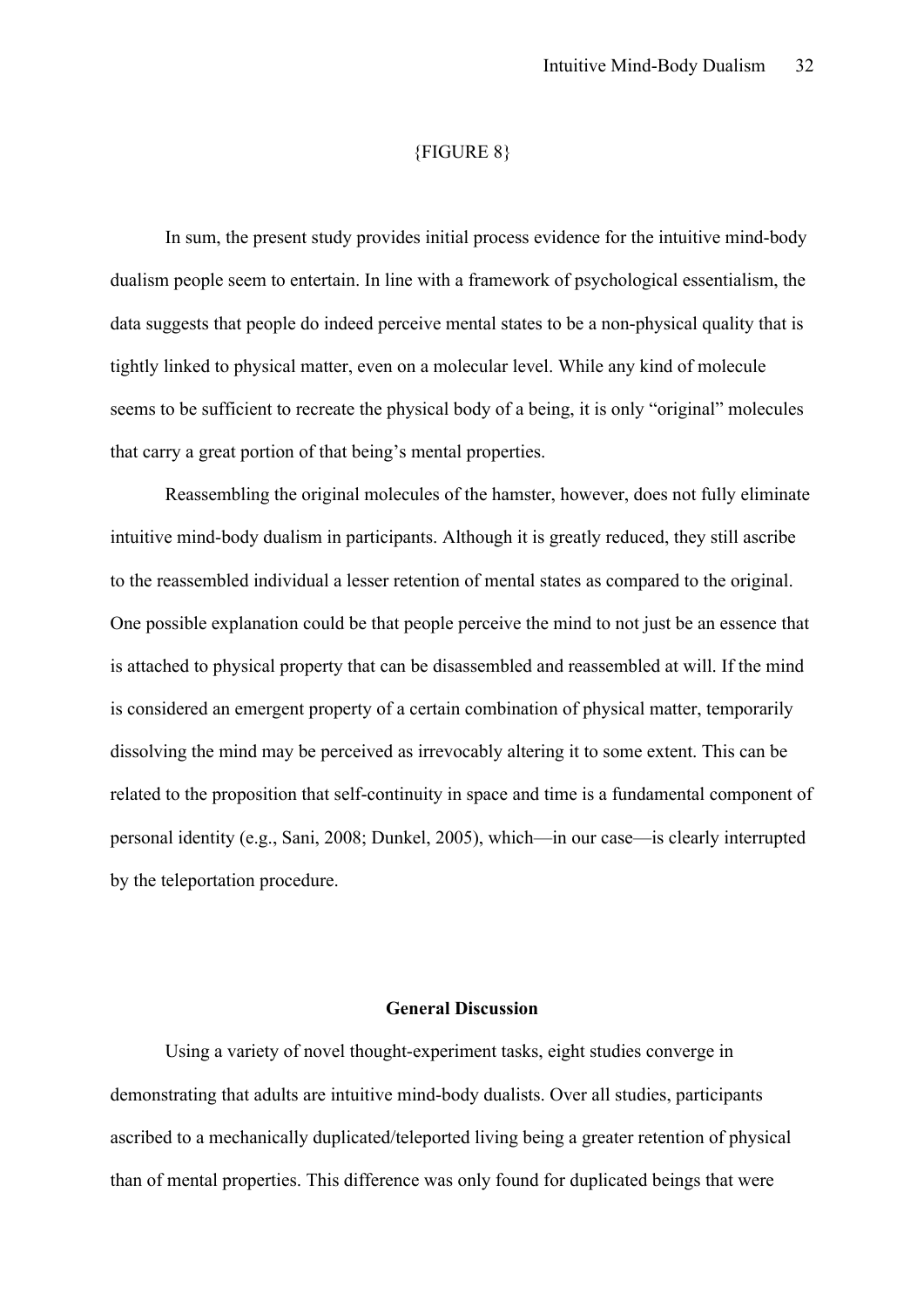considered to actually have a mind, and was unrelated to whether the respective being was given a proper name. It was further shown that this intuitive dissociation of minds and bodies may be considered a default: Taxing participants' cognitive resources or priming them with an intuitive (versus analytical) thinking style both increased dualistic beliefs. Lastly, a final set of studies demonstrated that the perceived dissociation of minds and bodies can be partially explained by essentialistic reasoning about the nature of the mind. When the living being was reassembled from its original molecules rather than recreated from (factually indistinguishable) new molecules, mind-body dualism was significantly reduced.

Yet, at lot is still to be learned about the precise manifestation and boundary conditions of the naïve dualism that we find in our studies. From the current set of data, one can assume that participants intuitively endorse a certain degree of Cartesian substance dualism. That is, mental phenomena are considered to be (to some extent) independent from physical matter. If participants were to entertain a classic property dualism—the view that minds are a fully emergent property of, yet not reducible to, neurological activity—they would not show the decreased ascription of mental states to the duplicate being that we find in Studies 1 to 3.

However, our results are also not fully in line with a classic Cartesian substance dualism account, as mental properties are not treated as *fully* independent from physical properties. As our last study shows, people perceive the "mental substance" to be tightly linked to its physical counterpart. In fact, more in line with theories of psychological essentialism, people seem to perceive the mind to be partly inherent in the physical matter that makes up an entity, even on a molecular level. Thus, one could say that people are apparently "essentialistic dualists". Still, the question whether this particular mental essence is perceived to be uniformly distributed throughout the entity, as has been suggested by some researchers (Newman & Keil, 2008), or whether it is still being primarily located in the head or brain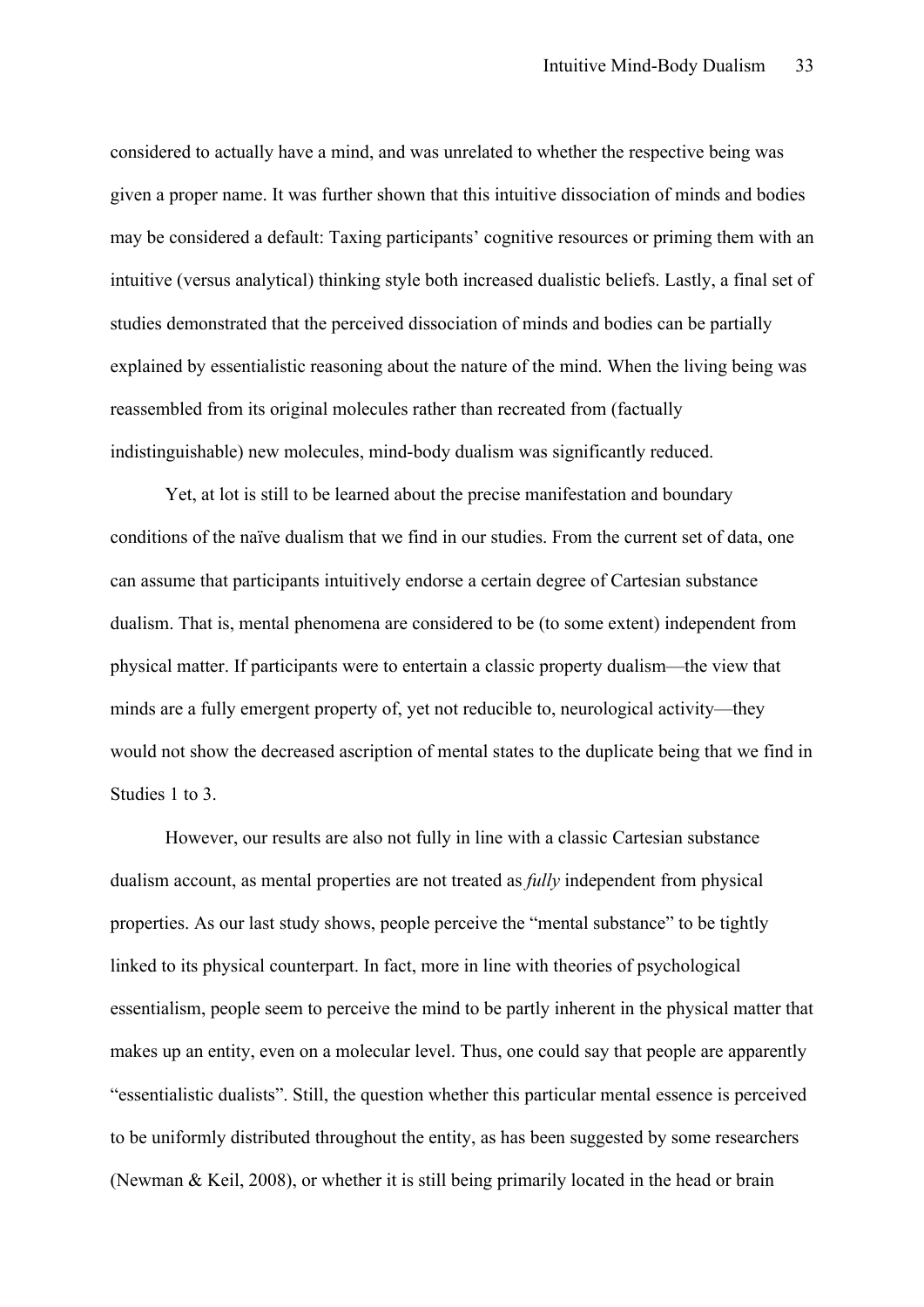(Starmans & Bloom, 2012), remains open. Future research may shed some light on this issue, for example, by looking at how variations in malfunctions of duplication procedures or intentional removal of different physical properties affects attributions of specific mental properties.

One noteworthy characteristic of the current thought experiment paradigm, however, is the strictly physical nature of the duplication/teleportation procedure that is conducted. Although this is apparently the most appropriate operationalization for the research questions at hand (i.e., whether participants ascribe to a physical duplicate a lesser retention of mental properties), the question remains whether other effects could be expected from a nonmechanical duplication procedure. If, for example, participants were told a story about a witch that—purely by willpower—magically duplicated or teleported a hamster, differences in ascriptions of retained mental vs. physical attributes could be greatly reduced or even found to be inversed.

Another noteworthy observation is the correlation between intuitive and explicit beliefs in mind-body dualism that we assessed and reported in Study 3b. Although both concepts seem to be related, they do not correlate strongly. A possible explanation could be that either of the measures is not precise enough to capture the underlying construct properly. However, an intriguing alternative explanation could be that explicit and intuitive mind-body dualism are indeed partially independent constructs. In theory, intuitive beliefs could be the result of our phenomenological experience that—either state- or trait-wise—affects our gut feeling about scenarios such as the one presented in our studies. One the one hand, the feeling of occupying our bodies (Bloom, 2004), having a private mental life (Anthony, 2007), experiencing dreams, or engaging in mind-wandering (e.g., Mason et al., 2007), may all contribute to intuitive dualistic beliefs. On the other hand, the experience of our minds being effected by physiological factors such as pain, hunger, or psychoactive substances may foster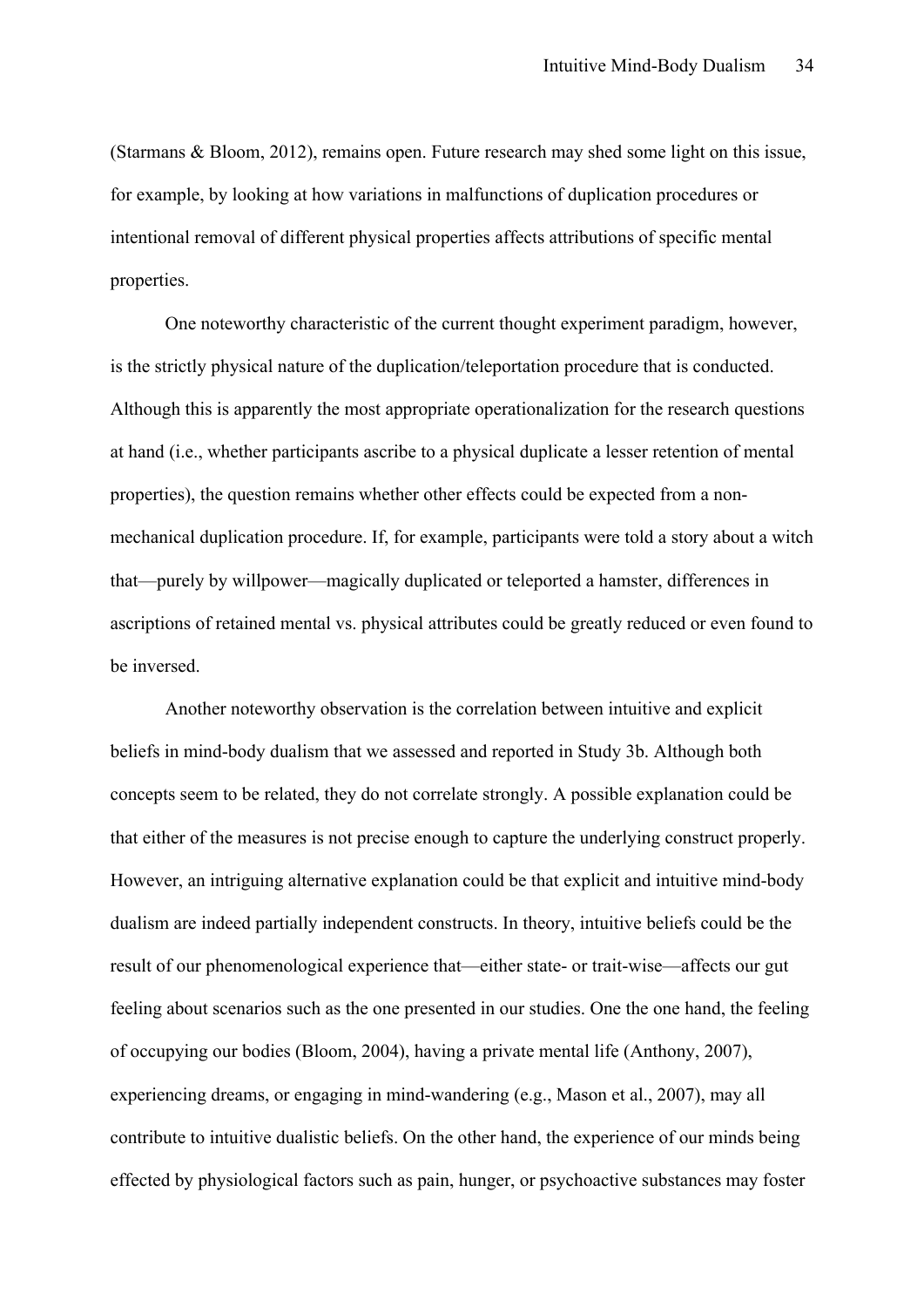intuitive physicalistic beliefs. The same is conceivable for explicit beliefs. While some people may have had a more pronounced exposure to scientific knowledge regarding the physical origins of mental life, for example via education, others' explicit beliefs may have been profoundly shaped by religious or philosophical teachings that emphasize the existence of an immaterial mental substance such as a soul or a spirit. If that was a case, it is possible to think of both intuitive dualists who explicitly endorse physicalistic beliefs and vice versa.

Both the German as well as the US-American culture, that is, the cultures the present research was focused on, are at their core grounded on monotheistic Abrahamic religions, which proclaim both the existence of a supernatural being and the existence of an immaterial soul that survives the death of the physical body. On the other hand, these two societies can also be characterized by a strong prevalence of scientific rationale, which in combination may explain the variance in explicit beliefs in mind-body dualism earlier research reports (Proctor, 2008; Hook & Farah, 2013; Forstmann et al, 2012). People with different cultural or religious backgrounds—for example from societies in Asia or Africa—may very well differ in their explicit endorsement of dualistic or physicalistic statements (cf. Chudek et al., 2013). However, despite these cultural differences, our shared cognitive foundations should lead to a culturally ubiquitous presence of intuitive dualistic beliefs.

As argued, finding this intuitive belief in mind-body dualism may help better understand important real-world phenomena such as the culturally ubiquitous emergence of religious and superstitious beliefs (Bering, 2006). Most religions involve some form of afterlife belief, which requires to accept the notion that some aspect of a person survives after his or her physical body ceases to exist, which is only possible when entertaining the idea that minds and bodies are somehow distinct. Further, as dualistic beliefs can be considered a logical requirement for ascribing minds to non-human entities, intuitive dualism may partially explain beliefs in supernatural agents, which have been found to be intimately linked to mind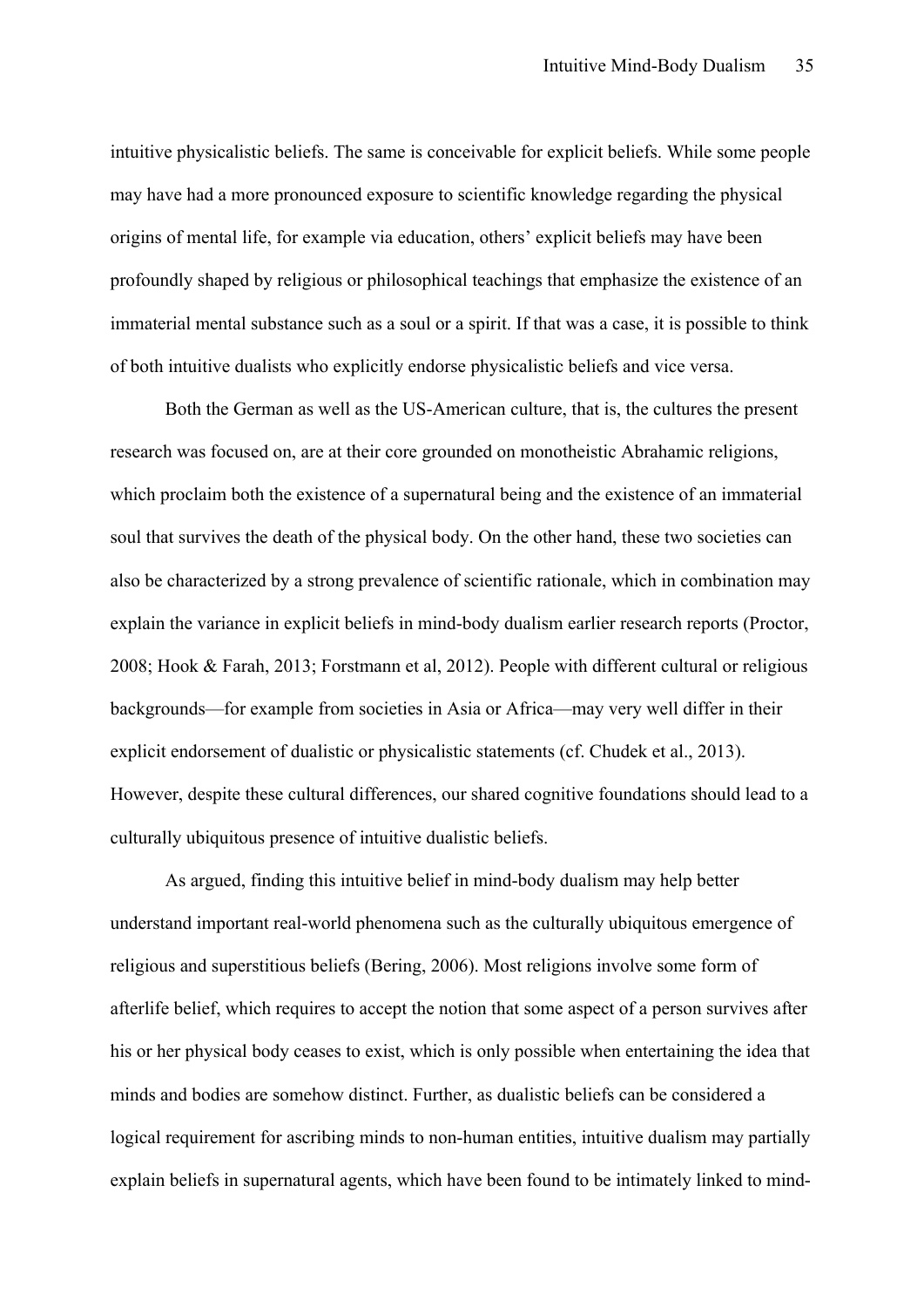perception and anthropomorphism (Gervais, 2013). However, this ability to ascribe minds to non-living entities may also have potentially negative side effects. If, for a dualists, perceiving minds is a process that is independent from perceiving physical bodies, they may similarly be more inclined to *not* perceive minds in people, that is, they may mentally strip others of their minds. Denying other people a mind—and thus a uniquely human attribute—is a key element in out-group derogation and dehumanization (Haslam, 2006).

To conclude, in order to fully understand human cognition and behavior, it's crucial to understand how people themselves explain the world—that is, how they believe social and non-social entities to operate. As these beliefs are fundamental to our understanding of the world, finding out more about their nature and their underlying processes on multiple levels of analysis is key for understanding why humans think and act the way they do in nearly every aspect of their lives.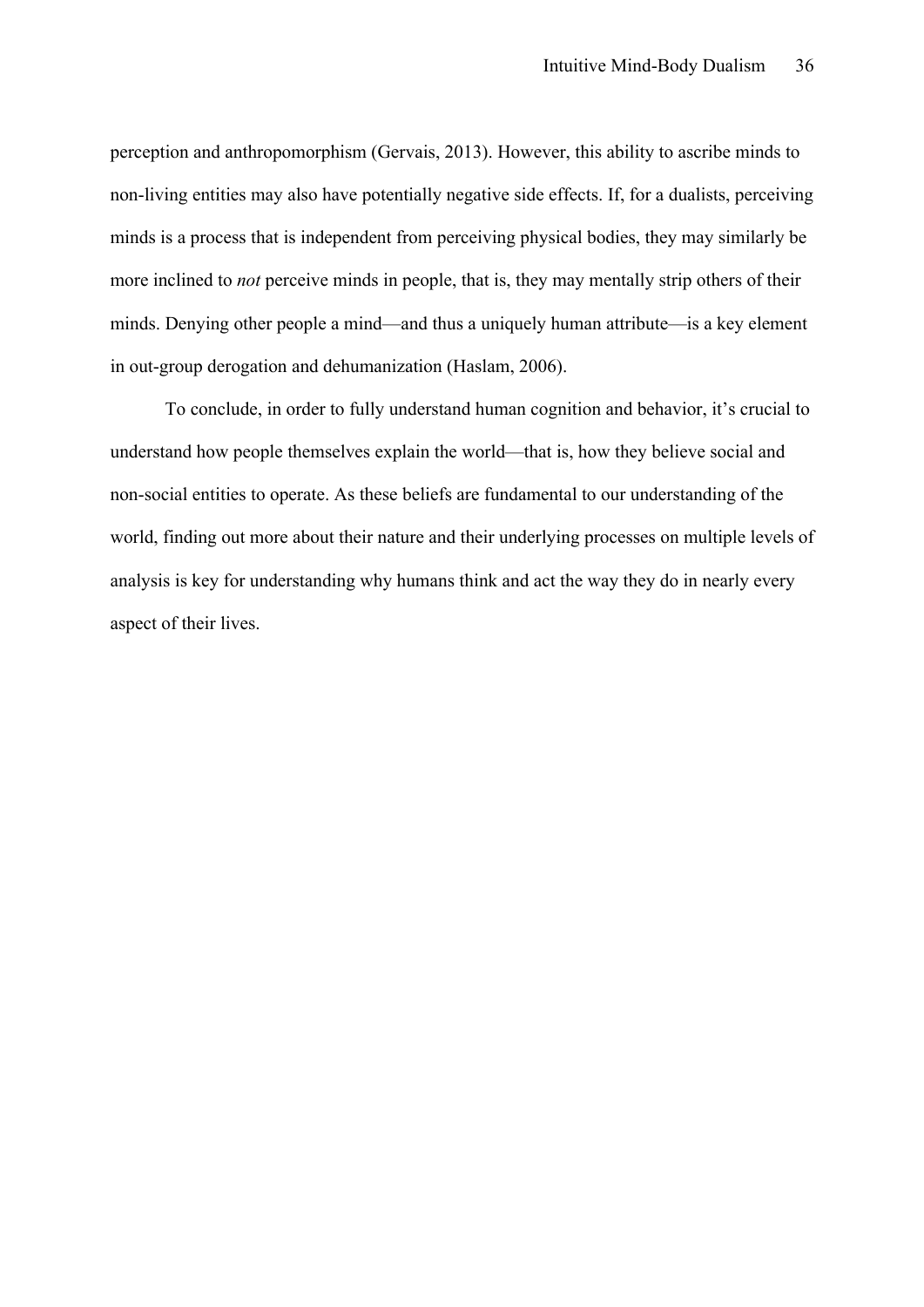#### **References**

- Astuti, R., & Harris, P. L. (2008). Understanding mortality and the life of the ancestors in rural Madagascar. *Cognitive Science, 32*, 713-740.
- Bering, J. M. (2006). The folk psychology of souls. *Behavioral and Brain Sciences, 29,* 453- 462.
- Blok, S., Newman, G., & Rips, L. J. (2005). Individuals and their concepts. In W.-K. Ahn, R. L. Goldstone, B. C. Love, A. B. Markman, & P. Wolff (Eds.), *Categorization inside and outside the laboratory: Essays in Honor of Douglas L. Medin* (pp. 127–149). Washington, DC: American Psychological Association.
- Bloom, P. (2004). *Descartes' baby*. New York: Basic Books.
- Bloom, P. (2007). Religion is natural. *Developmental Science, 10,* 147-151.
- Boyer, P. (2001). *Religion explained.* New York: Basic Books.
- Burgmer, P., Forstmann, M., Todd, A. R., & Mussweiler, T. (2014). *Connecting perspectives by disconnecting mind and body: Beliefs in mind-body dualism facilitate perspectivetaking.* Manuscript in preparation.
- Choe, K., Keil, F., & Bloom, P. (2012). Developing intuitions about how personal and social properties are linked to the brain and the body. *Infant and Child Development, 441*, 430–441.
- Chudek, M., MacNamara, R., Birch, S. A. J., Bloom, P., & Henrich, J. (2013). Developmental and cross-cultural evidence for intuative dualism. Manuscript in preparation.
- Clough, A.H. (2001). *Plutarch's Lives,* (Ed., J. Dryden, Trans.). New York: The Modern Library.
- Cohen, E. (2007). *The mind possessed: The cognition of spirit possession in an Afro-Brazilian religious tradition.* Oxford: Oxford University Press.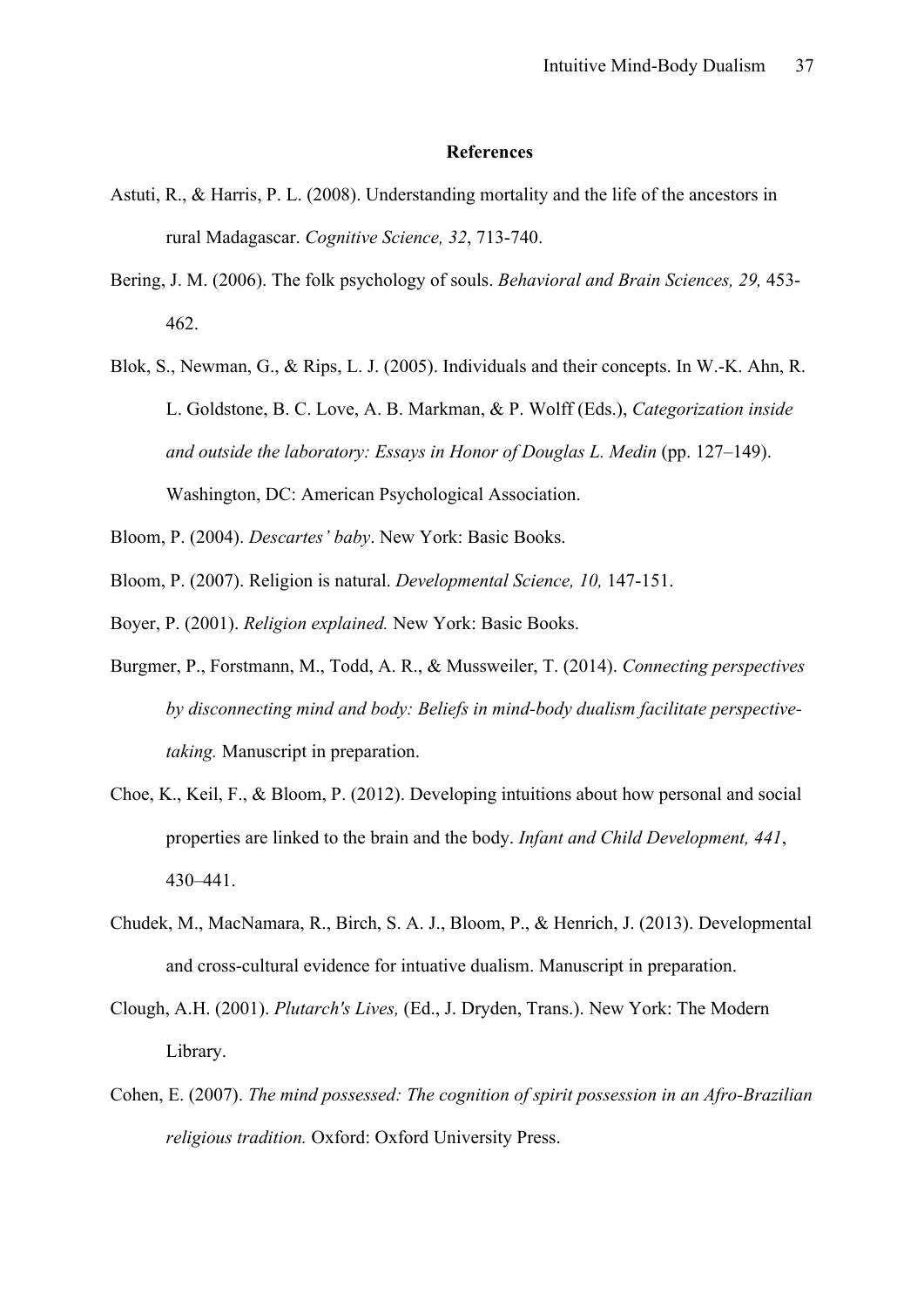Conway, P., & Gawronski, B. (2013). Deontological and utilitarian inclinations in moral decision making: A process dissociation approach. *Journal of Personality and Social Psychology, 104*, 216-235.

Dennett, D. C. (1991). *Consciousness explained*. Boston: Little, Brown, & Co.

- Descartes, R. (1641). Meditations on First Philosophy, in *The Philosophical Writings of René Descartes* (J. Cottingham, R. Stoothoff and D. Murdoch, Trans.). Cambridge: Cambridge University Press, 1984.
- DeShon, R. P., Brown, K. G., & Greenis, J. L. (1996). Does self-regulation require cognitive resources? Evaluation of resource allocation models of goal setting. *Journal of*
- Dunkel, C. S. (2005). The relation between self-continuity and measures of identity. *Identity, 5,* 21-34.
- Epley, N., Waytz, A., & Cacioppo, J. T. (2007). On seeing human: A three-factor theory of anthropomorphism. *Psychological Review, 114*, 864-886.
- Forstmann, M., Burgmer, P., & Mussweiler, T. (2012). "The mind is willing, but the flesh is weak": The effects of mind-body dualism on health behavior. *Psychological Science, 23*, 1239-1245.
- Gazzola, V., Rizzolatti, G., Wicker, B., & Keysers, C. (2007). The anthropomorphic brain: The mirror neuron system responds to human and robotic actions. *Neuroimage, 35,* 1674-1684.
- Gelman, S. A. (2003). *The essential child: Origins of essentialism in everyday thought.* New York: Oxford University Press.
- Gelman, S. A., & Taylor, M. (1984). How two-year-old children interpret proper and common names for unfamiliar objects. *Child Development, 55,* 1535-1540.
- Gergely, G., Nádasdy, Z., Csibra, G., & Bíró, S. (1995). Taking the intentional stance at 12 months of age. *Cognition, 56,* 165-193.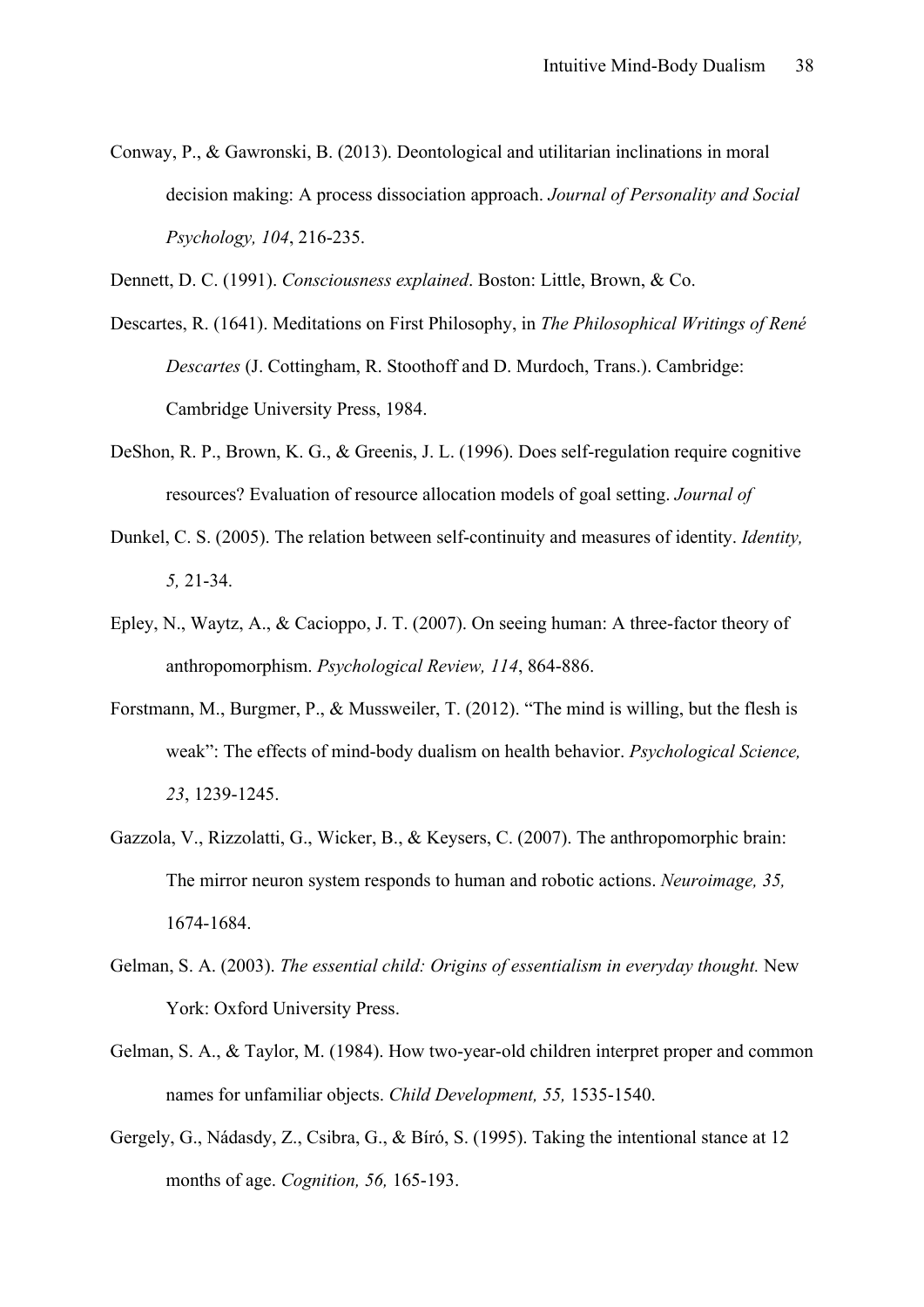- Gervais, W. M. (2013). Perceiving minds and gods: How mind perception enables, constrains, and is triggered by belief in gods. *Perspectives on Psychological Science, 8*, 380-394.
- Gilbert, D.T. (2002). Inferential correction. In T. Gilovich, D. Griffin, & D. Kahneman (Eds.), *Heuristics and biases: The psychology of intuitive judgment* (pp. 167–184). Cambridge: Cambridge University Press.
- Gottfried, G. M., Gelman, S. A., & Schultz, J. (1999). Children's understanding of the brain: From early essentialism to biological theory. *Cognitive Development, 14*, 147-174.
- Gray, H. M., Gray, K., & Wegner, D. M. (2007). Dimensions of mind perception. *Science, 315*, 619.
- Gutheil, G., Gelman, S. A., Klein, E., Michos, K., & Kelaita, K. (2008). Preschoolers' use of spatiotemporal history, appearance, and proper name in determining individual identity. *Cognition, 107*, 366-380*.*
- Haslam, N. (2006). Dehumanization: An integrative review. *Personality and Social Psychology Review, 10*, 252-264.
- Hood, B. M., & Bloom, P. (2008). Children prefer certain individuals over perfect duplicates. *Cognition*, *106*, 455-462.
- Hood, B., Gjersoe, N., & Bloom, P. (2012). Do children think that duplicating the body also duplicates the mind? *Cognition*, *125*, 466-474.
- Hook, C. J., & Farah, M. J. (2013). Look again: Effects of brain images and mind-brain dualism on lay evaluations of research. *Journal of Cognitive Neuroscience, 25*, 1397- 1405.
- Johnson, C. N. (1990). If you had my brain, where would I be? Children's understanding of the brain and identity. *Child Development, 61,* 962-972.
- Johnson, C. N., & Wellman, H. M. (1982). Children's developing conceptions of the mind and brain. *Child Development, 53,* 222-234.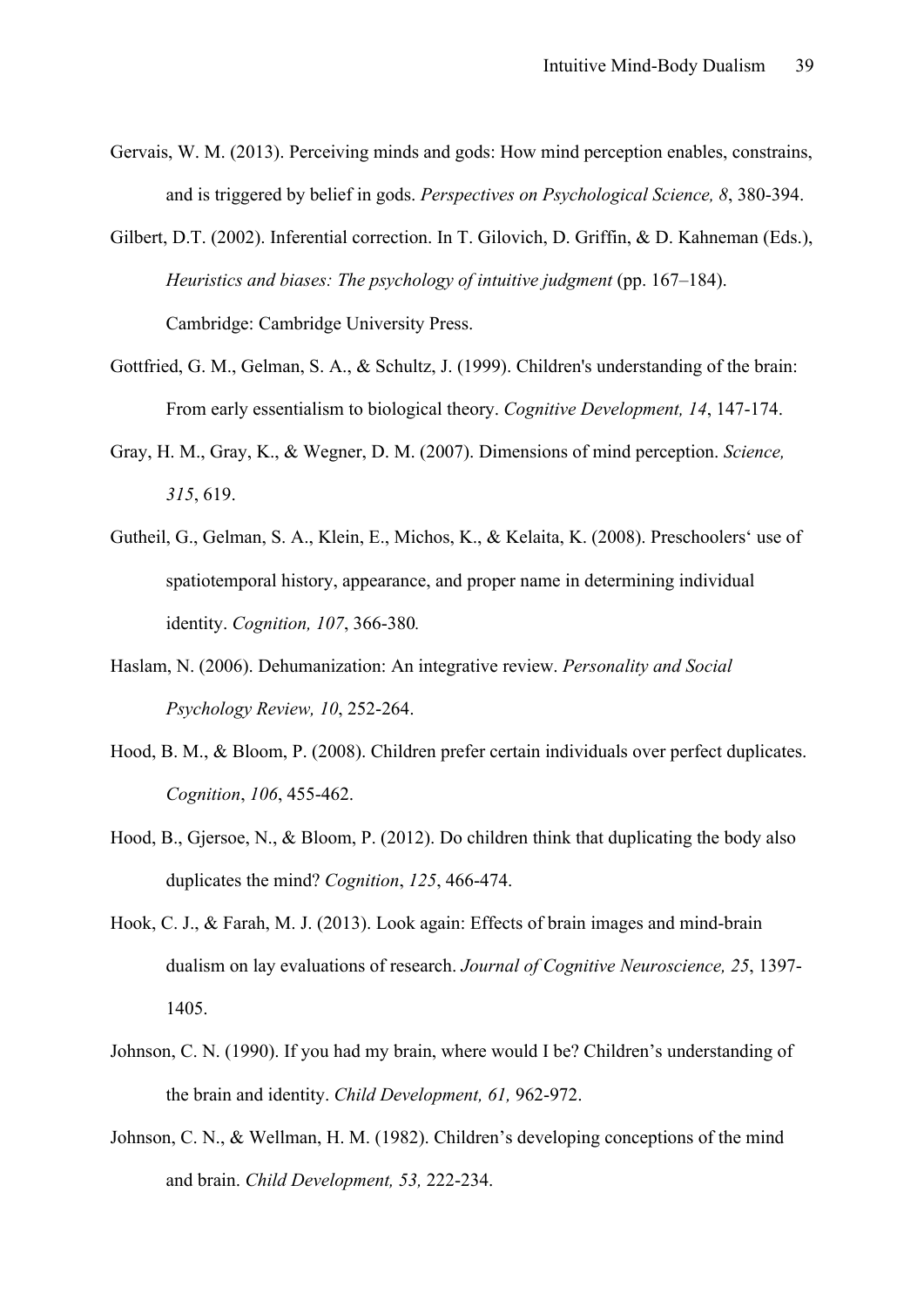- Kuhlmeier, V. A., Bloom, P., & Wynn, K. (2004). Do 5-month-old infants see humans as material objects?. *Cognition, 94*, 95-103.
- Legerstee, M. (1992). A review of the animate-inanimate distinction in infancy: Implications for models of social and cognitive knowing, *Early Development and Parenting, 1*, 59- 67.
- Lillard, A.S. (1996). Body or mind: Children's understanding of pretense. *Child Development, 67,* 1717-1734.
- Mason, M. F., Norton, M. I., Van Horn, J. D., Wegner, D. M., Grafton, S. T., & Macrae, C. N. (2007). Wandering minds: The default network and stimulus-independent thought. *Science, 315*, 393-395.
- Medin, D. L., & Ortony, A. (1989). Psychological essentialism. In S. Vosniadou & A. Ortony (Eds.), *Similarity and analogical reasoning* (pp. 179-195). New York: Cambridge University Press.
- Morris, S. B., & DeShon, R. P. (2002). Combining effect size estimates in meta-analysis with repeated measures and independent-groups designs. *Psychological Methods, 7*, 105- 125.
- Nemeroff, C., & Rozin, P. (2000). The makings of the magical mind. In K. S. Rosengren, C. N. Johnson, & P. L. Harris (Eds.), *Imagining the impossible: Magical, scientific, and religious thinking in children*. New York: Cambridge University Press.
- Newman, G. E., & Bloom, P. (2012). Art and authenticity: The importance of originals in judgments of value. *Journal of Experimental Psychology: General*, *141*, 558-569.
- Newman, G. E., & Keil, F. C. (2008). Where is the essence? Developmental shifts in children's beliefs about internal features. *Child Development*, *79*, 1344-1356.

Nolan, C. (Director). (2006). *The Prestige* [Motion Picture]. United States: Warner Bros.

Parfit, D. (1984). *Reasons and persons.* Oxford: Oxford University Press.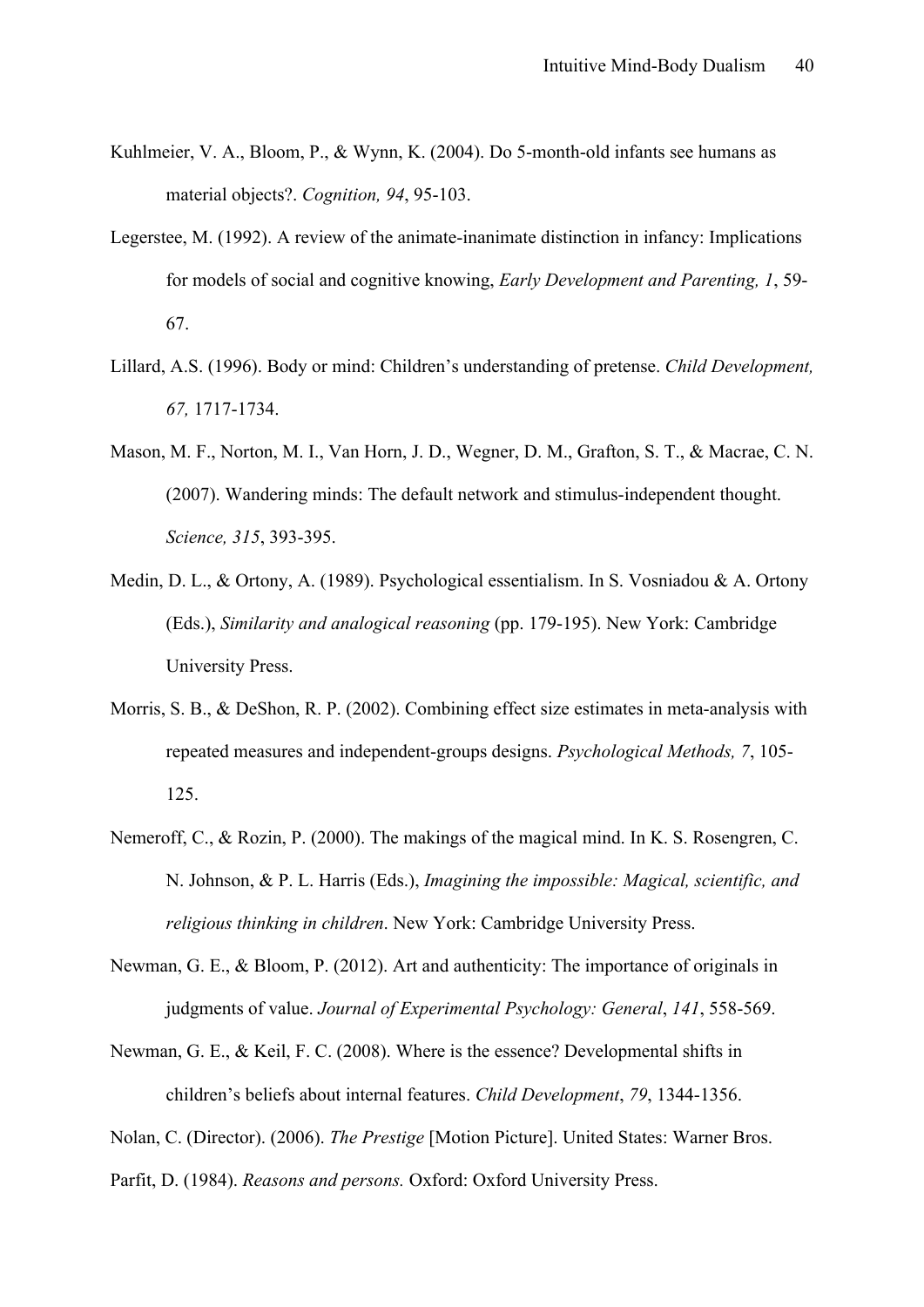- Povinelli, D. J., & Bering, J. M. (2002). The mentality of apes revisited. *Current Directions in Psychological Science, 11,* 115-119.
- Proctor, C. C. T. (2008). *Clinicians' and laypeople's beliefs about the causal basis and treatment of mental disorders* (Unpublished dissertation). Yale University, New York.
- Rhemtulla, M., & Hall, D. G. (2009). Basic-level kinds and object persistence. *Memory & Cognition, 37*, 292-301.
- Roazzi, M., Nyhof, M., & Johnson, C. (2013). Mind, soul and spirit: Conceptions of immaterial identity in different cultures. *International Journal for the Psychology of Religion, 23*, 75-86.
- Sani, F. (Ed.). (2008). *Self continuity: Individual and collective perspectives*. New York: Taylor & Francis.
- Saxe, R., & Kanwisher, N. (2003). People thinking about thinking people. The role of the temporo-parietal junction in "theory of mind." *NeuroImage, 19,* 1835-1842.
- Schubert, T. W., & Otten, S. (2002). Overlap of self, ingroup, and outgroup: Pictorial measures of self-categorization*. Self and Identity, 1,* 535-576.
- Shenhav, A., Rand, D. G., & Greene, J. D. (2012). Divine intuition: Cognitive style influences belief in God. *Journal of Experimental Psychology: General, 141*, 423-428.
- Shtulman, A., & Valcarcel, J. (2012). Scientific knowledge suppresses but does not supplant earlier intuitions. *Cognition, 124*, 209-215.
- Starmans, C., & Bloom, P. (2012). Windows to the soul: Children and adults see the eyes as the location of the self. *Cognition, 123*, 313-318.
- Wellman, H. M., Cross, D., & Watson, J. (2001). Meta-analysis of theory-of-mind development: The truth about false belief. *Child Development, 72,* 655-684.